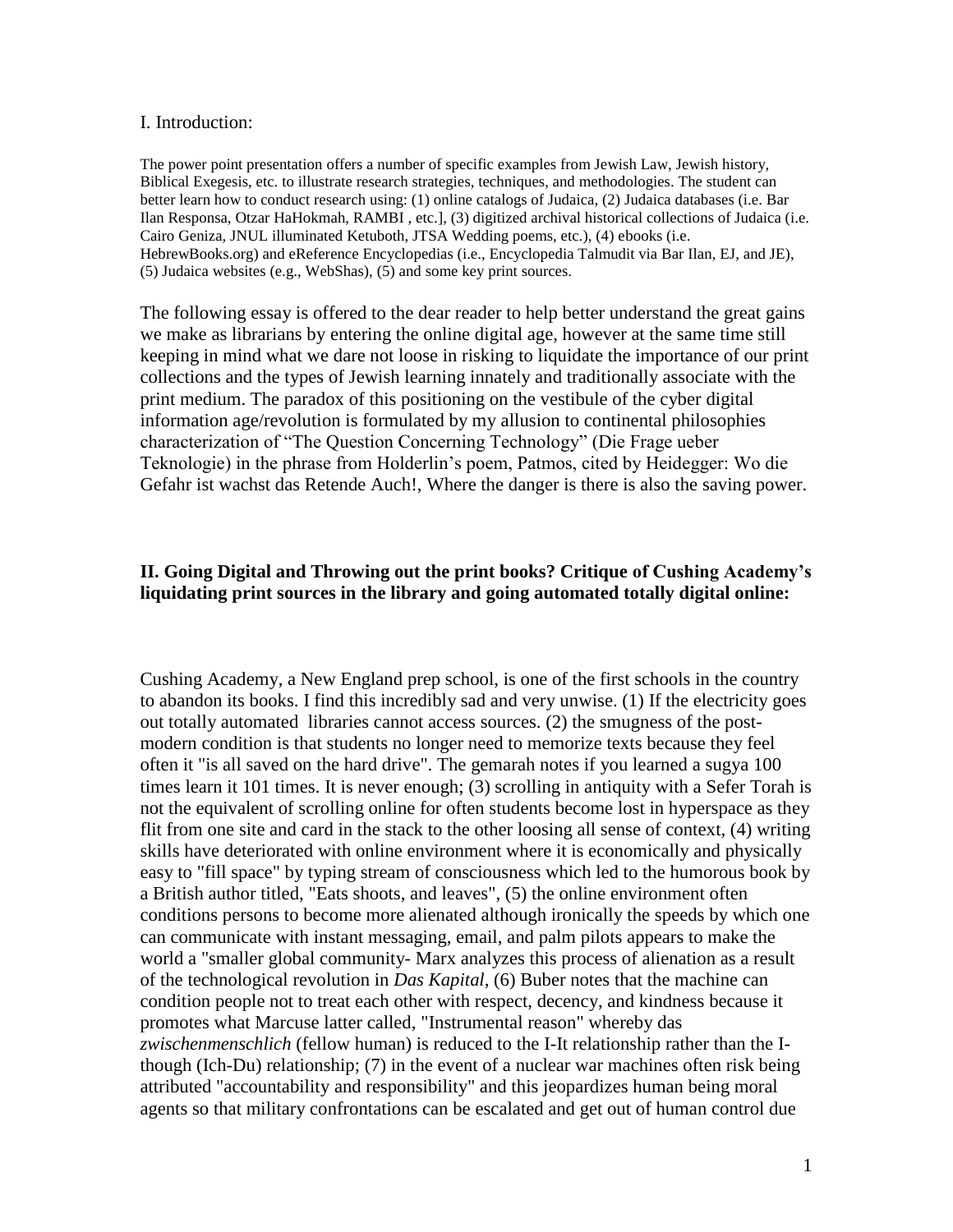to the "cunning of instrumentality" (see Rubenstein, Richard), (8) machines can promote the condition of "causality shrinking to a reporting" I have written elsewhere about this danger, (9) Jean Francois Lyotard in his book \_The Post-modern Condition\_ shows that critical thinking is deteriorating due to the technology revolution and that indeed the status of knowledge has been clouded for reams of information can be generated but most librarians have lost, or were never trained to critically analyze the data of information to be able to discern chaff from wheat, *ikar from klippa,* (10) the tenth point is whether a Golem (i.e. a cloned artificial anthropoid) can be counted in a minyan (a bit of humor!) *Wo die Gefahr ist wachst das Retende Auch*! That is to say the potential for the machine to lead to nuclear apocalypse also contains the redemptive saving grave that machines such as the dialysis machine can add an extra 75 years to a patient's life, *Mishehu Kayam nefesh ekhad KiElu Hu Kayam et HaOlam Malei:*

#### **III. Analysis of the Limits of Newspapers for Scholarly research and the Dangers of the Newspaperesse type of writing.** A stage in the displacement of Cherishing the TEXT to making the Text disposable and superfluous

There are many excellent digitized collections of Newspapers. For example The Jewish National and University Library, David and Fela Shapell Family Digitization Project, offers access to its important Historic Hebrew Newspapers project. The aim of this site is to provide open access to images of the major titles of the early Hebrew press (19th and early 20th century).**The site itself is entirely in Hebrew.**These newspapers contain a wealth of primary material on Diaspora and Land of Israel history of the period. Access to them has, until now, been limited to a small number of research libraries which held either the crumbling originals or microfilm copies. Each newspaper has indexes by common era date, Jewish calendar date and volume/issue numbers. Partial author and subject access is provided for **Halevanon, Hamagid and Havazelet** via an index created by Yad Ben-Zvi and computerized by the University of Haifa in the 1980's. This index has now been upgraded by the JNUL to a web version, and enhanced with links to the fulltext of each article. This index is limited, however, to Eretz Israel topics in these three newspapers. Unfortunately there are as yet no comprehensive index to **Hazevi, Hazefirah and Hameliz**. Indexes appeared with several volumes and these are presented together at the site.The runs of these journals are based primarily on the collection of the JNUL, with missing issues filled in with the help of other institutions and private collectors. A few issues are still missing or partial and we welcome the help of other institutions in filling these gap. This online digitized collection of Historic Hebrew newspapers makes a most excellent positive contribution to research of the Jewish people, its culture, and intellectual documents.

However, Nietzsche once bemoaned the deterioration of all standards of academic excellence when he noted that the common man reads the sports page of the newspaper while his medieval ancestors woke up ever morning to study/learn a primary sacred text with eternal value and import. The way the communications industry (including newspapers) report the news, this can effect and destin and indeed escalate military conflicts. "Causality has shrunken to a reporting." The newspaper industry can destin and escalate military conflicts by misreporting, sensationalizing, misrepresenting, or twisting and spinning the facts. Nietzsche himself noted "there are no facts only interpretation of facts." Nietzsche happens to be wrong. There are facts i.e. someone was born on a certain day in the Hebrew calendar and water boils at 100 on the planet earth but at a different temperature on the moon. Yet what Nietzsche is revealing is that the communications revolution in how the news is reported can lead to dangerous situations. For instance if the newspaper industry or film news industry is sent to dove tail military strikes, they can produce images of buildings being blown up strictly for sensationalized consumerism of the person after work while watching the 6 o'clock news to eat a stake dinner and have the "entertainment" of a military organization blowing up a building. Israeli's frequently call ahead of time and have the Palestinians evacuate the HAMAS headquarters the IDF targets to destroy as seedbeds of terrorism. This is a war ethic. Yet the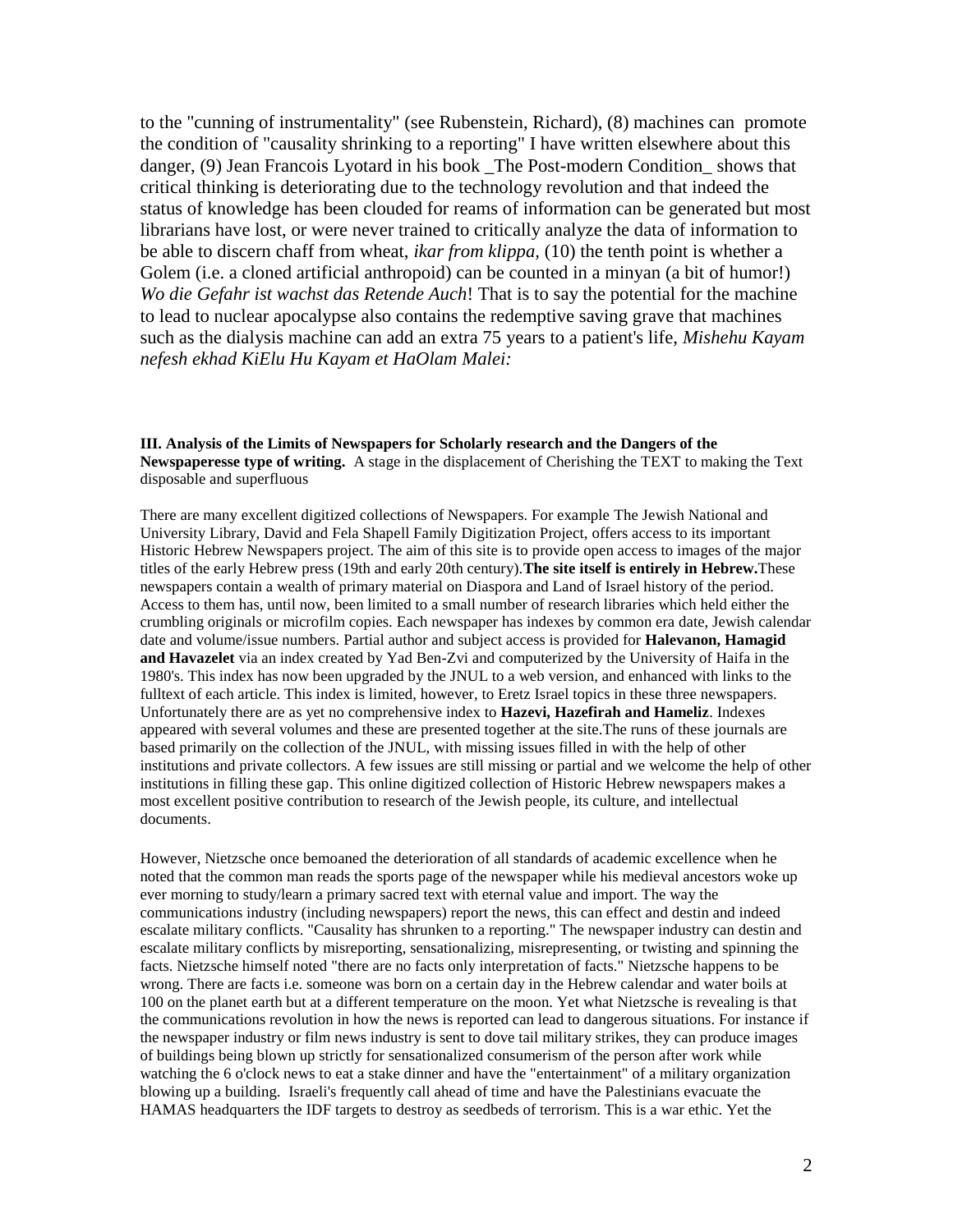newspaper represents the mode by which for many years, before economic factors forced newspapers to go online, that major propaganda ministries like the Kremlin could "configure" mass public opinion "at will" by the press and communications industry to essentially brain wash the unthinking public of their spin of "what policies will be and what is to be thought about capitalism." The Newspaper has a history. With the technological revolution of the printing press, eventually technology reached a stage of mass output of Newspapers. Nineteenth century novelists like Dickins, whose work have a moral conscience, got paid by the word to "fill space" in a newspaper like publishing of various chapters of his newest novel that avid readers looked forward to read each week. However the quality of Dicken's work released via a newspaper like production but bemoans the lack of quality of "yellow journalism" that often allowed the worst to come to pass in hist. The rise of the Nazis involved expert control (in German the word for frame ist Gestell) of the newspaper industry..Gestell is a mode of controlling which the communications industry can do with configuring mass public opinions. Another German philosophers notes that in essence the control aspect of Gestell reigns whether it be the manufacture of corpses in gas chambers, the mechanized food industry, the production of WaffenStuffen Atomic bombs, or the Berlin blockade, because "*in wesen sie sind die Selbe*" (in essence via Gestell/control they are the same mode of control dominance. Propaganda newspapers like Der Sturmer of Stricker disseminated anti-semitic hatreds based on ancient hatred and new racial modern genetic social Darwinian theories. Such propaganda newspapers allowed the nazis to poison or to encourage mass hatred of Jews. Thus on the one hand the newspaper technology allowed a great novelist like Dicken's to share his morally infused writings with the English public but on the other hand (*sitre atra*) the newspaper is used by the Kremlin on the communist left, and the Nazis (on the totalitarian right) to mass configure any public opinion they wish to instill among the masses. How does this relate to the Touro Newspaper archives? It relates because a librarian must pick and choose between the good and bad in newspaper and journalism cultures. There are thoughtful journalists who reveal scandals while there are sensationalist journalists who merely want to entertain and put spin on events. The librarian must not only provide access to the library patrons to these newspaper archives but help the patron discern the wheat from the chaff and better still think critically about this genre of communication so that the patron not be amongst one of those unthinking readers of the newspaper sports pages who does not realize they may intentionally be the guinea pig of spin doctors who via propaganda are merely trying to configure the mass public opinion either to win the next political election, or worse yet to "report news that risks shrinking into causality" i.e. causality of escalating a military conflict that could be the onset of Gog and Magog, The ancient metaphysical understanding of Rambam is no longer operative in the revolution of technology communications industry of which newspapers were a part until they were replaced by quicker modes of dissemination of "Information." The Rambam understands 4 causes for the existence of a kiddush cup i.e. the material cause= the silver it is made out of, the formal cause is the shape of the kiddush cup, the efficient cause is the silversmith judaica craftsman who made the kiddush cup, and the teleological cause is the purpose of reciting kiddush on Shabbos and Hagim. In the communication revolution information age we are living in, these theory of 4 fold causality is no longer operative for if "causality has shrunken to reporting" then the way in which events, and the news are reported by journalists (in newspapers or CNN) can have disastrous consequences. Israel fights a public relations battle because many news agencies scapegoat the new state unfairly by twisting the way news events appear in her history. For instance one news agency filmed a Palestinian man's son being shot near Har Habayit. The News agency knew that the child was shot by Palestinian crossfire but purposely aired the videotape to scapegoat the Israeli Temple mount Police as if the Israelis had shot the Palestinian child and that is a good example of what we mean by the dangers of "causality has shrunken to a reporting" for the viewing of that videotape where Israelis were scapegoated unfairly as if they shot the Palestinian child "caused" mass world opinion to be hostile to Israel, Zionism, and Jews. The communications industry forged an alliance between Edom and Ishmael to scapegoat the Israelis and thus the ontological reality of Ray Soloveitchik's Kol Dodi Dofek opens.

Rav J.B. Soloveitchik also draws on Shir HaShirim for the title of His work, \_Kol Dodi Dofek. The Rav's essay originated as an address delivered in Yiddish by the author to the Religious Zionists of America on the occasion of the Eighth Anniversary (May 1956) of Israel"s independence. It was subsequently elaborated upon, rewritten in Hebrew and appeared in an anthology entitled "*Torah U-Meluchah*" published in Jerusalem in 1961. As my review of this work indicates, the Rav"s metaphor of *Eretz Yisrael* as the beloved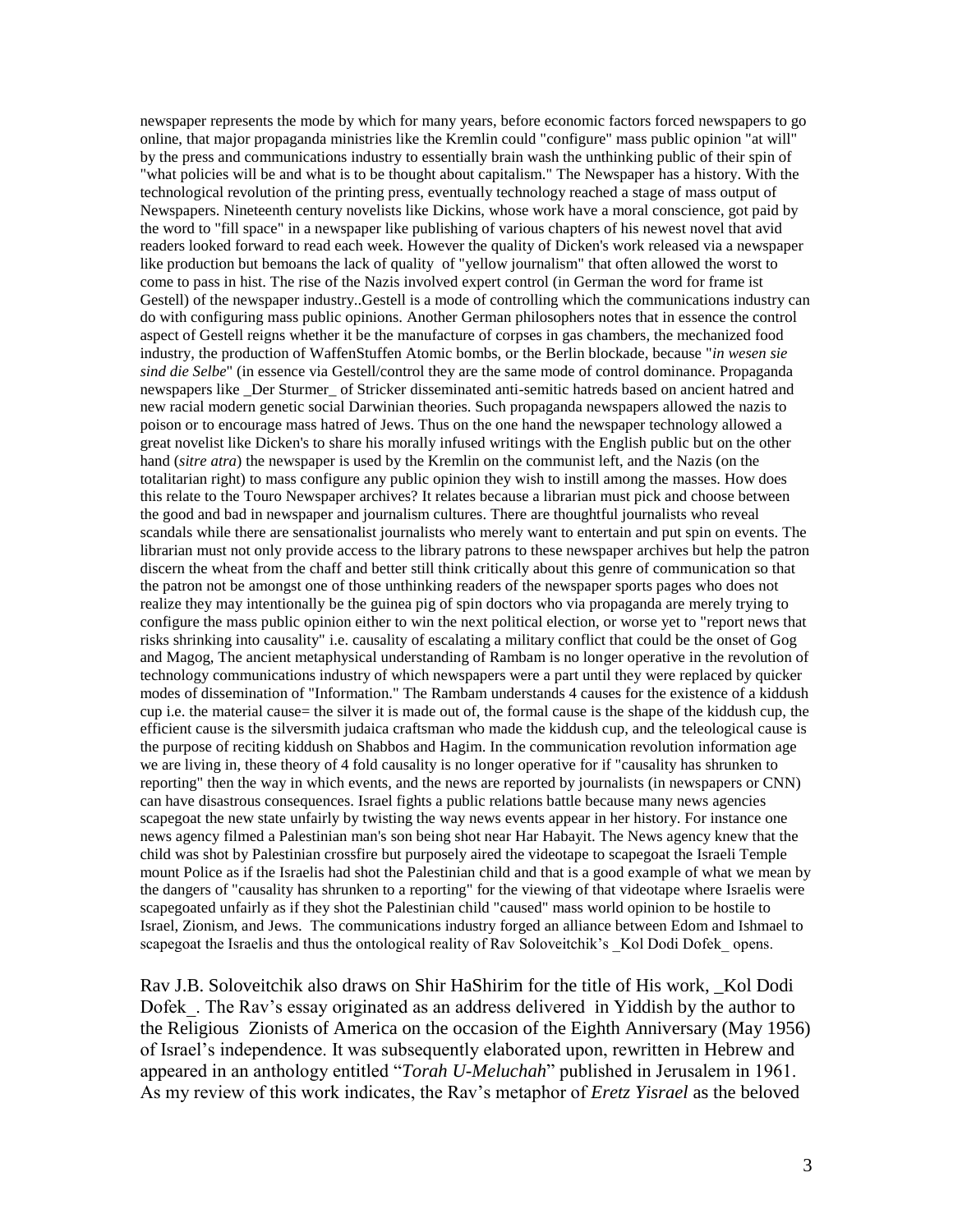who knocks for American Jewish financial support marked the Rav"s turn at that time from the *Aggudat Yisrael* Part which at that juncture in Jewish history was not (as) Zionistic. The Rav discusses the religious significance of the creation of the State of Israel and obligation that its existence imposes upon Jews. The Rav refers to six knocks of the beloved- the first knock is political whereby the United Nations approved Israel"s right to exist. The second knock was on the battlefield when the small Israeli military miraculously defeated a larger Arab invading attack. The third knock is on the theological dimension and the need of Christians to support the Israeli state. The fourth knock is for the perplexed youth who are confused and suffering from *hester panim*. The fifth knock is the most important and it is one to balance *Hashgehah pratit* with the right of Jews to defend themselves after the Shoah. This is beautifully encapsulated in Modern Hebrew literature in the literary repartee between Bialik in his poem "*the City of Slaughter*" and Agnon"s Midrash on it in the story "*Ma'aseh ha-ez*" \*(story of the goat). Bialik in his poem, which was commissioned to memorialize the Kishneff pogrom, takes a Maccabean stance that Jews should fight back with weapons, and not "hide like mice" in the face of hate and violence. Agnon qualifies this stance and argues that we also need to outsmart our enemies. The plot of Agnon"s story involves a very poor family that relies on a goat for cheese and clothing. The father is out in sleet and snow trying to earn a *parnassa* for his family. For the Bar Mitzvah of the son the mother must knit her own talit for the bar mitzvah out of goat's hair. When the wave of pogrom thugs hit their town the family sacrifices the goat and dips the *talit* into the blood of the goat to use it as a decoy by hanging it on the porch of the house, so the thugs think the house has already suffered violence. Images of the *ketunat passim* in the Yosef story are employed. The family survives through the decoy. In this way Agnon drawing on images from *Had gadya*, corrects Bialik"s macho stance that muscle alone will be enough to defeat the enemies of the Jews. The Rav acknowledges the place of muscle however when Moshe saw the Egyptian smite a Jew… he struck down the Egyptian (Ex. 2:11-12) and *lex talionis* is meeted out when the order of Pharoah "every Hebrew male child born shall be cast into the Nile" is reciprocated with drowning of the Mitzrim in the Sea of Reeds. While we do not celebrate the downfall of our enemies, i.e. the halakhah is to pour out a drop of wine when reciting the plaguges in the Pesah Haggadah, Rav Solveitchik affirms in *Kol Dodi Dofek*, "Jewish blood is not cheap." According to Rashi drawing on the Midrash, Moshe Rabbenu killed the *Mitzri* by utterance of the *Shem HaMephorash al pi Kabbalah*. The sixth knock according to the Rav is the "right of return" that any Jew fleeing persecution can come to Israel and no quotas like those imposed by the English via Bevin, will prevent Jewish immigration and *aliyah*. The Rav notes, "Had Israel been born before the Hitlerian Holocaust, hundreds of thousands of Jews could have been saved from the gas chambers and the crematoria. The miracle of the State tarried somewhat, and in the wake of its delay, thousands and tens of thousands of Jews were taken to the slaughter

These thoughts are offered only in the spirit of understanding that Librarians should not just provide access to sources such as newspapers but must be able to think critically about the limits of these sources: in this case good and bad journalism. I hope my comments will not be misunderstood but appreciated in the spirit of striving for the librarian being more than a computer jockey to provide access to sources, better yet the librarian should be capable of thinking, critical thinking, understanding and the understanding of understanding in the pursuit of hokmah, binah, vedaat in a life of the mind which draws off a tincture of the divine attribute of Hashem"s cognitive reality, the link to which we share via the Sekel hapoel, i.e. active intellect. Paul Cantor in *Leo Strauss's thought : toward a critical engagemen (*Boulder : L.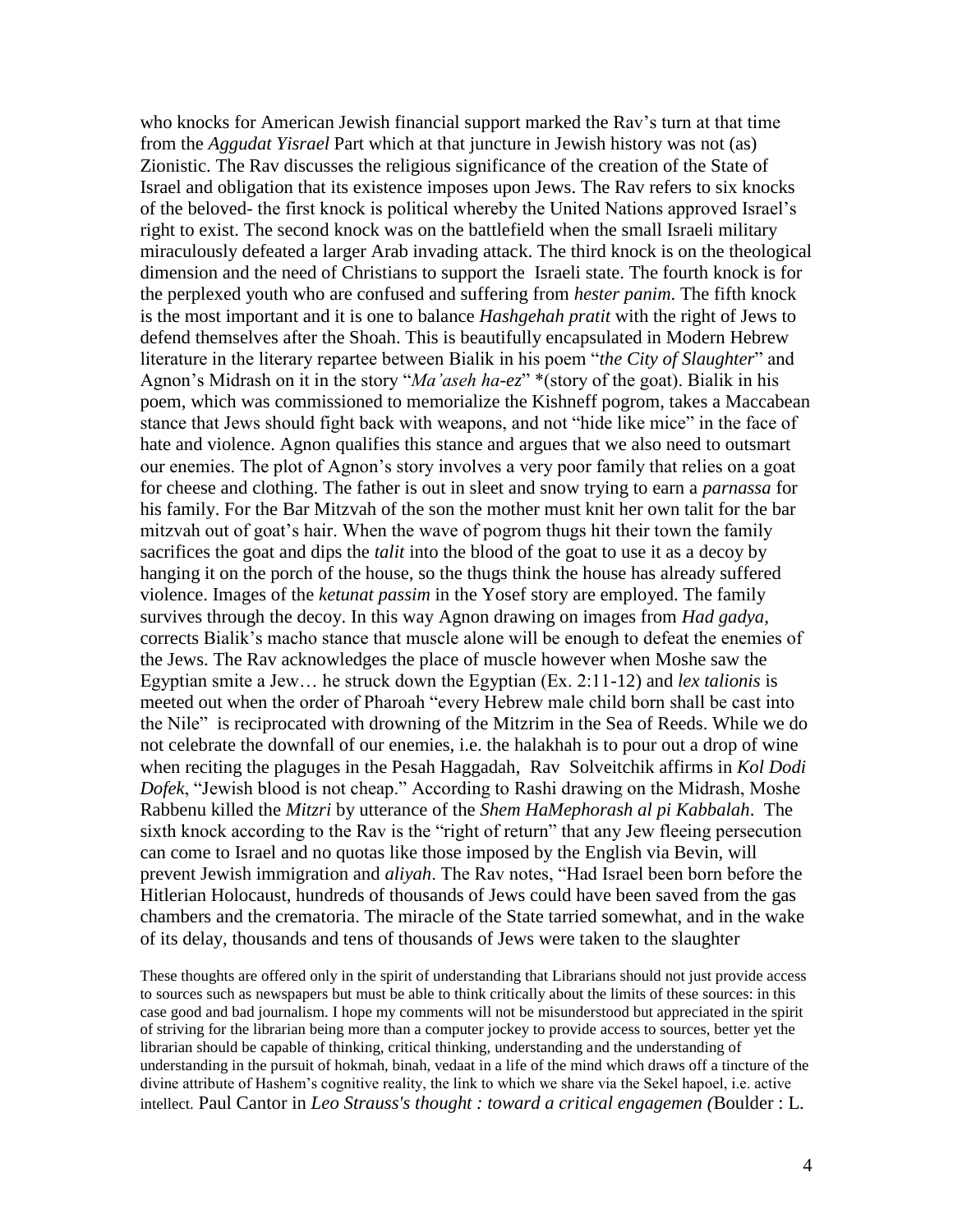Rienner Publishers) 1991 offers an analysis of the Limits of Newspapers for Scholarly research and the Dangers of the Newspaperese type of writing. He advocates for a forgotten kind of reading, a skill that risks extinction in the technological revolution where critical analysis, understanding, and the understanding of understanding risk being eclipsed by a technological instrumental modality of being , thinking, and behaving.

With Newspapers "the word" becomes disposable and therefore the state of libraries has devolved from the medieval monastery and Beit Midrash where "the written word" was cherished to throwing out the books.

These thoughts are offered only in the spirit of understanding that Librarians should not just provide access to sources such as newspapers but must be able to think critically about the limits of these sources: in this case good and bad journalism. I hope my comments will not be misunderstood but appreciated in the spirit of striving for the librarian being more than a computer jockey to provide access to sources, better yet the librarian should be capable of thinking and critical analysis and be a Platonic guide in cultivating the life of the mind and vigilant to foster understanding that is our only defense in an age more and more characterized what Hannah Arendt feared was amnesia like thoughtlessness and forgetfulness (see Men in Dark Times). Arendt saw this Buberian Eclipse of G-d, as the predominance of Marcusian One-Dimensional Man whose Instrumental reason has annihilated the divine spark that potentially made him in the image of Hashem… i.e. his capacity of intellectual cognition that is the link between Hashem and human beings, and because this is the link, human beings are required as a Kantian Moral imperative to act ethically i.e. be morally responsible beings who are accountable rather than shifting all blame and causality to a machine that idolatrously is substituted for G-d Himself, and fed like an idol in the Platonic cave. For the birth and importance of ethical being see:

**[http://student.ccbcmd.edu/~dlevy11/ethics012505%20\(2\).htm](http://student.ccbcmd.edu/~dlevy11/ethics012505%20(2).htm)**

IV. While Current Newspapers are Secondary Source Historians make Carriers on Primary Sources.

**Historians make careers on doing "research" on primary documents. I studied under a number of historians and philosophers who employed primary docs. in their research. In secular philosophy I was a student of Aryeh Kosman who did archival research on primary manuscripts of Aristotle and the Diels and Kranz Presocratic fragments. My philosophy teacher Robert Dostal of Bryn Mawr College did archival research on the works of Husserl unpublished manuscripts. My philosophy teacher Kathleen Write also did archival research of unpublished ms. of Merleau-Ponty in France and her own teacher Han Georg Gadamer in Germany, etc. My classics professor Deborah Roberts, married to Aryeh Kosman also introduced us to primary texts that were living when she brought to Haverford the Oxford classics dept. which performed live, in attic Greek the comedic works of Aristophanes. Recordings of these performances in the original ancient Greek constitute primary texts. Marcel Gutworth, a French Professor also seemed to deal with original manuscripts of Moliere before he relocated from Haverford to Columbia University. His course on L'age de Classicism taught in French and all papers written in French was a memorable and truly substantive course in which one gained an appreciation for the works of Corneille, Racine, Moliere, Madame de Lafayette (Princess de Cleves), La Fontaine (Les Fables & poems like Adonis). Paul Desjardins also did archival research on Chinese Pictograms about which he became familiar in his missionary work in**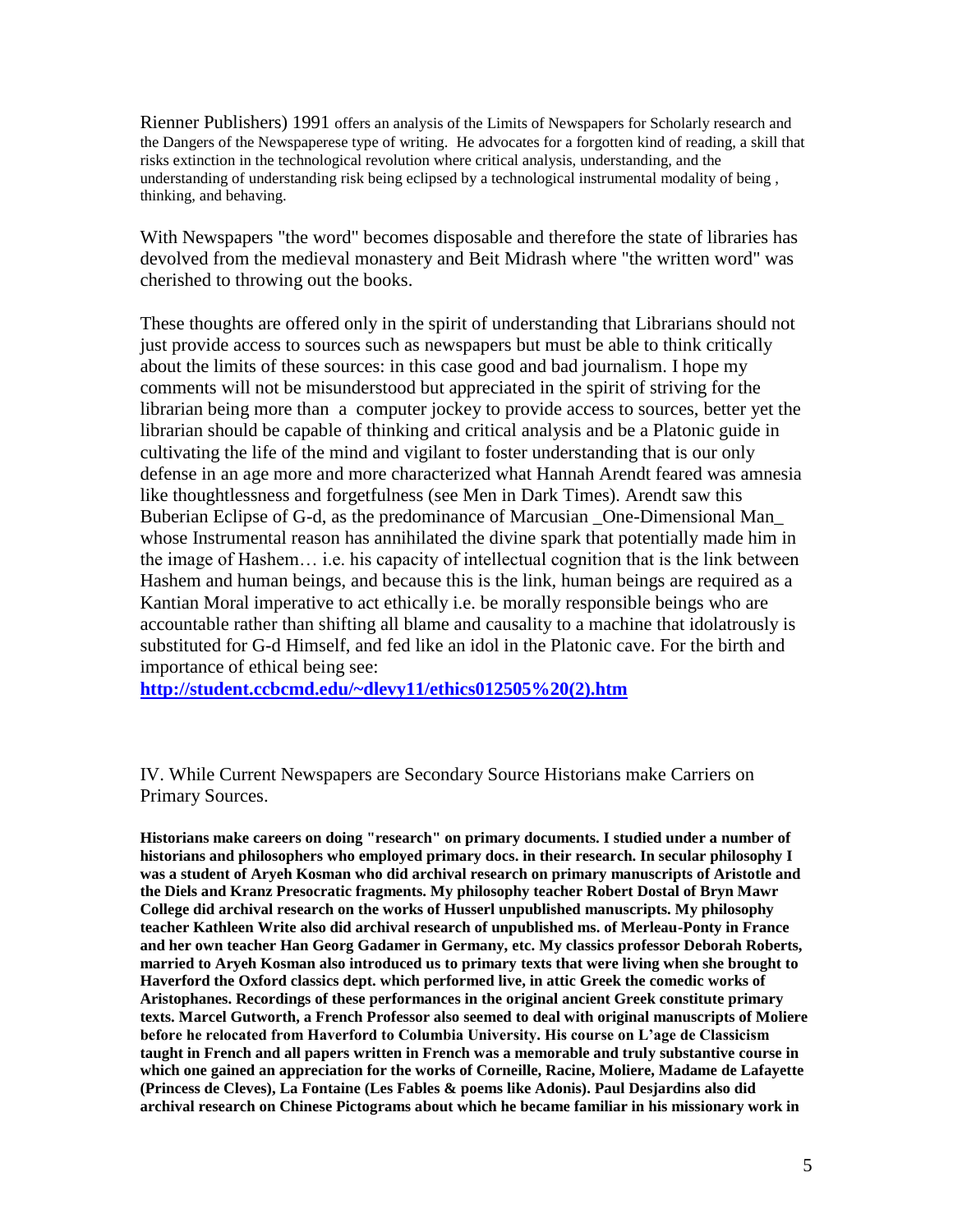**China. Richard Bernstein had done archival research on Heidegger and when he brought to Haverford campus the philosopher Habermas Haverford students experienced interacting with Habermas as a field of force, a living text.**

 **In Jewish studies my Jewish studies prof. Arthur Lesley published numerous works on the unpublished manuscripts of Italian Renaissance Jewish Platonic Philosopher Alamono found in the Bodelein library in Britain. Lesley cites ms. # (manuscript number) in a number of his publications including NYU Essential papers on Jews in the Italian Renaissance. My teacher of the Dead Sea scrolls and Rabbinics Dr. Rabbi Yosef Baumgarten from Vienna was given an original copy of the Damascus document from the Catholic Polish priest Milik relayed thru William Foxwell Albright of Hopkins. Rabbi Baumgarten was the worlds' expert on the halakhic aspects of the DDS, and researching manuscripts of the fragments was his daily work. Barry Gitlen is an archeologist in the Indiana Jones tradition and excavated Ekron (a Philistine city) and found numerous primary artifacts, including some inscriptions. Dr. Shmuel Litov, a descendent of a distinguished Hasidic dynasty of Hasidim… known as the Tehillim Sagers, also did original manuscript analysis of texts in Hebrew Grammar including Ibn Janai's work \_Sefer Shoreshim.\_ Dr. Yoel Wachtel also dealt in primary docs. Of Rabbi Yehudah HaLevi, the Maharal, and Rav Kook looking in his dissertation at the existence of love of the land of Israel in these three Jewish philosophers works, what in academia is called Jewish nationalism. Yoel traveled to the Hester Yeshivah and interviewed disciples and relatives of Rav Kook. Simon Shokek, who received his doctorate from Hebrew University under Yosef Dan, also investigated primary docs. Of the Ramhal (Rabbi Moshe Hayim Luzatto), about whom the GRA said he would have walked to Italy to meet. Dr. George Berlin, a Jewish historian, also had access to many primary docs. For his research as his brother is Dr. Charles Berlin, head of the Harvard Jewish Studies Collection. Dr. Charles Berlin showed us all sorts of primary docs. Including Israeli billboards and posters, and ephemora of political campaigns that constitute primary docs. Dr. S. Fine also dealt with primary manuscripts particularly in the area of Jewish Art history, and loves to travel to Israel to view ancient primary docs. Artifacts in Jewish Museums and archeological sites. Dr. Robert S. Freedman, a political scientist also drew on primary docs. In his area of Israeli politics. Dr. Sonette Hart, a Wissenschaft des Judentums scholar, also dealt with primary documents in her examination of Viennesse Jewish culture and specialized facets such as Viennese coffee culture of the luftmensch phenomena. I worked with Hart on the "historical" appendix of my dissertation. Further my teacher Alan Udoff did archival research on the Leo Strauss' unpublished docs. At the University of Chicago, and told me the humorous story how he actually photocopied these never before seen unpublished Strauss docs. and the only good reason he ever saw for wearing a sports coat was so that he could smuggle out in its pockets the photocopied unpublished notes and papers of Leo Strauss including Strauss never before seen writings on Nietzsche. Udoff was joking, and of course did secure legal permission to copy the Strauss' notes on Nietzsche written at St. Johns College of Annapolis. At the University of Pennsylvania Manfred Lehman seminar I encountered Dr. Malakie Bet Arie who dealt with colophons, provenance notes, and other features of medieval Hebrew manuscripts. With Dr. Malakie I truly came in contact with a scholar whose greatness was clear due to his return to original primary documents. Another summer was spent at Northwestern Universities Institute of Jewish Culture and there I encountered Dr. Steven Katz, who also diligently works with primary manuscripts. I thoroughly enjoyed being exposed to his great breadth of Jewish knowledge, surely not a truncated overspecialized scholar. With Hebrew University of Jerusalem professors Moshe Idel I became exposed to Idel's archival research particularly on Rabbi Abraham Abulafia including unpublished manuscripts of Sitrei Torah, a Kabbalistic commentary on Rambam's Moreh Nevukhim. With Hebrew University of Jerusalem professor Gershon Shaked I also listened in class to his hebrew lectures about consulting archival ms. of Agnon, but even more interestingly Shaked's recollection of actually meeting and befriending Agnon. In short the standard of "being up to snuff" "on the cutting edge" being at the "standard of the Grey Poupon" in academia is an answer to the question, "did you use archival primary docs. in your research?". And thus I followed the academic game and travelled to the German Colony in Yerushalayim where Emil Fackenheim, at that time a living Jewish philosophy allowed me to tape record my interview with him. I was told by dissertation advisors that Fackenheim would give me 5 mins. in a cafe on Eliezer Ben Yehudah Street and probably not let me tape him. Instead I was hosted by Fackenheim for dinner at his home on 3 Alroi German Colony and**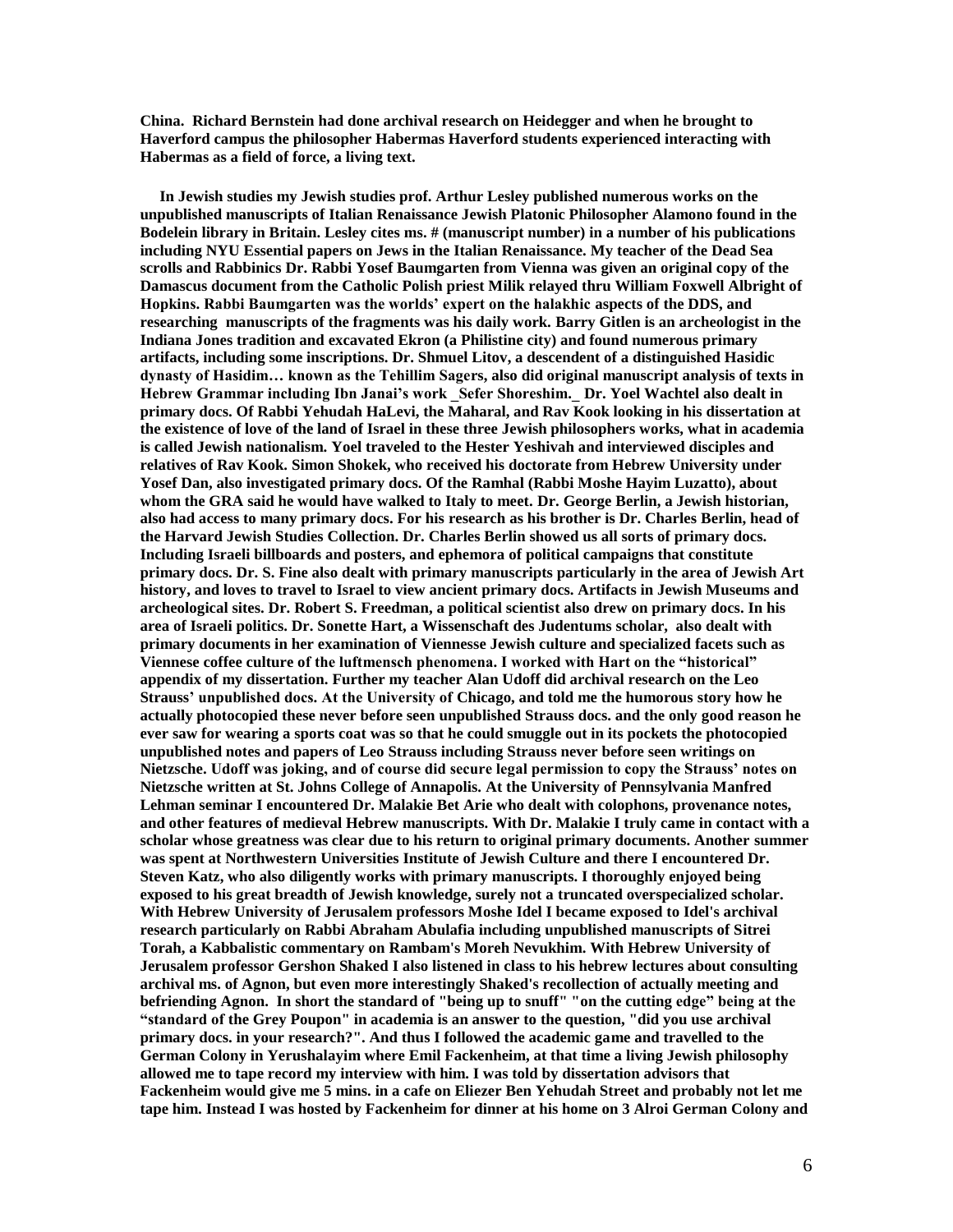**the philosopher let me tape him "oral histories" for over 10 hours. Further being compelled to get on the band wagan of employing primary docs. I made countless trips to the Library Congress to consult the Hannah Arendt unpublished papers, scouring them for all exchanges with Jewish Historian of Jewish Mysticism Gershom Scholem. Two weeks after defending my dissertation before a panel of 13 cross examiners including Rabbi Baumgarten, I learned that the Arendt archive at LC. was being digitized and her papers can be found at:**

**[http://memory.loc.gov/ammem/arendthtml/build.html](https://owa.touro.edu/owa/redir.aspx?C=46c38acecc494c52bfda949d2bfaf5f8&URL=http%3a%2f%2fmemory.loc.gov%2fammem%2farendthtml%2fbuild.html) Some of this Jewish philosophers work is also at Leo Baeck. I realize the strict definition of an archival docs. as including:**

**Primary sources are original documents or other first hand evidence written and created during the time you are studying. Examples Diaries Notes Letters Autobiographies Interviews Statistics Photographs**

**Original works of Art Works of Literature Public documents/ records/ bills of sale**

**Primary sources are the most direct kind of information. They are original, firsthand sources created or written by persons directly involved in an activity or event. Different fields of study have different types of primary sources, but all of them are unanalyzed and uninterpreted. Examples of primary sources are autobiographies, diaries, notes, letters, emails, interviews, photographs, paintings, speeches, works of literature.**

**The distinction between primary sources and secondary sources can be ambiguous. A source maybe primary for one research paper and a secondary for another. It depends of the relationship of the sources to the research question. For example, the book,** *Abe Lincoln Grows Up* **by Carl Sandburg would be a primary source in a paper on the literary style of Carl Sandburg but a secondary sources in a paper on Abraham Lincoln. Time is often a defining element. A recent newspaper article is usually not a primary source, but it becomes a primary source when it is an article from the 1860s on the Civil War.**

**The notion of the difference between primary and secondary sources seems "etched in stone." However being in the presence of a critical thinker one realizes there are shades of grey rather than just white and black. An unforgettable experience was when in attending a seminar with French Jewish philosopher Jacques Derrida he revealed to some extent the antiquatedness of the notion of what is and is not a primary document. His deconstruction was possible because of Derrida's radical and subversive notion of what is a text. I attended a seminar with Derrida lecturing in French on the topic of hospitality and the course was an experience most unique an unlike any other class I ever was in. The French philosopher first opened up with discussing Avraham giving hospitality to 3 angels at Mamre moving on to Penelope in the Odyssey deceptively repelling in Hospitality her suitors while faithfully waiting for her husband Ulysses to return by unknitting her tapestry each night so she did not have to marry the suitors who were trashing her husband's estate (shtei ahuza).**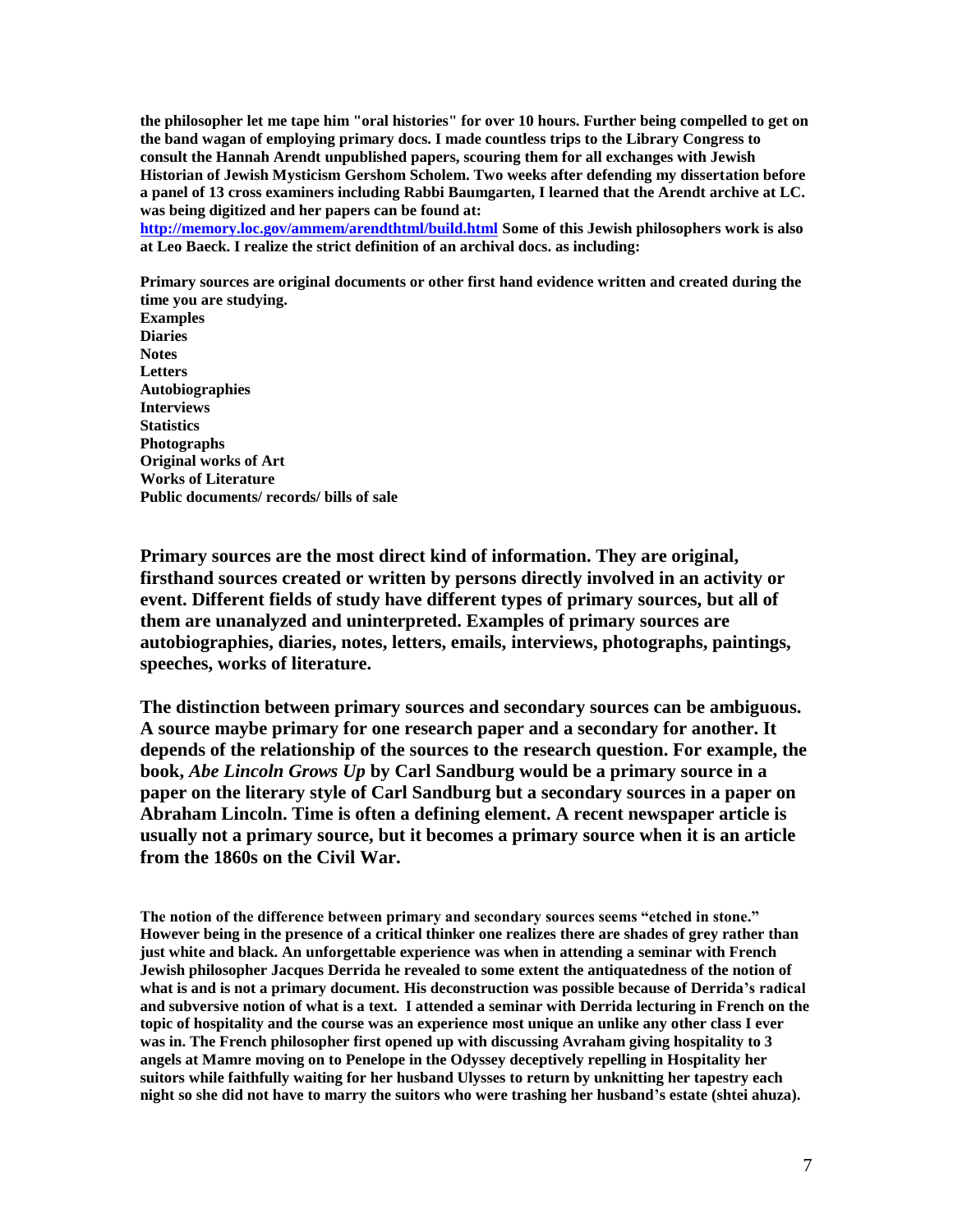**Derrida being from France felt compelled to also comment on Madame Bovary who inhospitably poisoned her own husband so as to carry on an affair with another man. However besides the obvious examples of hospitality in sacred and literary texts Derrida also introduced manuals from "schools of hotel management." These manuals were seen as a part of bourgeois counterfeit vulgarization and deceptive making contingent within the matrix of reciprocity of capitalism thereby debasing true hospitality as known in a dynamic of true friendship. Derrida was a subversive and creative thinker. His collegue Emmanuel Levinas and Levinas' secular disciples Alain Finkelkraut also investigated some primary docs. but the emphasis was always on what George Steiner calls "real presence," the encounter with living philosophers themselves. Levinas team taught Talmudic reading seminars also with a real Talmud scholar named Shunami, but those days in France seem like a previous gilglul of mine for as Judith Friedlander notes many of Levinas' students moved into Yeshivot communities and became very frum Jews instead of just attending sophisticated shiurim at the College Philosophique on la rive Gauche, the Sorbonne, and the cultural lectures hosted by the Alliance Israelite Universal of which Levinas was the president after Shlomo Munk. Munk had done serious archival research particularly on finding in the Bibliotheque nationale an unpublished manuscirpt of Rabbi Shlomo ibn Gabirol in the geniza. This text know as Mikor Hayim, had only been known for over 500 yrs. in Latin translation as the Fons Vital until Munk discovered the original HEbrew text. It had been cited in snippets by Rabbi Shem Tov Ibn Falquera but Munks find was a break thru in recovering archival memory as was Schechter when he excavated the cairo Geniza and found a copy of Ben Sira in Hebrew on a palimset, along with original letters of the Rambam, and perplexingly a copy of a paraphrase of the Damascus Docs. associated with the archival find in the 1950s of the Dead Sea Scrolls. Schechter gave the Damascus docs. to Louis Ginzberg who published it in German under the title of Un Unbekannte Judische Sekte? The question remains how did a dead sea scroll text end up in a medevial rabbinic geniza? After Ginzberg who was interested in halakhic aspects of the Cairo Geniza, Israel davidson made pioneering discoveries of primary texts of medieval Hebrew poetry including the work of Yannai that was know of but no primary texts had appeared for hundreds of yrs. until Davidson published them. Further Cairo Geniza scholarship of primary docs. also included great scholars such as the following all with different areas of focus of different types of primary docs.:**

**(1) Jacob Mann: doc. Evidence- letters, contracts, court records on communal life**

**(2) S.D. Goitein: A Mediterranean society : the Jewish communities of the Arab world as portrayed in the documents of the Cairo Geniza (trade, accounts, etc.)**

**(3) Marc Cohen: Voice of the Poor in the M.A.**

**(4) Stephen Reif: liturgical aspects & much more**

**(5) Other Geniza Scholars: Alexander Marx, Henry Malter, S.L. Skoss, Benzion Halper, Richard Gottheil, Moshe Zucker, Shalom Spiegel, Norman Golb, Norman Stillman, Shamma & Mordecai Friedman, Elazar Hurvitz, Neil Danzig**

**To return to Derrida what happened in that French language seminar with dBL sitting in the back of the classroom was a questioning of what is a text? What is a primary docs. for that matter. Derrida attempted to demonstrate not just as an academic game, but as a lived example that the modern and medieval notion of text has been radically overthrown in the age of post-modernity as characterized by Jean-Francois Lyotard in his book, \_The Post-Modern Condition\_ and we are seeing that confirmed in online resources like blogs, and Wikopedia like "texts" that are constantly changing and amorphous, having no one author. Derrida to be sure was influenced by his friend Michel Foucault, also a philosopher in France who wrote a ground breaking essay, "***Qu'est ce que* **c'est un author" where he challenges the very notion of authorship as a pet peeve of the modern era post the Wordsworthian "EGOTistical sublime". That is to say the most frequent word in Wagner's autobiography is "Ich" and authorship merely is seen by Derrida as a part of the matrix of the POWER-KNOWLEGE-REGIMES of the modern era. Derrida defines modernity with the onset of Hellanism when Alexander came into Palestine and Hellenized the Jews. That is to say he was not myopic and blinded by narrow specialization of literature persons who nowadays are so truncated in their knowledge that they define modernity with the roaring 20s literature of Hemingway, Fitzgerald, Joyce, etc. No those definitions of modernity merely are economic for tenured professors to propetuate their own economic stability in lit. depts. There was a time, about 100 yrs. ago when a lit.**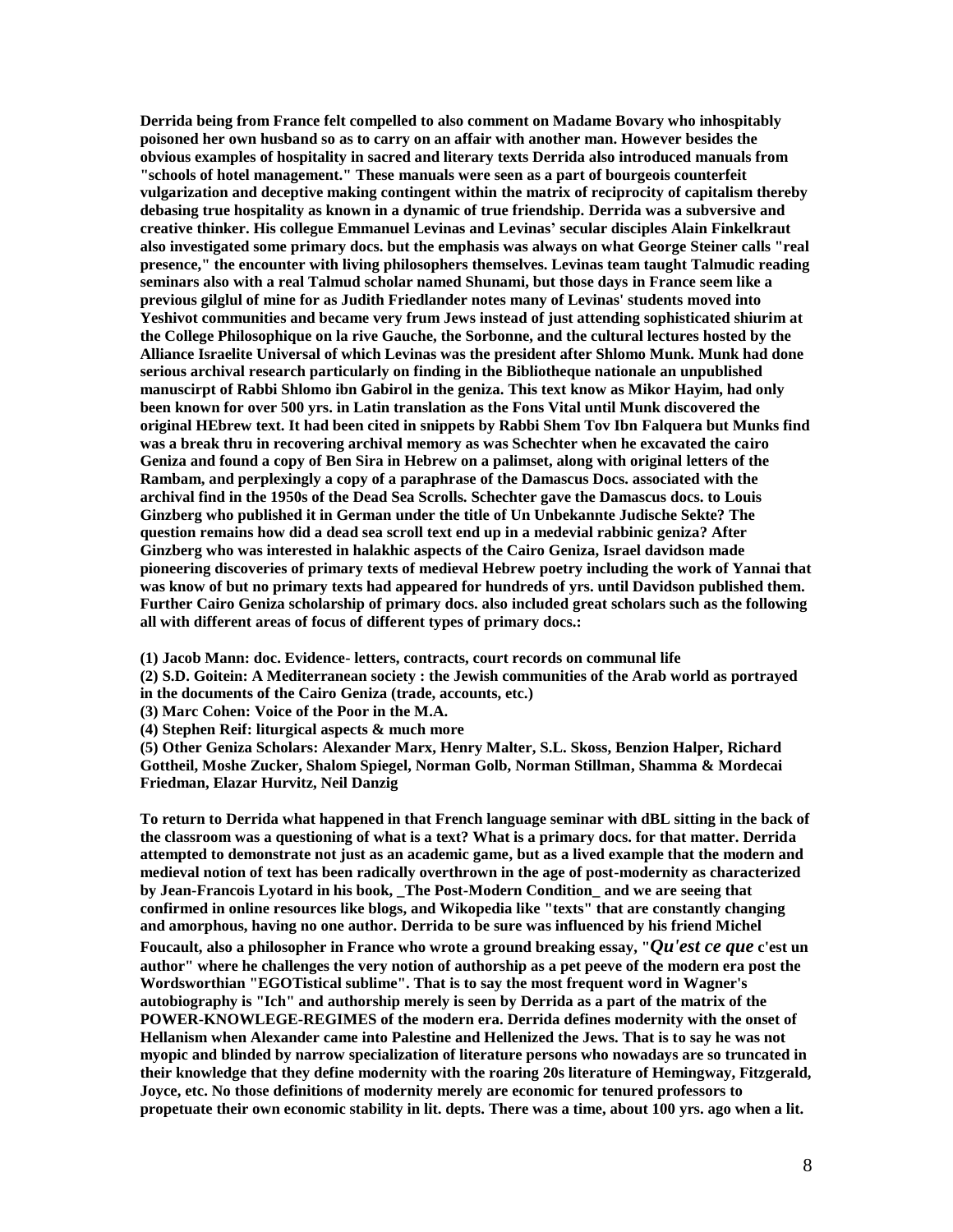**professor cast a wider net. Milton for example knew not only the whole of western literature from Homer to Joyce (which meant knowing the original language of Greek, Latin, English, and all romance languages) but also knew Chaldrean, Hebrew, Sanskript, and Chinese pictograms. That was not a truncated scholar. Rather Milton saw the forest for the trees before the commodization of Academia for axes to grind after the 1960s in America (see Alan Bloom: The Closing of the American Mind). In the time of Milton an "english lit. prof." knew a lot about a lot rather than little about very little in the age that the head of an English lit. dept. who may happen to be a scholar of Chaucer will only hire a Hemingway scholar because he wants to protect his turf and not be deposed by the rival lit. profs. To return to Derrida. Derrida cited the example of Levi Strauss' \_Tristes Tropiques\_ and anthropological-literary study which opens up the notion of text. A text for Derrida is a field of force. A text for Derrida is not merely an archival primary docs. Rather people themselves are texts yearning to be interpreted and for this reason little children in celebration of Purim dress up as Sifrei Torah, i.e. torah scrolls. The implication of the seminar were to leave the seminar, the enchanted island of intellectual discussion, and intense critical questioning, and go interpret the TEXT of NATURE. G-d created the heavens and the earth, and Thomas Kuhn has shown in \_The Structure of Scientific Revolutions\_ the laws of gravity discovered by Newton and Relativity by Einstein are just drops in the ocean of G-d's infnite wisdom, hinting at the divine text of "being". From Aristotle's "Being qua being" to Derrida's "the text of being" and Levinas' "the metaphysics of being being ethics" we have experienced a Nietzschean transvaluation of all values. While Derrida suggested some artists will make texts, he encouraged us to make our life into a work of art. To "dwell poetically" to transform and subvert by thinking critically what most assume to be a text. To think outside the box. To have no assumptions. To penetrate to the depths of thinking as Hannah Arendt urges.**

**A library it is felt contains texts. An archive it is commonly felt contains primary texts. However it was then that I realized with Habermas who I had met at Haverford- and Habermas in his book \_The Philosophical Discourses of Modernity\_ which I encountered in a class with Dr. Rainer Nagele at Hopkins taught in the original German language, exposed Derrida as a mystic, whose mystical "a" of "difference" was in fact the mystical aleph of the MiKubalim such as the Maharah who erased the aleph from the word EMES, on the forehead of the Golem. For a text is not a closed system like an artificial anthropoid i.e. a Golem. A text is all of living reality and G-d encrypts His secrets as code in the wellsprings of being. Derrida was encouraging us to see CREATION itself as the text of the symphony of Hashem. The Sefiort were merely the divine DNA of the universe for those mikuballim to decode the encryption. On a humorous note a cataloger friend of mine when referring to a couple that recently got married, referred to our mutal friends as "an item" and Baruch hashem this item has brought into being a child, so now they are three. The cataloguer was punning on her expertise as a cataloguer of items, but she was also hinting to the Derridean thesis that human beings, an all of creations itself, is a primary document text. All persons are texts that yearn to be interpreted in a just light. No one is an island as John Donne says. The analogue in Jewish culture might be that of Hillel, "If I am not for myself who will be for me? If I am only for myself what am I. If not now, when?". Thus it is human relationships and in the particular culture of Judaism, Jewish marriages, and Jewish community that is the ultimate text that we should live, experience, and celebrate. We must as Shakespeare's Prospero says declare "my library is not dukedom large enough" and leave the enchanted Islands of our narrow myopic visions, and see the whole world, the Alps, the Himmalays, the Grand Tetons, the galaxies, and all that is the case (Wittgenstein) as the TEXT of the symphony of HAshem's CREATION, whose DNA are indeed the sefirot.**

**Some Examples of Excellent Jewish Primary Archival Document Sites are:**

#### **[http://www.americanjewisharchives.org/](https://owa.touro.edu/owa/redir.aspx?C=46c38acecc494c52bfda949d2bfaf5f8&URL=http%3a%2f%2fwww.americanjewisharchives.org%2f)**

**[http://jnul.huji.ac.il/eng/music.html](https://owa.touro.edu/owa/redir.aspx?C=46c38acecc494c52bfda949d2bfaf5f8&URL=http%3a%2f%2fjnul.huji.ac.il%2feng%2fmusic.html) (sound archive of original recorded ethnically divorce types of Jewish music (my second favorite site after Cairo Geniza)**

**[http://www.jtsa.edu/prebuilt/exhib/sonnets/index.shtml](https://owa.touro.edu/owa/redir.aspx?C=46c38acecc494c52bfda949d2bfaf5f8&URL=http%3a%2f%2fwww.jtsa.edu%2fprebuilt%2fexhib%2fsonnets%2findex.shtml) (beautifully written Hebrew poems mostly**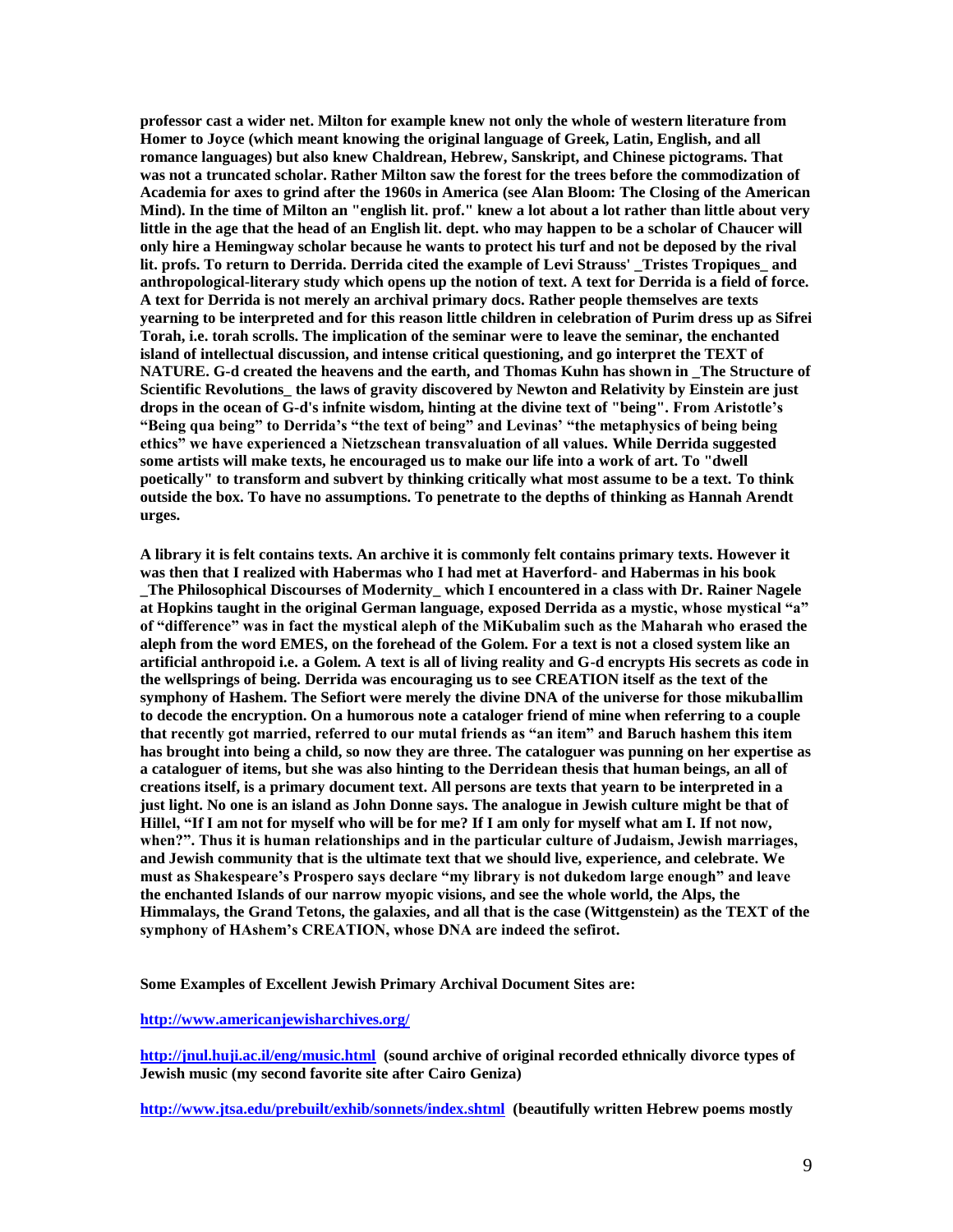**form Italian Renaissance celbrating marriage between Hasan and Kalah; These are not only primary literary texts but very creative docs. drawing on biblical, mishnaic, and Talmudic Hebrew and aramaic. A scribe (sofer) would be commisioned by a newly marrying couple who would write a poem in honor of the upcoming marriage)**

**[http://www.jnul.huji.ac.il/dl/ketubbot/](https://owa.touro.edu/owa/redir.aspx?C=46c38acecc494c52bfda949d2bfaf5f8&URL=http%3a%2f%2fwww.jnul.huji.ac.il%2fdl%2fketubbot%2f) (used by Prof. Maya Katz to illustrate Illuminated ketubos as art artifacts, a ketuba is a primary doc.)**

**[http://jwa.org/](https://owa.touro.edu/owa/redir.aspx?C=46c38acecc494c52bfda949d2bfaf5f8&URL=http%3a%2f%2fjwa.org%2f)**

**[http://jewishhistory.huji.ac.il/Internetresources/womens\\_studies.htm#Biblical%20Era](https://owa.touro.edu/owa/redir.aspx?C=46c38acecc494c52bfda949d2bfaf5f8&URL=http%3a%2f%2fjewishhistory.huji.ac.il%2fInternetresources%2fwomens_studies.htm%23Biblical%2520Era)**

**[http://www.alberteinstein.info/](https://owa.touro.edu/owa/redir.aspx?C=46c38acecc494c52bfda949d2bfaf5f8&URL=http%3a%2f%2fwww.alberteinstein.info%2f) ( I think this would have great interest for a non-jewish audience. One student in a history of science class of Prof. Ninnes cited ms.#, box #, folder # of letters in the archive of Einstein. There are even love letters!**

**[http://sceti.library.upenn.edu/morais/](https://owa.touro.edu/owa/redir.aspx?C=46c38acecc494c52bfda949d2bfaf5f8&URL=http%3a%2f%2fsceti.library.upenn.edu%2fmorais%2f)**

**[http://www.vha.fu-berlin.de/en/links/index.html](https://owa.touro.edu/owa/redir.aspx?C=46c38acecc494c52bfda949d2bfaf5f8&URL=http%3a%2f%2fwww.vha.fu-berlin.de%2fen%2flinks%2findex.html) (students like images and are visually dominated today so might be of interest)**

**[http://www.oac.cdlib.org/institutions/Judah+L.+Magnes+Museum](https://owa.touro.edu/owa/redir.aspx?C=46c38acecc494c52bfda949d2bfaf5f8&URL=http%3a%2f%2fwww.oac.cdlib.org%2finstitutions%2fJudah%2bL.%2bMagnes%2bMuseum)**

**[http://sceti.library.upenn.edu/genizah/](https://owa.touro.edu/owa/redir.aspx?C=46c38acecc494c52bfda949d2bfaf5f8&URL=http%3a%2f%2fsceti.library.upenn.edu%2fgenizah%2f) (in my opinion this is the best site for Jewish medieval archival manuscripts and docs.; Truly awesome! Search terms are creative, unique, and carefully chosen)**

**[http://www.inthefirstperson.com/firp/index.shtml](https://owa.touro.edu/owa/redir.aspx?C=46c38acecc494c52bfda949d2bfaf5f8&URL=http%3a%2f%2fwww.inthefirstperson.com%2ffirp%2findex.shtml) (contains some Jewish autobiographies)**

**[http://israblog.nana10.co.il/](https://owa.touro.edu/owa/redir.aspx?C=46c38acecc494c52bfda949d2bfaf5f8&URL=http%3a%2f%2fisrablog.nana10.co.il%2f) (link to blogs in Israel, yes blogs are primary docs!)**

**[http://www.princeton.edu/~pressman/jewsub.htm#lib](https://owa.touro.edu/owa/redir.aspx?C=46c38acecc494c52bfda949d2bfaf5f8&URL=http%3a%2f%2fwww.princeton.edu%2f%7epressman%2fjewsub.htm%23lib) (link to Jewish film archive, and films are primary docs.!)**

**[http://www.cjh.org/](https://owa.touro.edu/owa/redir.aspx?C=46c38acecc494c52bfda949d2bfaf5f8&URL=http%3a%2f%2fwww.cjh.org%2f) (follow link to digital archives and turn up primary docs. and photos and ketubos, and many more primary docs.)**

**[http://www.yadvashem.org/](https://owa.touro.edu/owa/redir.aspx?C=46c38acecc494c52bfda949d2bfaf5f8&URL=http%3a%2f%2fwww.yadvashem.org%2f) (link to H primary docs. on shoah)**

**[http://legacy.www.nypl.org/research/chss/jws/yizkorbooks\\_intro.cfm](https://owa.touro.edu/owa/redir.aspx?C=46c38acecc494c52bfda949d2bfaf5f8&URL=http%3a%2f%2flegacy.www.nypl.org%2fresearch%2fchss%2fjws%2fyizkorbooks_intro.cfm) (Yizkor bks. include not only narratives, but primary Docs. of MAPS, DRAWINGS, DIARY ENTRIES, POEMS, Photographs, etc.)**

**[http://www.jpress.org.il/view-hebrew.asp](https://owa.touro.edu/owa/redir.aspx?C=46c38acecc494c52bfda949d2bfaf5f8&URL=http%3a%2f%2fwww.jpress.org.il%2fview-hebrew.asp) (back issues of Hebrew newspapers in Europe pre-WWII As you know a newspaper clip on the civil war can be a primary docs. while a current affairs article in a newspaper today may not be one etc. Subtle distinction)**

**[http://www.perseus.tufts.edu/hopper/](https://owa.touro.edu/owa/redir.aspx?C=46c38acecc494c52bfda949d2bfaf5f8&URL=http%3a%2f%2fwww.perseus.tufts.edu%2fhopper%2f) (used by Prof. Kaplan for classical texts. My library science prof. teacher was the one who constructed this database at UMCP and I actually entered Greek and Latin text into it for the digitization of the Loeb library, but also displaces pictures of archeological sites, vases, mosaics, oil lamps etc. and those artifacts are primary docs. You can pull up the wks. fo Josephus, Philo, and Eusubius which have Jewish content.**

**[http://www.digital-librarian.com/](https://owa.touro.edu/owa/redir.aspx?C=46c38acecc494c52bfda949d2bfaf5f8&URL=http%3a%2f%2fwww.digital-librarian.com%2f) (mostly non-Jewish but a gateway to a large number of sites some of which can be tweeked to pull up Jewish primary texts)**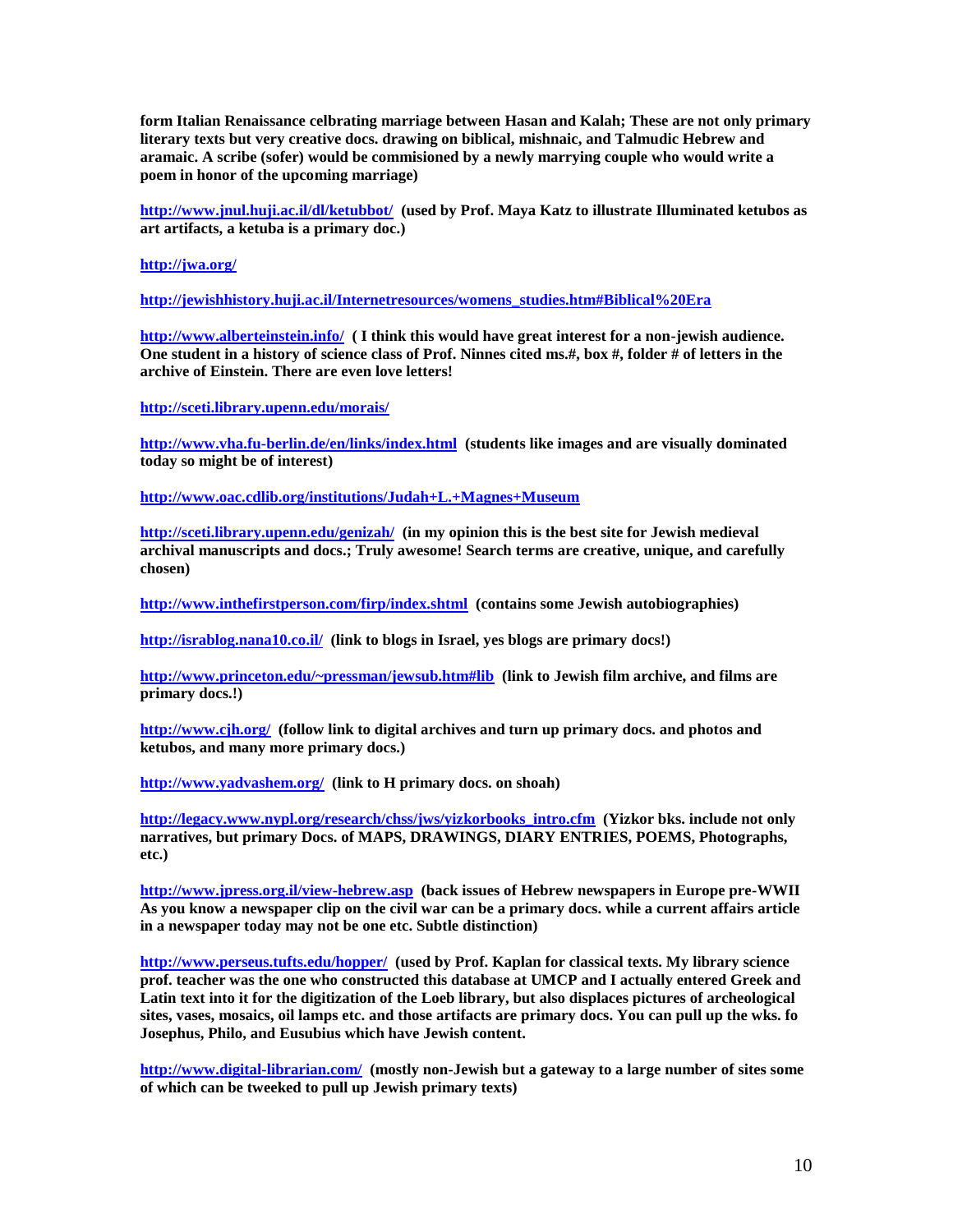**[http://www.h-net.org/reviews/review\\_browse.php?list=24&page=1](https://owa.touro.edu/owa/redir.aspx?C=46c38acecc494c52bfda949d2bfaf5f8&URL=http%3a%2f%2fwww.h-net.org%2freviews%2freview_browse.php%3flist%3d24%26page%3d1) (while bks. reviewed are mostly 2ndary sources the review itself could be a considered a primary docs. This is usually not the case. However if you peruse David B. Levy's bk. Reviews for H-Judaic this will become clear.**

**V. Limits of Image Culture- Overreliance on Images vs. text (oral and written): Return to Cave Man Age paintings**- Pictures of the Hamtzah in a form of a hand on Cave Paintings of Prehistoric Persons, Is that the trace we want to leave behind as a legacy?

We may hope the continued displacing of narrative textual culture i.e. written and oral culture (torah sh'e bikatav and פה שבעל תורה, *Torah she*-be-`al *peh*) by images does not represent dumming down of America. A picture can convey truths or manipulate the viewer by conveying falsehood and errors.[ i.e. the film footage of a Muslim child that was "assumed" to be shot by Israeli crossfire when in fact the Arabs shot the child next to his father in crossfire and then CNN and other news media unfairly scapegoated the Israelis.] In Isaiah chapter 11 the eschatological vision of a true judge who judges not by the ASSUMPTIONS OF THE EYES and ears is affirmed when we read, "The spirit of Hashem shall alight upon him, a spirit of wisdom and insight, a spirit of atzah and valor.... He shall judge by truth in his reverence for Hashem... he shall not judge by WHAT HIS EYES BEHOLD, nor decide by what his ears assume (i.e. false testimony, *recillut, motzi shem* rah, etc.). This in part is why women cover their eyes when benching licht and men cover their eyes when reciting the shema, etc. Descartes did an experiment in which he put a pen in a glass of water and it appeared bent. The refraction created an illusion. Likewise Rabbi Akiva warns not to be deceived by images when he says "al tamru mayim mayim..." The simple peshat is that the light of the sun richoched off the gold dome of the Beit HaMikdash of Herods Temple and when this light played upon the painted blue marble an illusion of shimmering water seduced the eyes to think that the Temple looked like shimmering water and the white alabaster domes looked like the snows of Hermon. IT is an illusion... Do not be deceived by the ASSUMPTIONS of the eyes when manipulated by images. Iconoclasm... is the breaking of all images whether this be Avraham in his father's idol store thereby affirming an anti-iconographic impulse in Judaism based on the pusek: "lo oseh lichah pesel" do not make a sculptured image. Rabbi Moshe Trani in Renaissance Italy asked in a Sheolote veteshuvot the Gadol bador, Rabbi Yosef Karo in Sefad, if he could have a parochet with "image of a lion, leopard, ox, and eagle" in his Italian synagogue with the subtext from P.A. "be as strong as a lion, stealthy as a leopard, strong as an ox, and fly high as an eagle to do your father's will in heaven..." which adorns the opening of the Tur. Rabbi Karo took very seriously the displacement of image trumping text. Thus makmir Jews during the Roman occupation during Beit Sheni Tekufah toppled the presence of an image of a golden eagle in the Beit HaMikdash and as recent as the "birds head illuminated hagadah" the artist refused to represent the 3 dimensional illusion of the faces of Tanaim Rabbi Akiva, Tarfon, Elazar, etc. Why because Judaism privledges text in language over images. My teacher Rabbi Baumgarten thus taught that orthodox Judaism places more importance on the written and oral word rather than visual culture of art (photos, paintings, sculpture, mosaics, etc.) while the ideology of Christianity is to use iconography (image making) to further their theologies. In Christianity art is the handmaiden of theology while in Judaism "textual cultures (written and oral) are the essence of the vehicle of its theological truths. Thus resources (money and time) where put into learning Rabbinic texts, not in making beautiful Cathedrals filled with art to convey messages to the alogoi congregants who needed "pictures" to learn about their myths. Reform and Conservative Jews who have a lower rate of literacy in ability to do simple peshat and translation of Hebrew statistically also rely on art to convey the "stories" of Judaism. Judaism and its orthodox masorah, is largely law with aggadah, and thus not mythic. This is why Joseph Campbell, the modern day Cassabon in Mary Evan's (George Elliot"s) Middlemarch is mistaken in his category of mythos as the classification of sacred religious Jewish text. This law is divine revealed and thus not the equivalent of secular nomos. *Bimakom hamishpat shamah harasha*. Pictures alway convey a mythos. They are a form of what in German is called "Gestell" i.e. enframeing which is the essence of technology for techne in Greek means art. True a picture can sometimes convey a thousand words, but a picture always conveys a politics. Textual culture is more free from a political unconscious in that its framing is not explicit. Textual culture (oral and written) is based on process not Gestell or enframement. Thus I am always warry of the over realiance on images. Thinking does not take place in image. If thoughts are true and eternal they have may have no material embodiment. They are a tincture of the drop of the ocean of divine perfect wisdom, and the mind of Hashem... thinks the world in the perfection of what it is to divine think Hashem himself, sui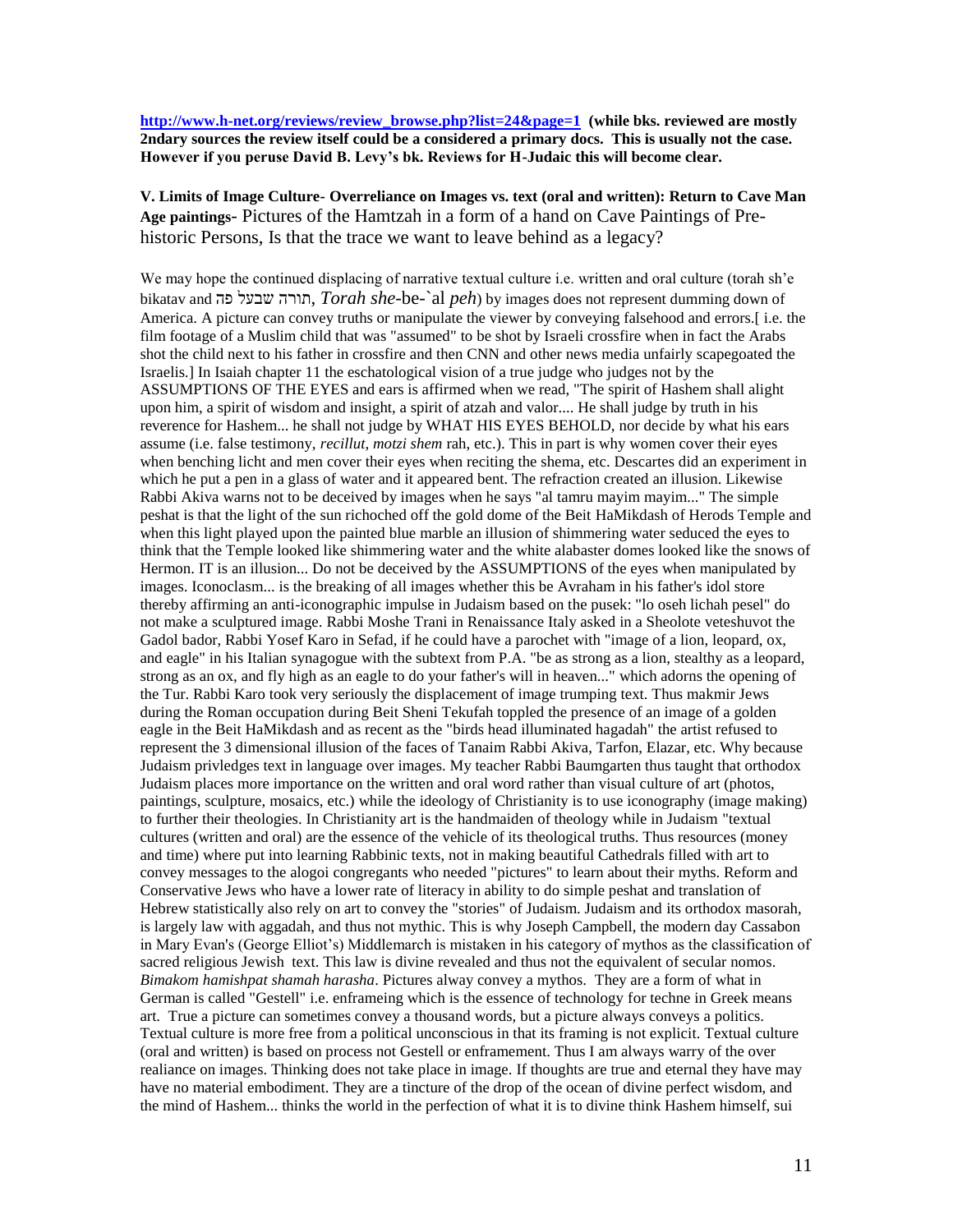generis. Hashem is a circle whose circumference is everywhere, and not image can enframe/capture/limit/control that. To frame an image is to place a gevul/grenzen/peras (Greek.) around the spark of ayn sof, for images i.e. pictures, do just that. They convey an unconscious politics and perhaps ideology via visual manipulation. Yet Rambam holds of Hashem's attributes: ayn lo demut haguf veayno guf and that is why when we afix a mezuzah to a door... it is literally SUB-LIMEN, under the door frame which limits it whith in a geometric space with a border. Yet the parchment in the mezuzah speaks of a deity who cannot be enframed who is transcendent. Not ignorant. Not finite, ayn sof, and that is why when Rabbi Tarydiyon was wrapped in a sefer torah which was lit on fire, and his talmidim... cried out in pain that the parchment was burning, the Rabbi triumphed over Roman pagan iconography by affirming, "the parchment may be burning, but the letters are ascending to heaven" i.e. white fire on black fire, the wise will understand

The short the above analysis is that making academic learning too reliant on "images" can be dangerous for Judaism's understanding of understanding*, La Sagesse de Hokmah, Binah, VeDaat*. However as I have published elsewhere with regards to "Gestell" as the essence of technology is Gestell (in Wesen die sind die Selbe) *wo die Gefahr ist, gibt es die Einsparungenergie auch*!

#### **VI. The Shoah as a Form of Technological Control i.e. Gestell, Enframement: From Limiting Jews Rights at Nuremberg, Masterminding their total annihilation at Wansee, to Carrying out Endloesung by "the manufacture of corpses in gas chambers."**

Primo Levi confesses that when he arrived at the camps the verse from Dante's Inferno, "Abandon all hope ye that enter/i.e. Arbeit macht frei' came to the mind of the cultured Italian Jew. Further after a long cattle car ride Primo Levi was made to stand for days in a hut where he was extremely thirsty not having drunk in days. He reached out for an icicle to slurp on in the harsh cold snow landscape and a guard hit the icicle with the but of his gun. Primo Levi said, "warum?" (why) to which the German guard responded, "hier gibt es kein Fragen warum..." i.e. you will be reduced to an animal fighting for a crust of bread, a *Darwinian jungle* of survival of the fittest, the Nietzschean *der Wille zur Macht*, and the Hobbesian *state of nature*: eachagainst-each- where "life-is nasty-brutish-and-short." Thus Primo Levi again recalled a verse from Dante's Inferno, "I did not know death had undone so many" and thus Primo Levi says that his background familiarity with culture, literature, art, and philosophy, actually allowed him to survive as a form of resistance that other persons without such an education did not possess. Dante's Inferno was made real by the Nazis who engineered dirty filthy camps where they created a social darwinian existence of each-against-each, Jew against Jew, for I have met capos who hung thousands of their fellow Jews viewed as "gegenmentsch" for being late to roll call, stole the bread and shoes of Jews at night, and plucked the gold teeth to sell on the black market from the corpses they were ordered to burn in keroseen football pits when the ovens were beyond capacity to reduce to ash all the bodies. Thus the Nazis "willed onto the Jews hell" as it had been depicted in medieval Christian Iconography for indeed in these iconographic images Jews i.e. capos were depicted with pitchforks, as given by the capos by the Nazis to turn the bodies in the kerosine pits in order to burn the bodies. I asked Emil Fackenheim in the German colony, "warum tat, willen die Nazin eine Vernichtung der jüdischen Leute" to which the Jewish philosopher responded, "der Grund, warum die Nazin die Juden vernichteten, war ihr Übel wille" Sie hat das getun durch das wille. Zum Beispiel Schopenhauer hat geschrieben \_Das Welt als Wille und Verstellung\_ und Nietsche hat geschrieben \_Das Wille zu Macht\_" Thus the German Jew, Emil Fackenheim revealed to me how an evil malicious will to cause pain, suffering, and harm... to Jews could be the cause for ultimate "RADIKAL BOESE." However I remarked to the philosopher, "Wo die Gefahr is wachste das Retende auch" (where the danger is (the wille) there is the saving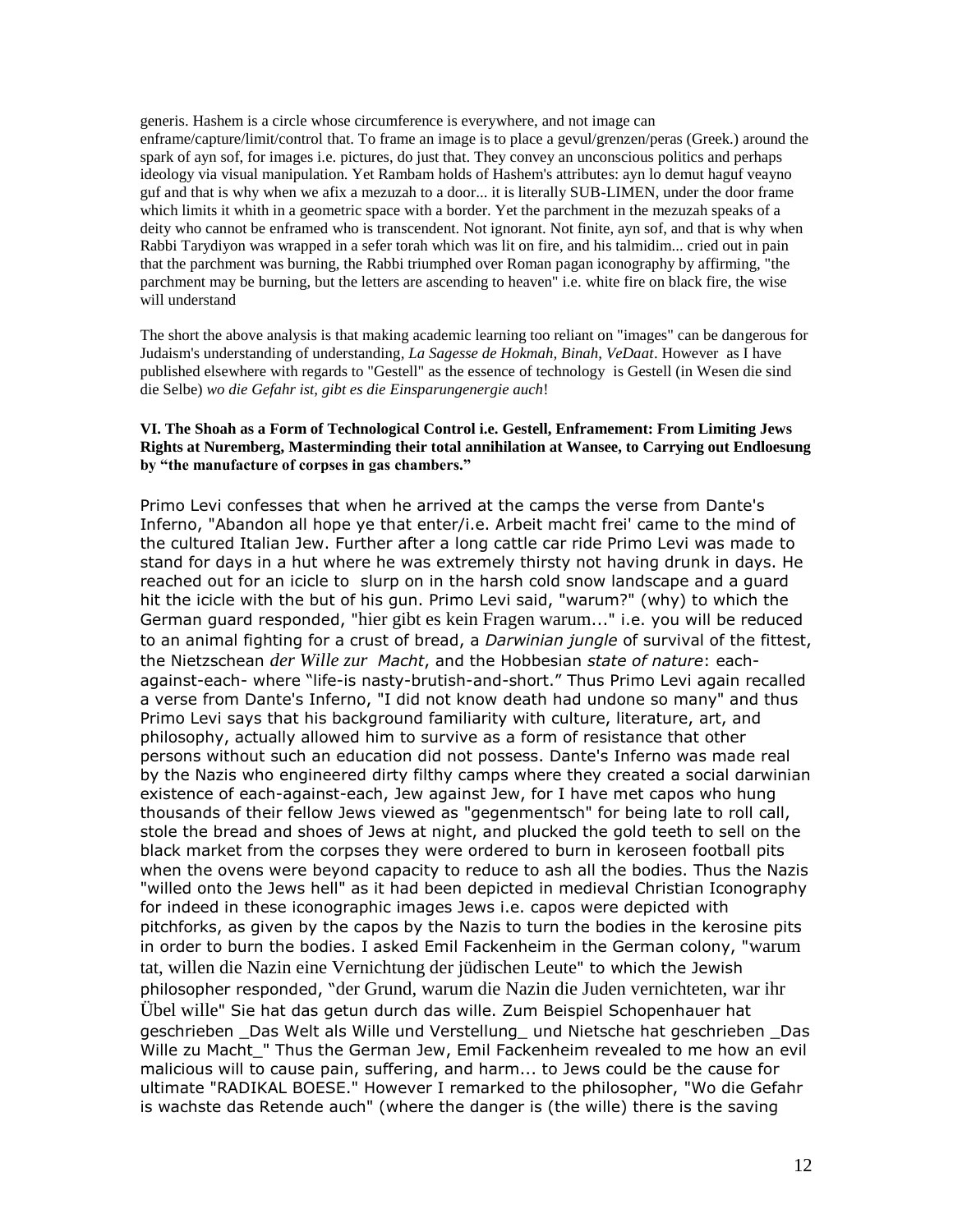power too" to which Fackenheim said, 'How so/wie so?" I responded, Herzl proclaimed, "If you will it, it is not aggadata" i.e. the Jews with the early Zionist efforts of Mapu, Eliezer ben Yehudah, Halutzim before WWII, and all the secular Zionists and Mizrahi Zionists such as Reines and later Rav Kook... [i included examples of cultural Zionism of Ahad Ha'am, political Zionism of WZO, socialist Zionists of Gordon, and religious Zionism of Rabbi Sonnefeld, etc.] prepared the groundwork for "radical good" to arise out of the Jewish will, which flowered in 1948 with the victory of a Medinat Yisrael, for it is when the will is radically evil in the form... of a malicious will that Nazi radical evil possible (ephshar...) but when that will is radically good because it partakes of Jewish memory that Hashem promised the land to Avraham about 4000 yrs. ago... and all of Jewish history is eschatologically promised to be fulfilled with ultimate geulah in the rebuilt beit hamikdash on har habayit (not Uganda!) then the will can be used for good or evil as can the yetzer ha-rah. The yetzer ha-rah allowed the Nazi Cains to kill the Jews. But the Rabbis concede no one would have a family, a house, a career, or make inventions for humanity if it were not for the yetzer ha-rah which can be converted into the radical "tov moed". not just "tov." but tov moed and that is the nature of Jewish learning. The rabbis understand that the desire for hokmah, binah, vedaat, to live a life of the mind, to engage in cognitive bliss, to uncover the secrets of nature and reality is in fact nothing more than the yetzer ha-rah channeled as eros into the love of learning, on a madrega of ahavah, lishmah. And that is a fundamental difference between German Bildung (culture) and Jewish torah lishmah, talmud torah kineged kulam... Dante's DC... is not just Bildung, but represents an epistemological reality that Nazis on earth can create hell on earth in the form of murder camps motivated by an ideology "Vernichtung alles die Juden in die ganzen welt, Endloesung zu die Judische Frage..." (Mein Kampf is essentially a wk. of "my struggle to overcome what I hate through my Nietzchian will to power... It is a matter of Gestell as a mode of revealing of techne that will accomplish that Machavelian end good (vernichtung alles die Juden in die Ganzen Welt!). Thus we see have social Darwinianism, Hobbesian pre-contract nature states, distortion of Nietzsche ideas, and Machivallian ends justify the means… all contributed to Nazi annihilation of the Jews.

The Nazis engineered the Shoah. The same precision that goes into making a Leica camera or Mercedes was used to solve die Judische Frage. It was a form of techne in that the Jews' freedoms were limited by enframement. That is what in German is called Gestell.

The Nazis in their reference to themselves as "the 3rd Reich" shared many aspects of cruelty with the Romans whom the Essenes identified as the sons of darkness... i.e. radikal evil (see:

[http://www.jewishlibraries.org/ajlweb/publications/proceedings/proceedings2008/lev](http://www.jewishlibraries.org/ajlweb/publications/proceedings/proceedings2008/levy08.pdf) [y08.pdf\)](http://www.jewishlibraries.org/ajlweb/publications/proceedings/proceedings2008/levy08.pdf) In that English is a derivative of Latin script (vs. cyrillic, Gk., Arabic, Sanscript (the real Indo-aryan language while the Nazis were Nordic, and Hebrew) we are essentially still living in *Shibud Edom*. The "feet of clay period" as Abarbanel interprets Daniel's interpretation of Nebuchadnezar's dream of a statue with head of gold (Bavel), chest of silver (Persia), stomach of bronze (Greece), and feet of Clay (Rome/edom.). The Abarbanel notes at the end of the feet of clay period (which he saw in the expulsion of 1492) Ishmael, the Muslims will persecute the Jews very much. If we live in *ikvot Hamashiach* is a matter for speculation but something truly unique happened when in 1948 Israel defeated a larger overwhelming army of Arab invaders from all side, which Fackenheim relates Rabbi Goren was so enthusiastic that he told Fackenheim that in 1948 "*the beit hamikdash* was born" and in 1967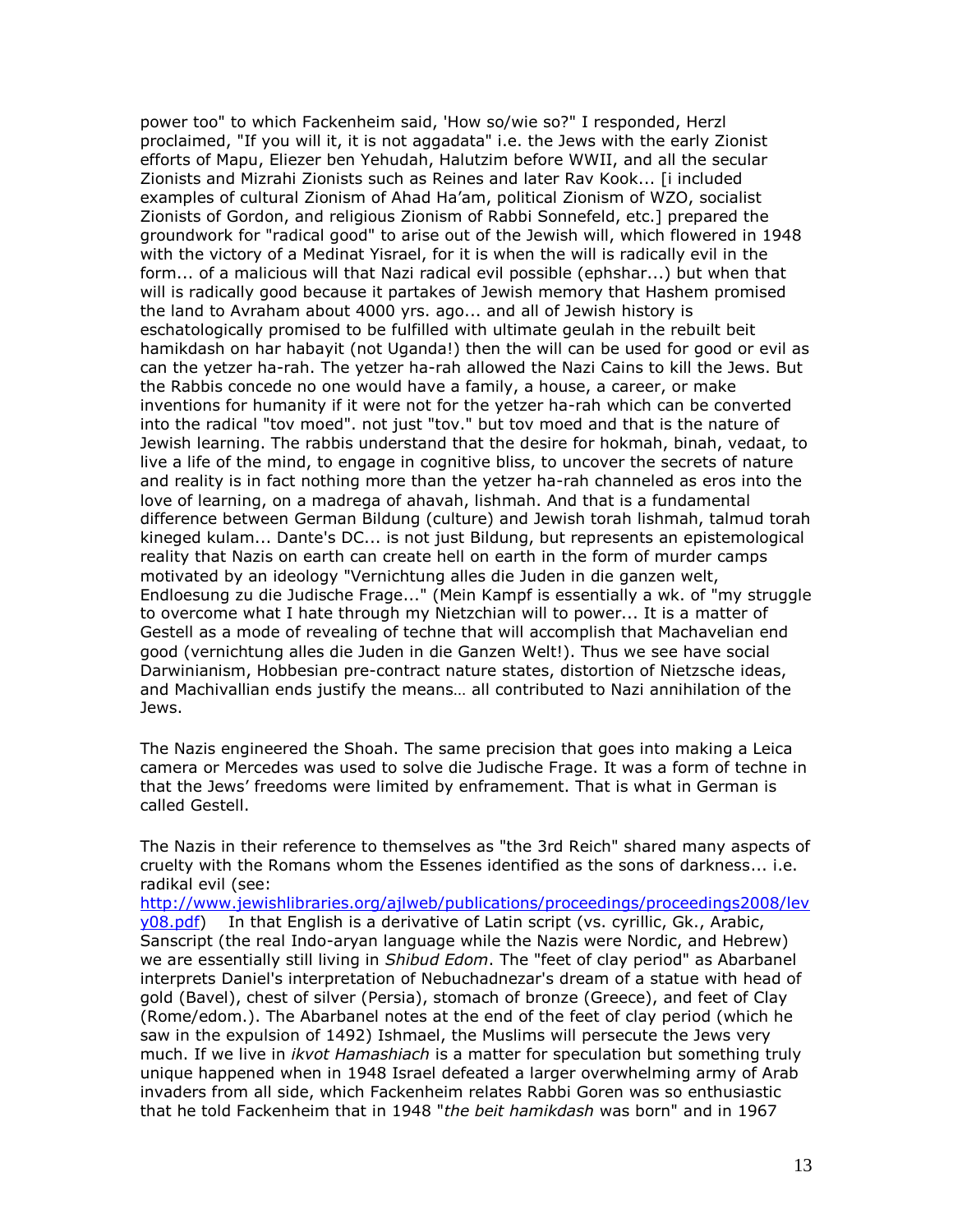with the miraculous Israeli victory by a proactive strike against Egyptian forces amassing on the southern border, a choice was made by Moshe Dayan whether to keep the Har bayit under the control of the Muslim Waqf. Dayan referred to Har Habayit as "the Jewish Vatican" and left control with the Waqf. How different history would be post 1967 if not only the old city was reclaimed for Jews, but the Har Habayit. One cannot play Monday morning quarterback. Dayan's military brilliance was largely what enabled Israel to win the 1967 war. He was afraid of International media condemnation of Israel to claim the *Har Habayit. Thus Shibud Edom*... still influenced his decision at that time, but the danger every increasing today is the alliance Ishmael and Edom are making to scapegoat Israel and sell her down the path of armagedon, a term from the name of a place in Israel, Meggido, where Solomon kept his horses in stables now archeologically excavated by Israelis. Because Armaggeden is in the matrix of Christian notions of Apocalypse as laid out in some (not all ) Christian interpretations of the Revelation of John, where 4 horseman are supposed to descend on Megiddo the place and wage catastrophic war. Some Christians (not all) because they believe their messiah cannot return until the Temple is rebuilt, and then destroyed again by Armaggeden... create a most dangerous "political drama" for the state of Israel that risks an alliance that has surfaced statistically in America from the radical left. That alliance as Phylis Chesler demonstrates is a forged coalition between Muslims and Christians to compromise the survival and security not only of all Jews, but of Israel herself. In latin "the left" means "sinister." In *Sifrei Kabbalah* the left is referred to as the *sitrei Atra*, the subject of many Kabbalisitc texts such as Elazar of worms' "Hokmat HaEgoz", and a recent work by Isaiah Tishby etc. Hokmat HaEgoz takes its name from a pusek in Shir *Hashirim*... "I went down to the garden of nuts" and thus the walnet has 4 parts likened to the 4 parts of the tefillin, 4 words for creation, 4 words for soul, 4 rivers in Gan Eden, 4 parts of the altar in the Temple, the 4 corners of the Talis, the 4 sons at the Pesah seder, the 4 cups of wine, the 4 matriarchs, the 4 wheels of the merkavah itself! *Sefer zohar VeEthanan* hodls in the name of Rabbi S. ben Lakish that the first wheel corresponds to Avraham, the second wheel as a lion to Yitzak, the 3rd wheel to Yakov as a Shor, the fourth wheel to Dovid HaMelekh as a nesher, indeed the animals leading up to Shlomo's throne, and memorialized in Pirke Avot in the mishneh, "be as strong as a lion, fast as a deer, sleek as a leopard, and fly high as an eagle to do your father's will in heaven", and it is this mishneh that adorns "the first gate" leading into the Halakhic code, the Tur. We dare not liken this paradigm of 4s to the Christian vision of the "4 horseman" and has vehalilah the Church father's violent violation of the Rabbinic understanding of the merkavah as the Avot and Dovid HaMelekh, for the Catholic early medieval Church fathers hold that the Jewish merkavah was destroyed in 70 C.E. Hurban of the Beit HaMikdash and replaced with the "new merkavah" whose wheels they claim are: Mathiew, Mark, Luke, and John... Eschatological history with its ultimate geula in the prophetic visions of a scion of Dovid HaMelekh stemming from the divine yichus at the end of Megillat Ruth circling back to the episode of Judah and Tamar, where Peretz is born.... can not be supplanted by radical falsification of the original beginning and that beginning for Jews is "Bereshit Bara Elokim... et hashamayim ve ha-aretz" and NOT "en arche O logos." Christianity was birthed out of Rome, the culture that championed physical domination via Gestell. Romans' built roads, aqueducts, marketplaces, all forms of limiting via Gestell or the new technologies available in those times. The Nazis like the Romans sought to control borders. Borders (gevulim/peras/grenzen) literally preventing Jews from escaping mass murder. But borders also by championing disciplines and making new advances in music, art, poetry, science, in short the whole gamut of the sciences and humanities. It was Nazi Roman control that allowed them to "crucify" the Jews, just as the Roman's literally carried out the crucifixion of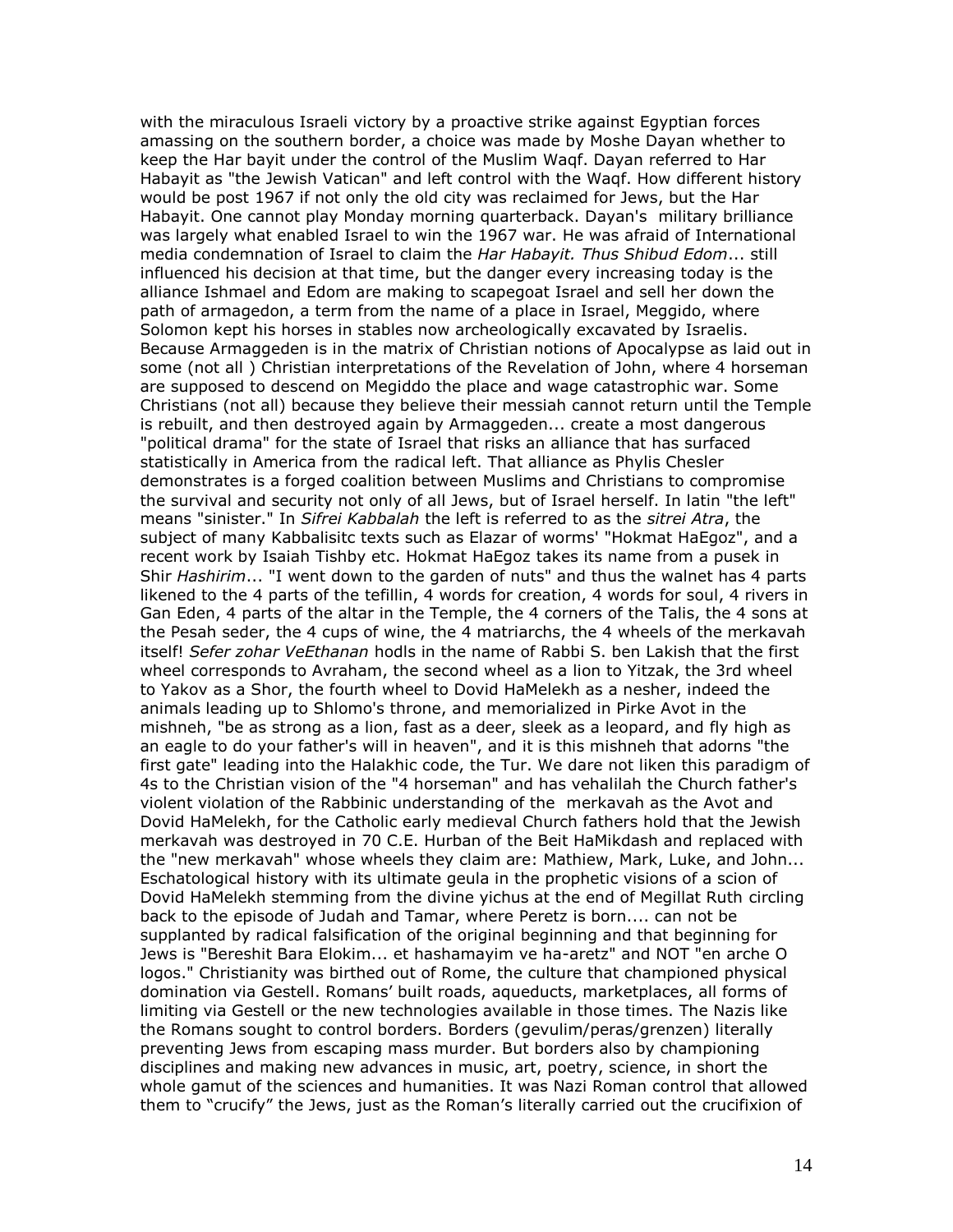the Christian savior. Enframeing, whether it be putting an icon of a man nailed to a cross in a frame, or blocking borders with guard patrol so Jews cannot escape mass murder… all these modalities of control, are in essence an aspect of techne in its classical sense, the essence of modern and post-modern technologies. Techne is a mode of revealing that is a "challenging forth" which is a differentiation from "bringing forth" as when we say the hamotzi. Gestell is the essence of technology. Agriculture is now motorized food industry in the way farmers challenge forth land as a "resource" to be exploited, rather than G-d's gift from which we "bring forth bread" and all the leading up stages before the hallah appears on the Shabbos and Hagim tables. The cultivation of the field has come under the grip of exploitation, rather than consciousness of G-d's bounty and goodness. Heidegger in 1953 published a controversial essay titled "the Question Concerning Technology" and in this work that has raised intense scholarly and public debates the German thinker wrote in the archival manuscript and extra clause that appears in the following text:

### **Ackerbau ist jetzt motorisierte Ernahrunisindustrie, im Wesen das Selbe wie die Fabrikation von Leichen in Gaskmmern und Vernichtungslagern, das Selbe wie die Blockade und Aushungerung von Laendern, das Selbe wie Die Fabrikation von Wassertoffbomben**. (Schirmacher, Wolfgang, Technik und Gelassenheit, Freiburg: Alberg, 1983, p. 25)

I (DBL) translate this for our English readers as: "Agriculture is now motorized food industry- in essence the same (*in Wesen die Selbe*) as the manufacturing of corpses in gas chambers and annihilation camps, the same as blockading and starving of nations, the same as the manufacture of hydrogen bombs." The key phrase in this passage is "In Wesen die Selbe." Essence is a technical term in philosophy with a long developmental history that someone unfamiliar with the philosophic tradition from Socrates, Plato, Aristotle to Kant, Hegel, Nietzsche, and Heidegger will not know how to interpret and more importantly understand its essence. Gestell (enframement i.e. control] is the essence of modern technology which has the potential of manifesting itself as a banality of evil in its "setting in order" by reducing everything to "standing reserve" (*Bestand*) for the theater of war. Even human beings reduced to "human resources" are degraded from being in the essence of Hashem to mere veins of coal to be manipulated, ordered, and transformed through exploitation by the means of modern technology. No longer is the Human being conceived of within the ethical horizon (that particularly of deontological ethicists like Kant and Maimonides) as a "kingdom of ends" but rather as a resource to be exploited for the worker in the concentration camp is used as a spare part to be disgarded when efficiency drops. Control obviously can have a place when as librarians we draw on our online cyber digital tools to help patrons. However Gestell or control has no place in human relationships of true love, the topic of section XII of this paper. Love is not control for control, domination, exploitation, is a denial of genuine love. Freedom of choice (bihirah haphshit) gives human beings moral and ethical responsibility and indeed gives rise to moral and ethical accountability that G-d has given us. G-d sets Adam and Hava free from the Garden of Eden. If you love someone you must let her go, or allow them to express their own freedom. You must never control, manipulate, or exploit someone you love via Gestel for G-d wants unconditional love which means letting go, with open hands.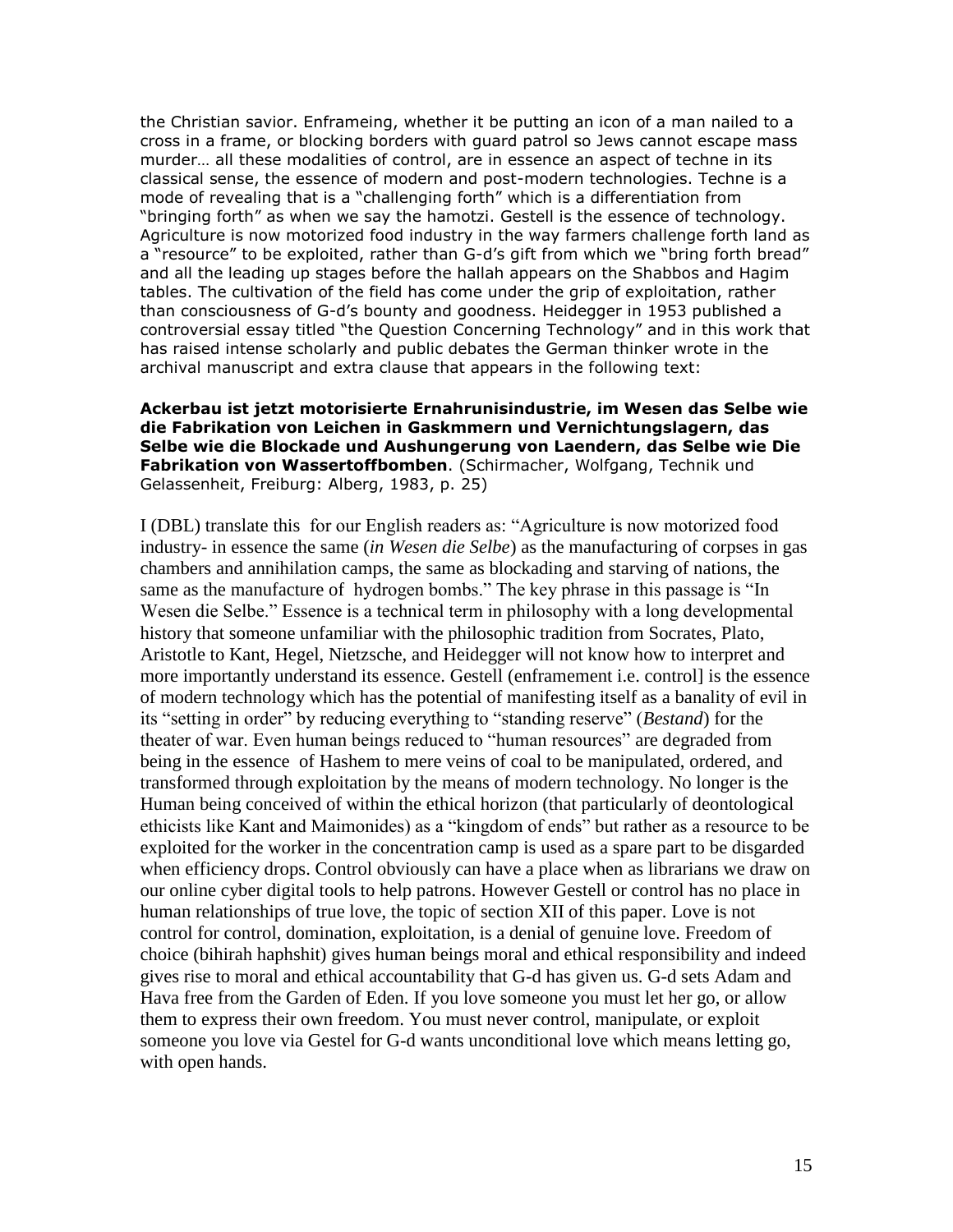Hannah Arendt in her description of the banal bureaucrat as a desk murderer, and Heidegger in his analysis of the essence of technology, are describing a banality of evil in the mode of revealing named Gestell. Technology is *ein Beweigung des Offenbarung*. Eichmann (Y"S) was a technocrat engaged in a mode of revealing the fate of Jews by planning the logistics of *Judeocide*. Eichmann "enframed" the fate of the Jews to being processed for extermination, controlling the Jews in the same way techne plays a role in the giving order and controlling a work of art. The fate of the Jews was the fate of being controlled as an artist controls a work of art. The same managerial techniques that go into the manufacture of a Leica or a Volkswagen were applied by the Nazi state bureaucracy to "the problem" of the extermination of the Jews, as the final solution in the most efficient manner, just as any corporation manager streamlines its means of production in the name of efficiency, unfortunately a code word for exploitation., The final solution to the Jewish question was treated with the same managerial professionalism as that required to make the Leica take a better picture or to engineer a faster running Volkswagen engine, the fumes of which were used to affixiate Jews (see documentary Ambulance). That the Volkswagen, whose etymology celebrates nazi volkish codes of Blut und Boden der volkish Codes, and boy scout Hittler Jugend camp fire culture, quite literally was used to pump in the xylican b gas underscores the banality of evil in this technology of control for radical evil purposes.

## **VII. Some pros and cons [ Not Mark Twain's \_Confidence Man\_!] of going totally online and Digital in the library setting: Wo Die Gefahr ist wachst das retende auch**!

Critique of Cushing Academy"s liquidating print sources in the library and going automated totally digital online:

Cushing Academy, a New England prep school, is one of the first schools in the country to abandon its books. I find this incredibly sad and very unwise. (1) If the electricity goes out totally automated libraries cannot access sources. (2) the smugness of the postmodern condition is that students no longer need to memorize texts because they feel often it "is all saved on the hard drive". The gemarah notes if you learned a sugya 100 times learn it 101 times. It is never enough; (3) scrolling in antiquity with a Sefer Torah is not the equivalent of scrolling online for often students become lost in hyperspace as they flit from one site and card in the stack to the other loosing all sense of context, (4) writing skills have deteriorated with online environment where it is economically and physically easy to "fill space" by typing stream of consciousness which led to the humorous book by a British author titled, "Eats shoots, and leaves", (5) the online environment often conditions persons to become more alienated although ironically the speeds by which one can communicate with instant messaging, email, and palm pilots appears to make the world a "smaller global community- Marx analyzes this process of alienation as a result of the technological revolution in Das Kapital, (6) Buber notes that the machine can condition people not to treat each other with respect, decency, and kindness because it promotes what Marcuse latter called, "Instrumental reason" whereby das *zwischenmenschlich* (fellow human) is reduced to the I-It relationship rather than the Ithough (Ich-Du) relationship; (7) in the event of a nuclear war machines often risk being attributed "accountability and responsibility" and this jeopardizes human being moral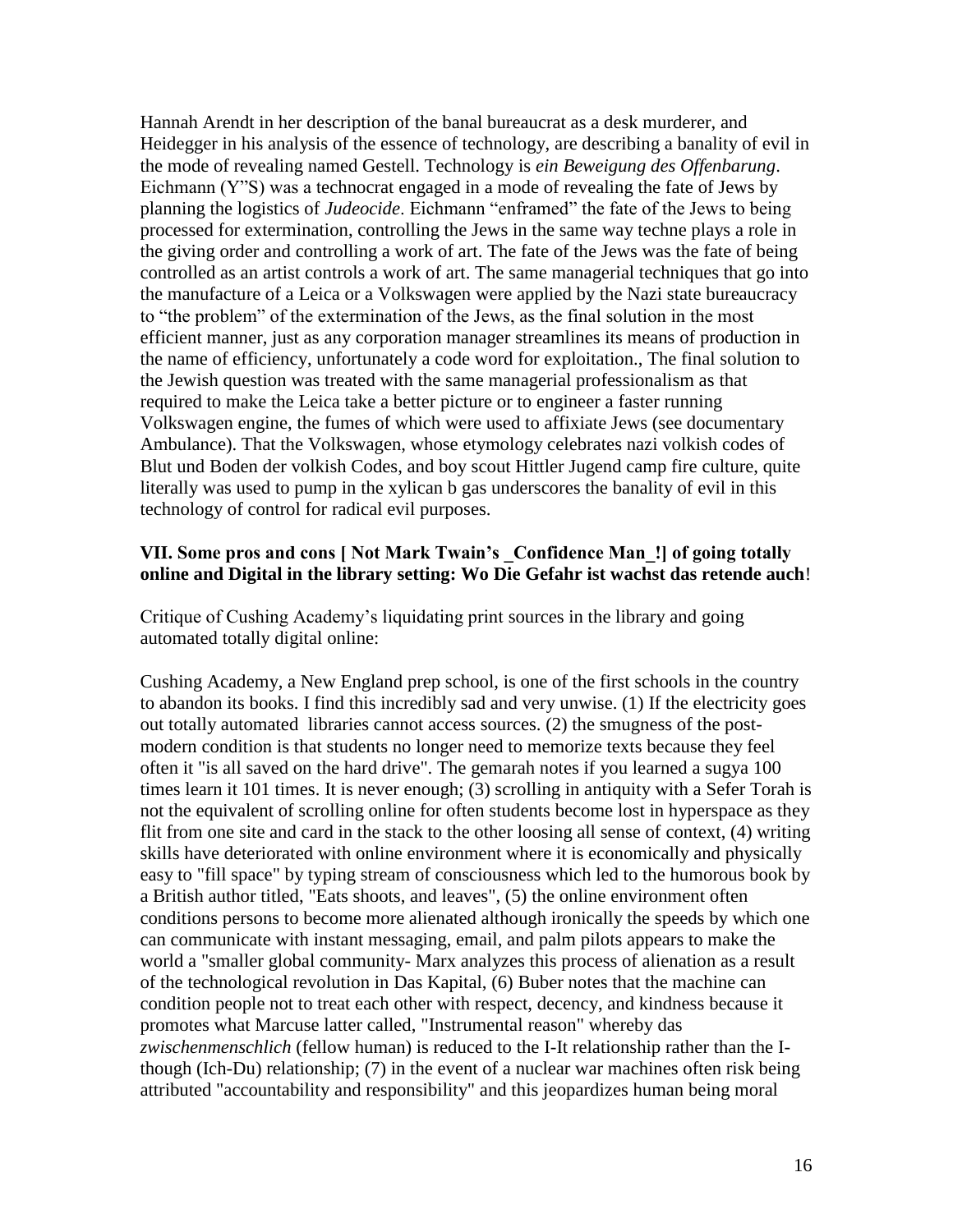agents so that military confrontations can be escalated and get out of human control due to the "cunning of instrumentality" (see Rubenstein, Richard), (8) machines can promote the condition of "causality shrinking to a reporting" I have written elsewhere about this danger, (9) Jean Francois Lyotard in his book \_The Post-modern Condition\_ shows that critical thinking is deteriorating due to the technology revolution and that indeed the status of knowledge has been clouded for reams of information can be generated but most librarians have lost, or were never trained to critically analyze the data of information to be able to discern chaff from wheat, ikar from klippa, (10) the tenth point is whether a Golem (*i.e. a cloned artificial anthropoid*) can be counted in a minyan (*a bit of humor!*) *Wo die Gefahr ist wachst das Retende Auch*! That is to say the potential for the machine to lead to nuclear apocalypse also contains the redemptive saving grave that machines such as the diayaysis machine can add an extra 75 years to a patient's life, *Mishehu Kayam nefesh ekhad KiElu Hu Kayam et HaOlam Malei*:

## **VIII. What the Cyber Age risks displacing: An Historical Sketch of Rabbinic libraries from the Tannaitic to Achronim Periods** (8= memalah litevah)

The evolution of Jewish medieval classification of library collections evolved over the Tannaitic (70 CE to 200 CE), *Amoraic (200-500 CE), Savoraim (500-600) Geonic (600-900), Rishonim (900-1450), Achronim (1450-Shoah)* periods as the genres of Jewish knowledge expanded and the world of Jewish knowledge developed in an oral tradition that later was set down. Mordecai Breur, Ephraim Kanarfogel, Isidore Twerski, Adin Steinsaltz, and Nathan Drazin have shown that this evolution of the Jewish library within the context of Jewish educational "institutions" such as the medieval *Yeshivot*, Rabbinic Academies, *Beit Midrashim*, Synagogues, and self-regulating Jewish Communal government (*kehilah*) allowed for the classification and organization of manuscripts and *sefarim* to remain internally coherent.

The *halakhic* process of *torah shel ba'peh* (oral law) expressed itself in the way manuscripts and later *sefarim* after the printing press (Gutenberg, 1450 CE) were organized in these institutions. For example the lecture notes of the students of Rabbi Yochanan ben Zakkai who met in a vineyard in Yavne during the Tannaitic period and constituted the displacement of the Sanhedrin from the *Lishgat Hagazit (Chamber of Hewn Stone)*, differed from those of the notes of the masses of *talmidim (students)* during the *Yarchei Kallah* of the Geonic Babylonian Geonic Academies of Pumberdita and Sura. Jeffrey Rubenstein (the Culture of the Babylonian Talmud, JHU Press) has noted how the Savoraim wrapped up the Amoraic period by putting the finishing touches on the gemarah as a written text.

Local institutions for the pursuit of Talmudic studies developed further in the time of the Rishonim. The first Yeshivah in southern France was Narbonne in the  $10<sup>th</sup>$  century. In Lunel, Posquieres, Beziers, Marseilles, and Montpellier also arose Academies. Rashi learned in Mainz and Worms, and later descendants of Rashi headed Yeshivot at Remerupt (R. Tam), Dampierre (R. Isaac b. Samuel), Orleans, Falaise, Sens, Coucy (R. Moses b. Jacob of Coucy), Chinon, and of course Paris (R. Yehiel who debated Nicholas Donin in 1240 which led to 24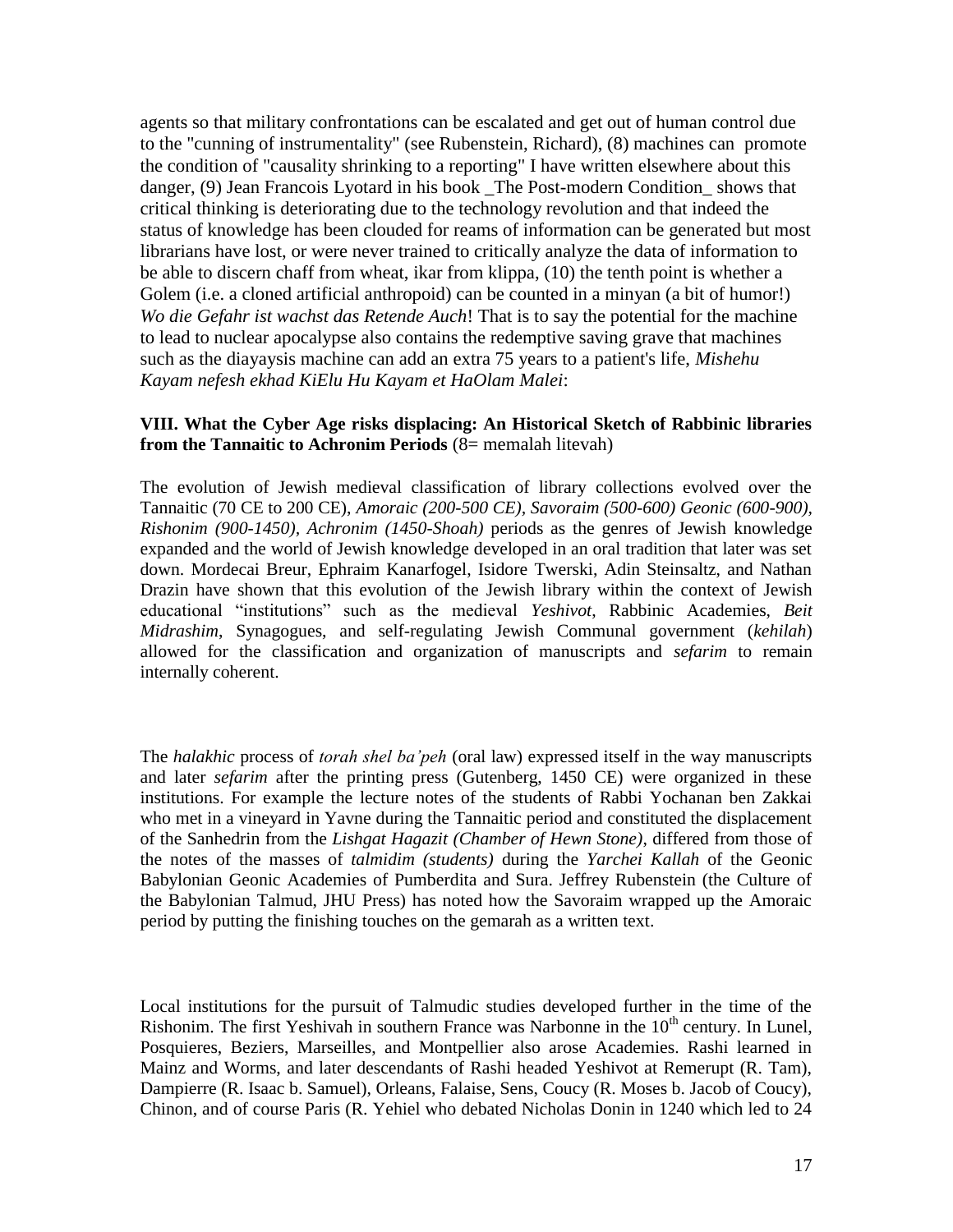cartloads of Talmud volumes being burned outside of Notre Dame. In Germany of the Yeshivah of R. Gershom b. Judah in Mainz, Yeshivot in Speyer, Regensburg, Bonn, and the Rhine communities flourished but declined as Jews were blamed for the Black Death (1348- 1349). The Hasdei Ashkenaz in German from whom the work Sefer Hasidim springs were very ascetic in their tendencies striving for saintliness. Yeshivot arose in Austria in Vienna, Neustadt, Krems, Prague, and throughout Bohemia.

Yeshivot in Islamic Countries and in Western and Central Europe to the  $15<sup>th</sup>$  Century flourished in North Africa and Spain. Yeshivot arose in Maghreb- in Fez, in Gabes, in Sijilmassa, and in Tlemcen. The Kairouan yeshivah where R. Yakov Nissim was active became renown. In Egypt arose yeshivah in Fostat and a motion to revive the Geonite was done. R. David B. Solomon ibn Abir Zimra was a leader in Egyptian Yeshivot. Yeshivot of Eretz Yisrael moved to Damascus and Aleppo. The Spain Yeshivot clustered in Cordoba, Granada (headed by R. Shmuel HaNagid), Toledo, Lucena. The Almohad invasion lead to the fall of the Spain Yeshivot and were replaced by the *Yeshivot* of Aragon and Castile. The Yeshivot of Barcelona and Toledo flourished in the time of R. Solmon b. Abraham Adret, Asher b. Jehiel, and Nissim b. Reuben Gerondi in the  $14<sup>th</sup>$  Century.

During the Achronim period In Italy Talmud academies existed in Venice, Oria Otranto, and Bari, and Lucca, Siponto, and Rome. An impetus to the study of Talmud in Italy was given in the  $15<sup>th</sup>$  and  $16<sup>th</sup>$  centuries by arrival of exiles from Germany and France. In the Renaissance, Shabbethai b. Joseph Bass (1641-1781) in *Sifre Yeshenim* (Amsterdam 1680), lists 2200 Hebrew books, in the alphabetical order of titles, giving the author, place of printing, year and size of each book, as well as a short summary of its contents. Bass divided the whole of Jewish writings into Biblical and post-Biblical, and each group in turn was subdivided into ten sections. Bass' classification is hierarchical classification, in that it is based as much as possible on the natural organization of the subject, proceeding to form classes to divisions to subdivisions. Renaissance Italy saw may great Talmudists such **Menahem ben Benjamin Recanati** (14<sup>th</sup> C.), Azaria de Rossi (1511-1578), Yohanan Alemanno (1435-1504), Avraham Herrera (1570-1635), Judah Moscato (1530-1593), Judah Abarbanel (1460-1523), Moshe Trani, Leon Modena (1571-1648), Mordecai Dato (1525-1601), Menachem Azariah Ano (1548-1620), David Leon (147-1526), Ovadia Sforno (1470-1550). Rabbi Israel Saruq brought the Kabbalistic teachings of Rabbi Isaac Lurria to Italy from Safed which also saw a flourishing of Rabbinic mystical activity during this period. In Safed Rabbi Moshe Cordevero (1522-1570) Rabbi Moshe Alsheikh, *Rabbi* Shlomo Alkabetz, HaAri HaKodesh and his student Rabbi Chaim Vital (ztsl).

In the 15<sup>th</sup> to 18<sup>th</sup> Centuries Jews in Germany, Austria, and Spain saw *Yeshivot* in Mainz, Nuremberg, Augsburg, Castile (spain), etc. In the  $16<sup>th</sup>$  and  $17<sup>th</sup>$  century witnessed large concentration of Yeshivot and widespread Torah learning in Poland-Lithuania. *Yeshivah*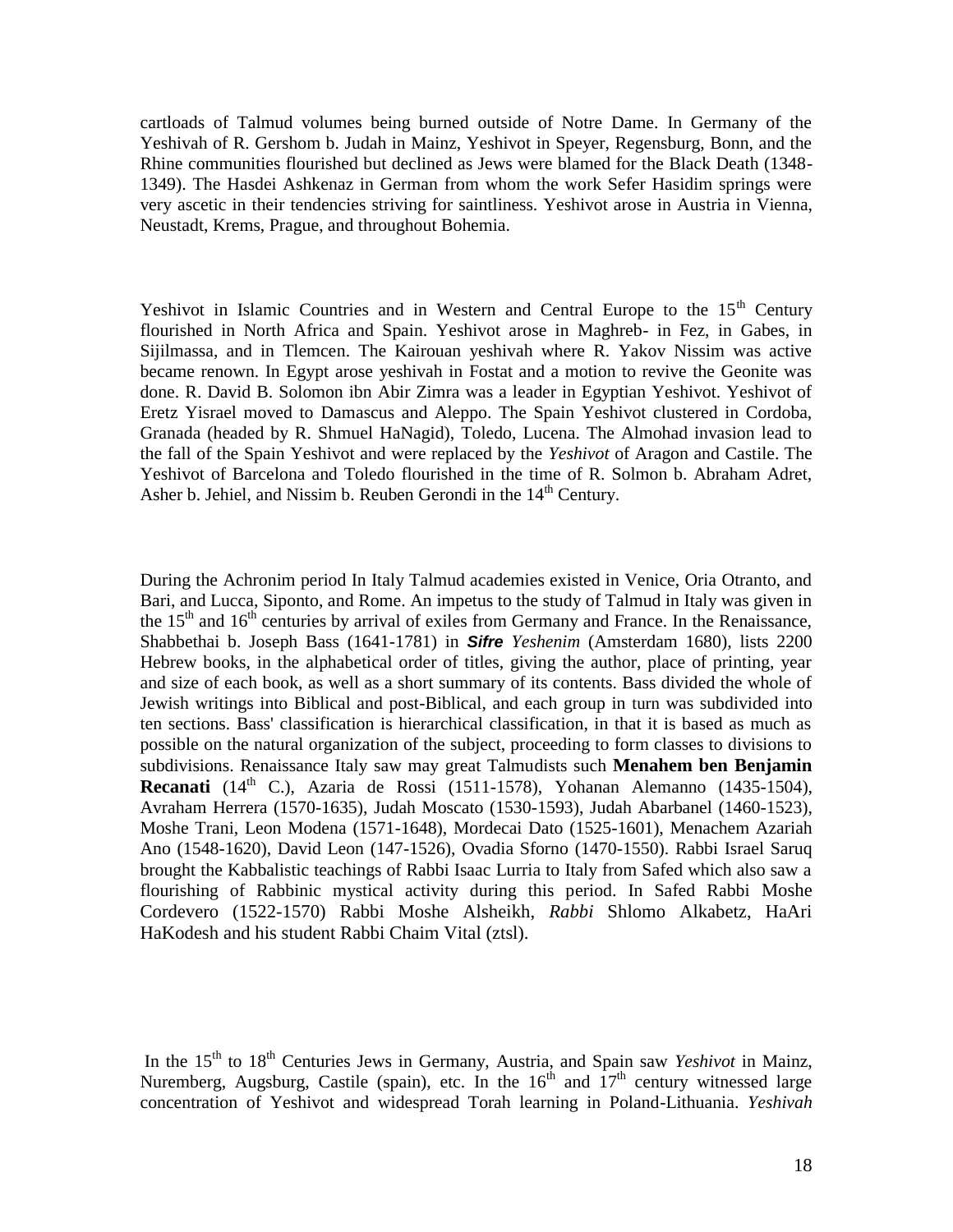heads included R. Shalom Shakhna (Lublin), R. Isserles (Cracow), R. Solomon Luria (Ostrog Lublin), Maharal (Prague, Poznan, Nikolsburg), R. M. Jaffe (Prague, Grodno, Lublin), R. Joshua Falk (Lvov), R. Samuel Edels (Ostrog), R. Isaiah Horowitz (Ostrog, Prague), R. Yom Tov Lipmann Heller (Prague, Vladmir-Volynski, Cracow) and R. Menachem Mendel Krochmal (Nikolsburg). Lithuania Yeshivot developed at Brest-Litovsk, Pinsk, and Slutsk and in tandem Italian Yeshivot continued to grown in Padua as well as Cremona, and in Turkey (Constantinople), and Salonika. German Communities celebrated practical *halakhah* more while the Sephardic communities often also focused more on philosophy, aggadah, and minhagim. Ashkenazic Yeshivot like Frankfurt on the Main, Fuerth, Hamburg,-Altona, Halberstadt, and Metz (France), and even Hungary (Eisenstadt, Pressburg) devoted themselves to Codification and practical *halakhah* over the philosophic midrashic and aggadic parts of the Talmud and Midrashim. Levels of attainment were designated in titles such as *bahur, meshuhrar, morenu, smeikhah*, and serving on a *beit din*. In Lithhuania the Yeshivah system drew on *Baal Batim* to support *buhurim* physically by mandated "*essen tag*" (eating days) where the students were fed by the professionals of the shtetl. The Lithuania yeshivot were mainly concentrated in Grodno (Brest-Litvosk), Vilna, and Minsk (Pinsk, Slutsk). Volozhin near Vilna became a famous center for Talmud *pilpul* as championed by Hayyim of Volozhin. There also existed large Yeshivot in Mir (Minsk region), Vilna. The Yeshivah of Slobodka and Telz were destined to influence greatly the American Yeshivot. Rabbi Hutner of Chaim Berlin, Rabbi Ruderman of Ner Israel, and Rabbi Aaron Kotler all were students at Slobodka, near Kovna. *Perushim kolel* in Kovno was headed by Isaac Elhanan Spektor (d. 1897) who was Rosh Yeshivah of 200 students. In the last days before the Holocaust many Yeshivah *Lite* were annihilated with the rest of East European Jewry. Remarkably the Mir Yeshivah survived by escape to Shanghai via Transit Visas with the help of the *Vaad HaTzalah* headed by Rabbi Silver of the Agudas Yisrael and others. The Yeshivot of Slobadka, Telz, and Ponevezh (panevezyas) in Lithunia, the Polish Yeshivot of Kletsk, Baronwivichi, Radzyn, Warsaw, and Lublin were not so lucky as Mir.

The *Yeshivot* in which Rashi learned in Mainz and Worms involved student"s keeping notebooks (*pinkasim & mahberot*), that differed in organization from those later kept by the bucherim during the network of Lithuanian *Yeshivot* of which Stampfer, Eckman, and others have written. In the genre of *parshanut*, Bible commentaries, once the Soncino and Bomberg press laid out the *mephorshim* of the *Mikra Gedolot* text or in new commentators were forced to the margins and the space limitations led to star bursts of new genres of secondary and tertiary texts. So too the process of codification of *halakhic* works illustrates how once Rashi"s commentary (on the inside of the *daf*) on the *gemarah* and *Tosofist* commentaries (on the outer margins of the daf) on it filled up in setting of the Soncino and Bomberg printing press layout, later with the Rashba, Ran, and Yad Mordecai in the back, the genre of the Vilna Shas including Rabbi Akiva Eiger, the *Ayn Mishpat Ner Mitzvah*, and Bach"s *marginalia* was forged and set. Jewish legal knowledge and its organization and classification, had evolved and only later due to the space limits of the technology of the printing press, its destining for those previous eras was signed and sealed, but only to continue evolving in the development of secondary and tertiary commentaries and the genre of the response (*teshuvot*). So too codification from the *Tur, Mishneh Torah, Shulhan Arukh, and Tur Zahav, Mishneh Berurah* also represented a canonization of legal knowledge, but this time in the genre of the code/digest form rather than the wide ranging scope of *gemarah*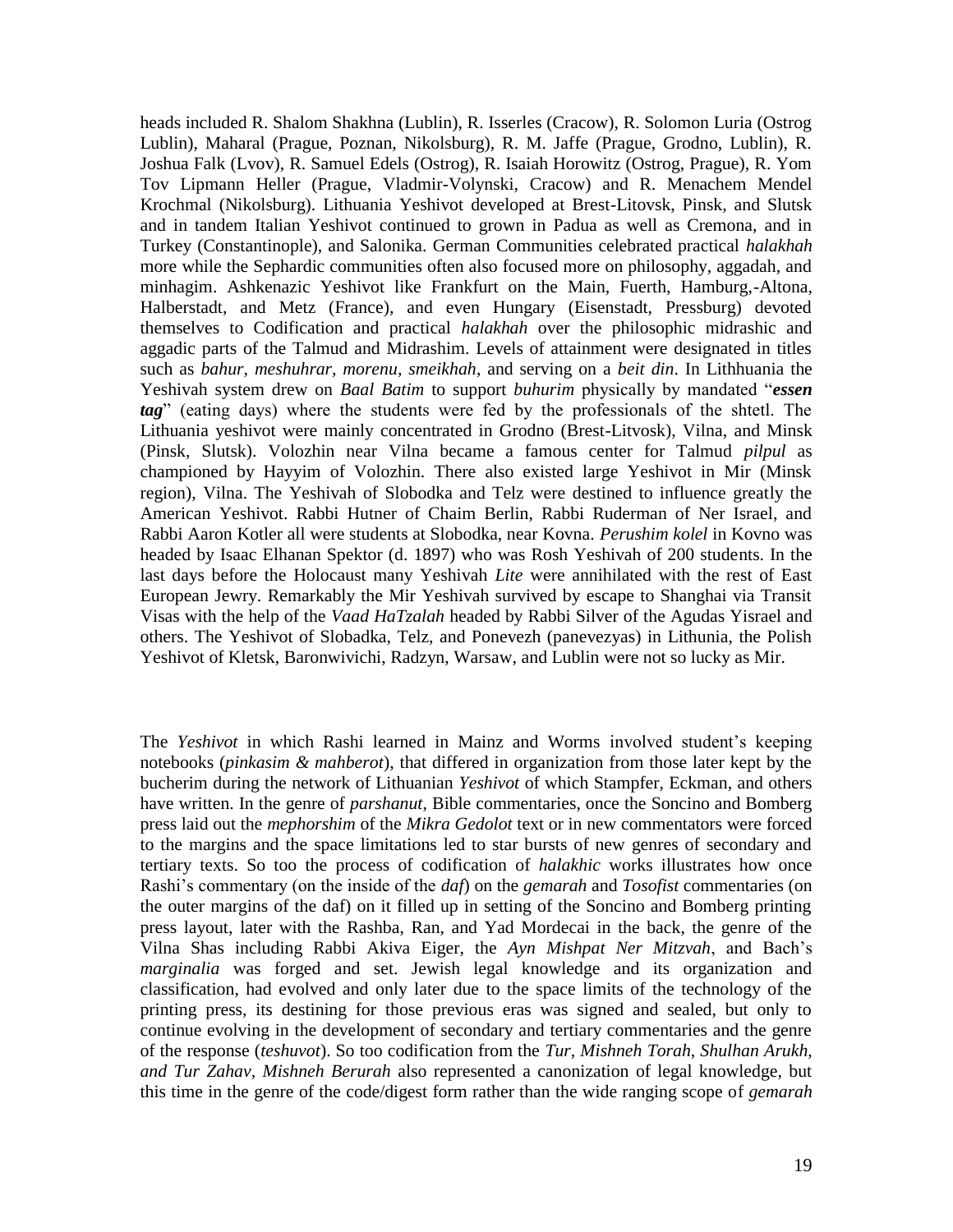learning. *Pilpul,* the *Brisker Method*, and *Musar* traditions interpreted these materials with their own particular methodologies, ideologies, and perspectives.

 Thus the expanding content-knowledge of Rabbinic works in either the genres of *Talmud, parshanut, Codification, or Teshuvot* in the evolution of the oral law across 2000 yearsof Jewish history, worked in tandem with the classification of Jewish library systems to organize *manuscripts/codex/pinkasim*, and later after Gutenberg (1450 CE), the book form. Library classification in Jewish history from the Tannaitic to Achronim periods cannot thus be separated from a knowledge of the expanding evolution of the textual genes and nature of the halakhic processes of the rabbinic tradition itself, and it is this processes working in tandem (textual/library & educational/institutional) that is so exiting.

**IX. What is the value of Jewish libraries**? More Precious than Rubies! Otzar HaHokmah indeed represents its arsenal of Texts as a Bank Gold Vault! Power=Knowlege

In the following essay I argue the value is infinite because Judaism taps into a tradition that attests to Hashem who is ayn sof, and beyond measurement. This is an epistemological and metaphysical meditation on whether or not a price tag can be put on the purpose of a Jewish library and its functions.

The value of Jewish libraries is infinite because the "ultimate good" (*summum bonum*) is beyond limit, boundary, and cannot be framed when we refer to a revealed religion of supernatural truths. That is to say if our G-d is not finite (ain sof) how can we place a measure to traditions generated out of such a transcendent deities involvement with the Jewish people across history. The summum bonum is beyond measure because Jewish libraries preserve memories of an infinite G-d whose tradition itself echoes with the timeless ethical, spiritual, and intellectual truths. When we enter into the not finite we of course have entered into what "academics" call the mystical, but this is a limited vocabulary to describe an experience with the infinite.

The philosopher of science Albert north Whitehead once remarked that science knows things if it can measure them. Yes measurement is crucial in Judaism too as testified by Rabbinic interest in weights and measures (see Carmel) i.e. ezreim gerah ha-shekel, etc. However when we begin to glimpse the the echoes (synathesia) of the supernatural transcendent realm, a realm our tradition claims allowed Moshe Rabbenu neither to sleep, eat, or drink for 40 days and nights, we return with an understanding of something transcendent beyond measure. Whitehead is right. Science does deal often with what can be measured as testified in the 36th chapter of Iyov. There after Ivoy's demand that HaShem appear in court, because Iyov wants like one of Wiesel's characters to sue G-d in a riev for the injustices on Hashem's stage of history (the Hegelian slaughter bench), Hashem eventually responds out of the whirlwind saying to the effect: where were you when I created the heavens and earth i.e. yesh mi-ayin. But can creation ex nihilo be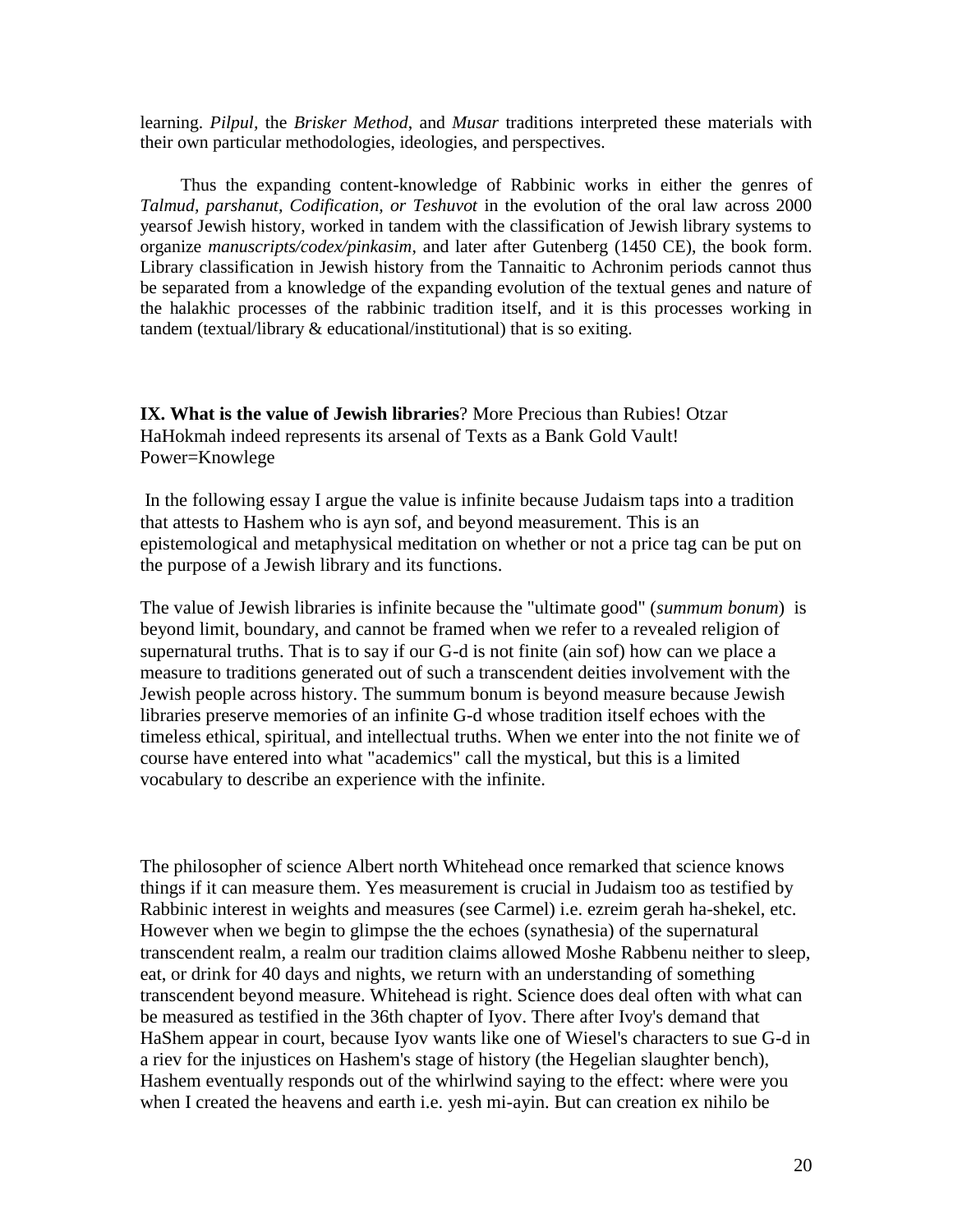measured? no- Hashem is a circle whose circumference is everywhere. Yet his shekhinah is particularly potent in dwelling the beit HaMikdash 18 miles according to Bar Yohai above the ruins of the har ha-bayit. Then Hashem does ask Iyov questions relating to the sciences: Do you know the secrets of oceanography, do you know the secrets of the weather, do you know the secrets of geology, do you know the secrets of bird migration, etc. It is the question "what is...X..." that science asks, i.e. what is an atom, what is the orbit of a planet, what is a molecule, etc. These are the secrets scientists search for. Yet ultimate secrets we are promised will be cleared up by Eliyahu ha-Navi in the messianic era. The prophet will clear up all the kashas and contradictions in intellectual matters. These secrets of Eliyahu however cannot be measured and are what is referred to as *sodot, nistarim, gematriot, atbashot, razim, notricon*, etc. These are secrets so awesome and so transcendent that they may defy conventional logics. Yes, dear patrons these secrets i.e. secrets of *ma'aseh bereshit, ma'aseh merkavah*, the secrets of the messiah and messianic age, i.e. what is called esoteric wisdom are also cached and hidden in our libraries if there are competent Judaica librarians to cull, gather, and hunt them out. This is what we mean by a *torah sheba*'al *peh*, a living oral tradition that is not just written, although the glowing coals of the remains of a white fire on black fire can be found in some of our sefarim on the shelves. Just for instance try a key word search on ma'aseh merkavah in Bar Ilan Responsa, Torah Treasures, RAMBI, Otzar HaHokmah, etc. and you will see some traces of what cannot be contained, framed, or controlled, something infinite. However these traces (what in German is called Spurs) are merely the echoes of an ain sof. The Judaica librarian may have tools to echo their hypnotic hymns, to gather the sparks, and the creatively assist the patron how to begin a lifelong learning search, exploration, and way of life into the multifaceted and diverse palaces that constitute the palace of Judaism(s). Thus dear quantifier, I hope you will understand that Judaica librarians as Platonic guardians of a tradition that is beyond limit, beyond time, beyond the transcendent itself, are the gatekeepers of something that ultimately (in the messianic era) is beyond measurement. This is a classic discussion of the Rambam and other medieval philosophers of the summum bonum, i.e. ultimate good which is better than mere human goodness. Hashem's goodness is beyond human goodness, just as Hashem's intellect is beyond the human infinite by an infinite gap so that in reality we must profess that in comparison with Hashem we know nothing (meontology/επιστήμη τίποτα). This takes a practical manifestation (see Jacob Katz on the relation between practical halakhah and Kabbalah) in that we affix a mezuzah to a doorway. This box with parchment containing words that point to a transcendent deity, tradition, and people is literally SUB LIMEN. This Latin word is the etymological origin of the word sublime or in Hebrew Iyum VeNorah. The words in the box are literally "under the lintel" i.e. sub limen. Yet this is a paradox because the deity, people and tradition to which they point is transcendent, not finite, and beyond any containment, frame, or limit. Don't frame me on that! In my what you may call subversive Derridean argument I hope you will see that what Judaica librarians guard, preserve, and hopefully personally cherish is beyond measurement and limit (*grenzen, peras, gevul, limite*). And that means it contains infinite value. The Jewish people have withstood the currency "values" of the Babylonians, Persians, Greeks (drakmos), Romans, and many other nations. Ultimately these coins of value are of interest to archeologists and historians. Yet I ask you why are the Jewish people still on the stage of history- across the valued currencies of past empires- I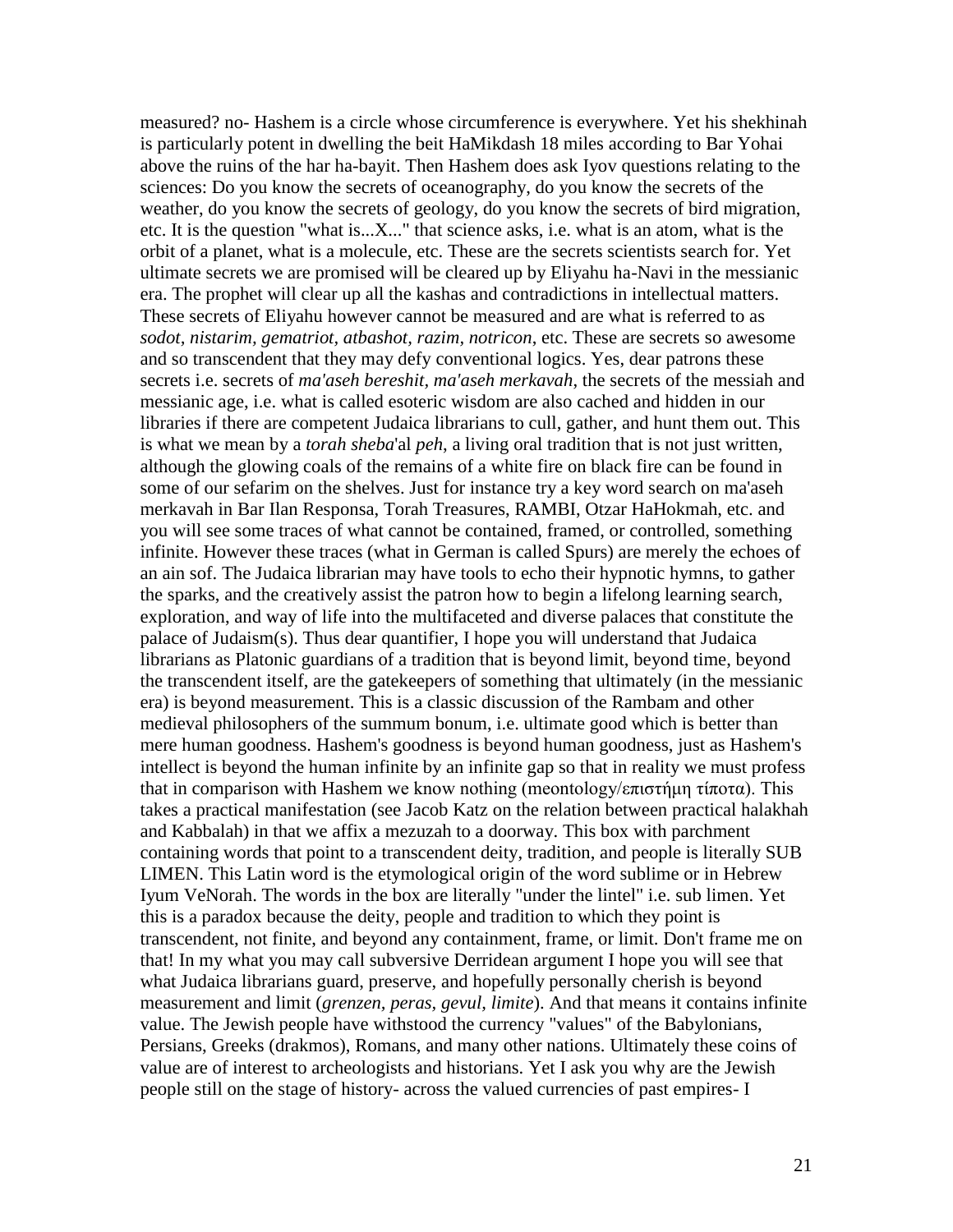respond my dear friend, that when they murder the Jewish people- they murder G-d himself who is infinite, transcendent, and without limit (ain sof)- that is more precious than all the valuations that might be possible to measure the assets of this EWIGE LEUTE, eine ueberleute, heiliges reines jüdisches Blut. Judische blut ist beyond value and that is why the principle of *pekuah nefesh* is operative even on shabbat. Pekuah nefesh dokheh et ha-shabbat. If we would do brit milah on shabbos (always 8th day) to save 1 limb of the body, kol wa-homer, we would do pekuah nefesh on shabbat to save all limbs of the body. Let him violate one shabbos in order to observe many shabbatot. I end on this halakhic note, a music of the infinite, because ultimately Judaism affirms everlasting life of a deity beyond death, who is eternal, beyond limit, not finite, not ignorant, and yes beyond human measurement. See Rabbi Shlomo ibn Gabirol's Makor Hayyim (Fons Vital). Out fountain of life is an eternal fountain and may the Judaica librarians offer some of Judaism's eternal waters of life to all who come and thirst. Zomeh Nafshi! These sublime waters, are beyond any human value or measurement. They are redemptive and transcendent. die Quellen des Judentums aus reinem jüdischem Grund heraus i.e. Hermann" Cohen"s die Religion des Vernunft aus den Quellen des Judentums via Rambam"s understanding of the sekel hapoal as the kesher between human beings and hashem.

## **X. Response to Stephen Reif's emailed speech at the Cleveland AJL: Thoughts on Old School Scholar Librarians vs. New Breed of Cyber Librarians**

Dr. Reif refers to an age of scholar librarians such as Steinschneider, Abraham Berliner, Adolf Neubauer, Alexander Marx, and Gershom Scholem who toiled as librarians as a labor of love, on a madrega of ahavah, lishma. These Wissenschaft des Judentums Beweigung scholar/librarians were foremost scholars, and secondarily adept at the use of technology, and Professor Reif spoke of the dangers of librarianship becoming merely technocratic. Although I am not a big wig scholar lihavdil in the orbit of lights like Steinschnedier, Vilsker, and Scholem, etc. Reif's ideas resonated with me because personal experience shows fielding reference questions requires creativity besides just technical proficiency for many reasons. Often databases, internet, and OPAC turn up homogenized hits- it is up to the librarian to make the intellectual journey more creative and draw parallels and insights from interdisciplinary areas.

 For example when a Rabbinics professor assigns an exercise on understanding the concept of time in halakhah (netz, shkiah, nolad, the halakhic statis of pigul [korban offered at wrong time] Koheleth's speech, etc.) the reference librarians' agility to draw on interdisciplanary methods and approaches may enhance the student's appreciation of the subject. For example if the student is a physics major why not consider Einstein's theory of relativity [if go speed of light time stops, faster than light time goes backwards]; if the student is an art history major why not consider Dali's painting of the clocks melting and Sukenic's excavation in Tzipori, Bet Alpha, and Tiberia of the Hebrew zodiac in a circle surrounding mosaic depictions of the merkavah; and if the student is an anthropology major why not consider Pritchard's study of the aborigine Nuer tribe that is very much in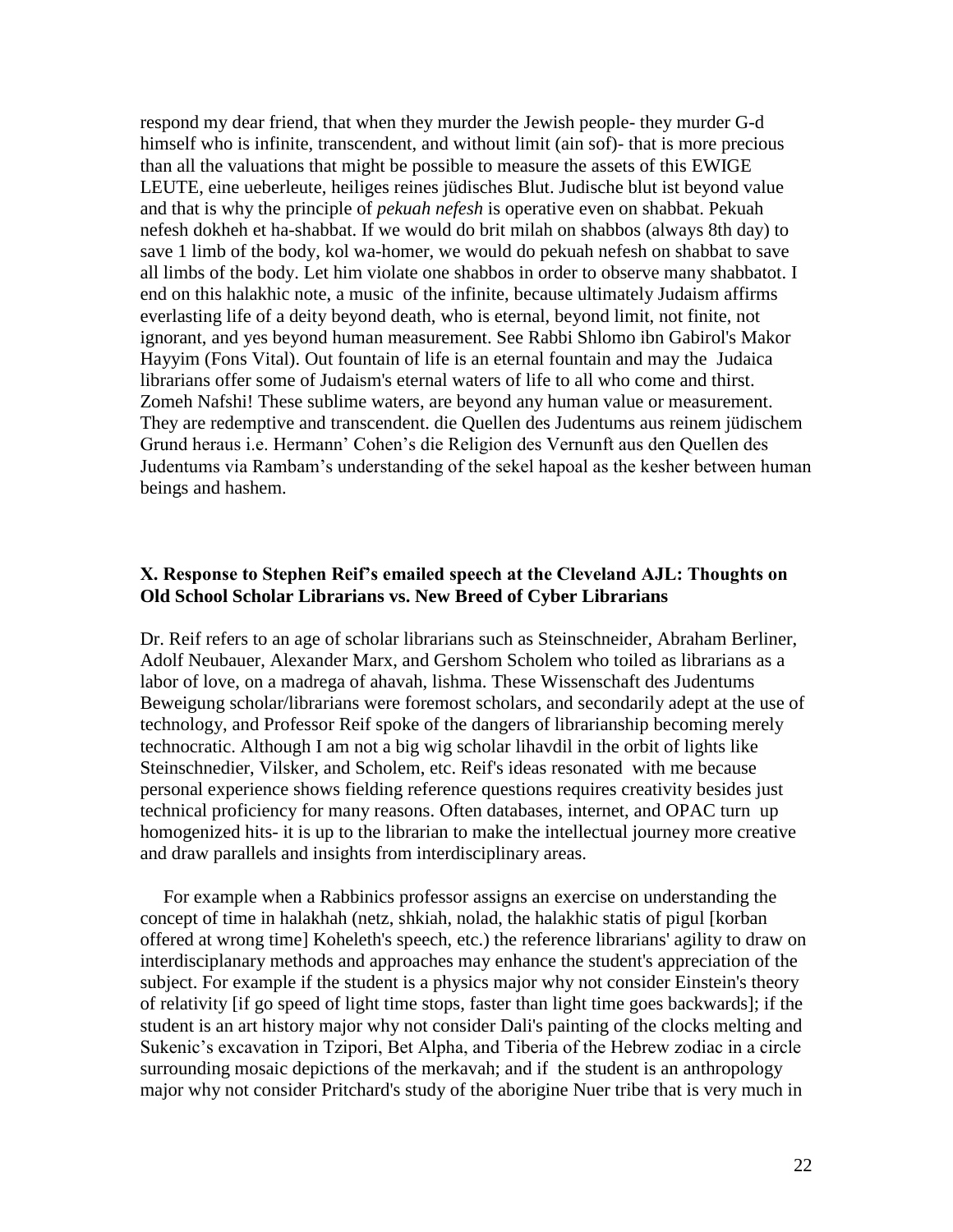tune with the patterns of time in the rising of the sun and circulation of the seasons (see: [http://student.ccbcmd.edu/~dlevy11/stern.htm\)](http://student.ccbcmd.edu/~dlevy11/stern.htm), yet has no word for time in its primitive language; if the student is an astronomy major why not consider the mathematical proofs that time is created by the orbit of the planets [which Hashem set in motion as *Siva Rishonah*] which cause the planets lunar cycle, tides, and seasonal changes, etc. Of course one must recognize as a reference librarian when to be creative and expand a student's horizons and when to focus and give ready reference factual responses to serve the patron's reference needs. However response to reference questions must never be robotic, predicted, and conscripted because there is a unique human being behind every question with different intellectual needs and demands.

 This is to say there is no substitute for knowing what is in the quality books, journal articles, e-books, substantive content of the websites, etc. and merely being able to "access" that material for the librarian will not be able to discern dross from ikar. For example a student this year asked for material on the history of the Jews of Safed in the 16th C. but at that moment the computer was down due to some sort of black out. Because a librarian can remember having read a short article on this subject in the complete works of Solomon Schechter that introduces the student to some key players, events, and the contents of sefarim of that mystical period [i.e. Remak author of Pardes Rimonim, Ohr Nearah, etc.] R. Moshe Alshek, HaAri Hakodesh ve ha-talmid hamivuhak shel ha ari hakodesh, R. Chaim Vital [author of Sharei Kedushah & Sefer Hezyanot, etc.) then the librarian can by-pass the online catalog and take the patron to the shelves like "Mr. Magoo" even without the assistance of the computer. The question is fielded without the aid of technology, as if in the middle ages and in antiquity there were not computers.

 The computer has great potentials. Yet there are draw backs. For instance some students believe they can google their assignments and just copy and paste into a word processing document. This is a NO NO in every Library science 101 introduction to Reference work. It is not even a beginning to the process. An excellent encyclopedia in some cases might be a first step but it must not be the last step to a subject. The computer technology can acclimate students that everything is easy, and this is counter to the Rabbinic understanding that lifum tsarah agrah (according to the effort are the rewards). If one learns a sugya 100 times the bucker should learn it 101 times says the gemarah. Computers acclimate one to interacting in an I-it relationship, not an I-Thou relationship which affirms das zwischenmentschlich. While not to be a Ludite, one can legally kick a computer if one owns it [although best to respect and take care of one's property] but one must never kick a person who are all in the image of Hashem for the moral imperative must see a person as a kingdom of ends rather than a utilitarian Machiavellian means to an end only. Of course Shabbat is the answer to some of these problems with technocracy when computers light a spark and are muksah, but we must not let technology get in the way of our intellectual, spiritual, and moral development. Thus we walk to shul, etc.

 Reif speaks of the threat to an age when the librarian could serve as a Platonic guardian of the "well springs of being" and guide the patrons to the recovery of cultural, historical,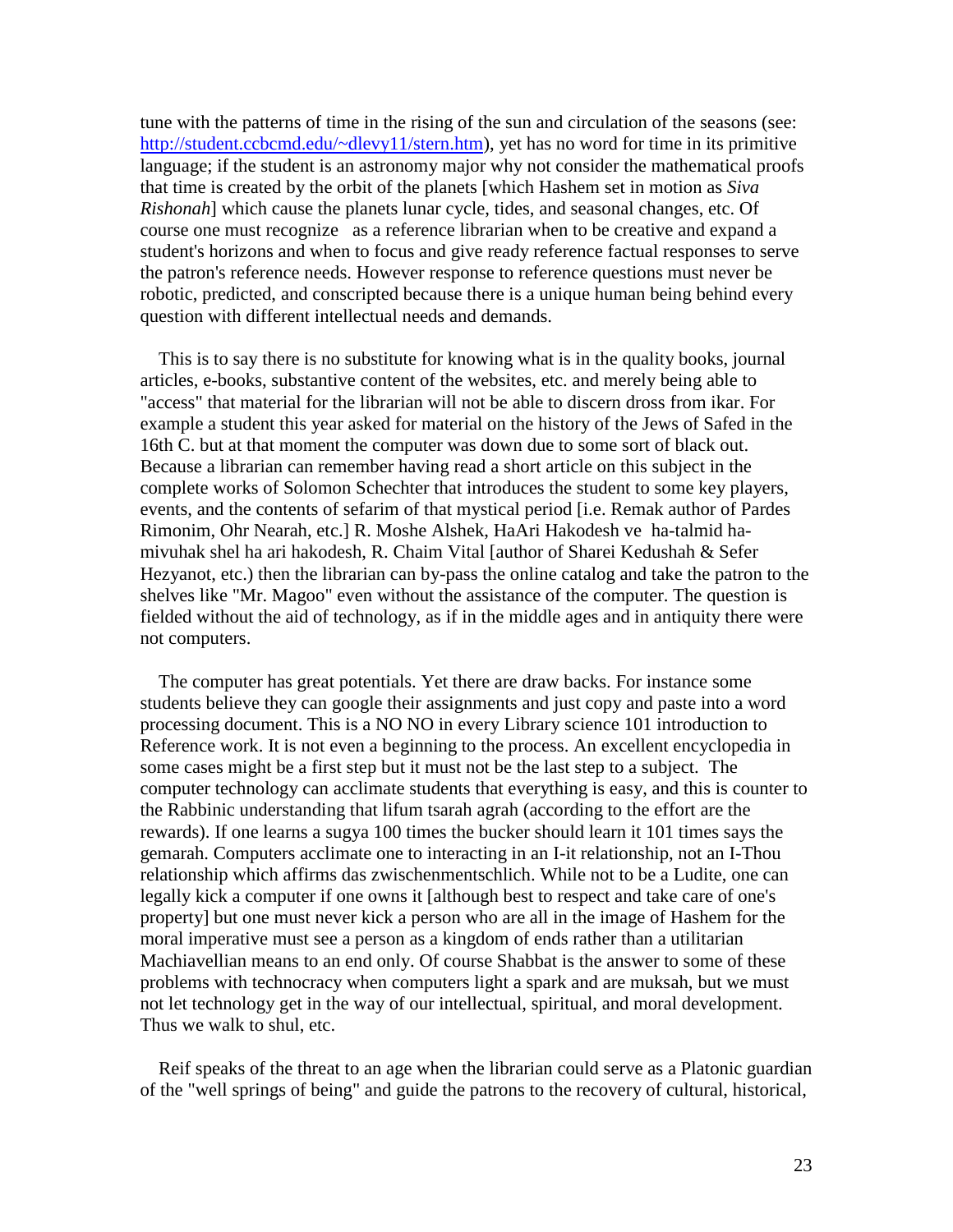and halakhic memory of Jewish souls, whose whole development, not only intellectual, but moral and spiritual is at stake as representatives into the future, as life long learners who as Antigonus of Socho urges must not serve the teacher in order to only receive a grade, prize, or reward but should learn on a madrega of ahavah, lishmah, or what Rambam calls an internal excellence (aristos/Ἀἰὲν ἀριστεύειν /aien aristeuein ) rather than an external good.

## **XI. Serving Daughters of the King: Hearkening to the Bat Kol (a daughter's voice) in the Lander College for Women Touro College Library**

A verse from Proverbs proclaims, "The King's daughter's beauty is all internal" suggesting that modesty, refinement, and ethical and moral character constitute the virtues of the virtuous woman. In these thoughts I hope to convey to you my *hakeret Hatov* to professionally serve Jewish Orthodox woman College patrons in the library, and my intellectual devotion to womans' education in secular and religious studies, which is motivated by my great respect and appreciation for the *middot tovot* examplified by the LCW patrons who exhibit the greatest derekh eretz, and outstanding character traits. Being a reference librarian in a traditional orthodox Jewish College requires finding the right balance between old rabbinic reliance on print texts and the new age cyber opportunities found in the online digital environment. The LCW. Have great derekh eretz, middot tovot, and yirat shamayim. They are delightful to work with professionally and I often feel the library is the space of the Shekhinah where the students are the merkvah of the sefirah of Malkut. On a humorous note when I remind students "no eating or drinking in the library" I comically often cannot help but recalling Rambam"s Hilkot Teshuvah 8:3:

- הואיל ואין בו .העולם הבא אין בו גוף וגויה אלא נפשות הצדיקים בלבד בלא גוף כמלאכי השרת בני אדם צריכין להן בעולם הזה. גויות אין בו לא אכילה ולא שתייה ולא דבר מכל הדברים שגופות בעולם הזה. כגון ישיבה ועמידה ושינה ומיתה ועצב ולא יארע דבר בו מן הדברים שמארעין לגופות חכמים הראשונים העולם הבא אין בו לא אכילה ולא שתיה ולא תשמיש ושחוק וכיוצא בהן. כך אמרו לפי יושבים ועטרותיהם בראשיהן ונהנין מזיו השכינה. הרי נתברר לך שאין שם גוף אלא צדיקים הצדיקים מצויין שם שאין שם אכילה ושתיה. וזה שאמרו צדיקים יושבין דרך חידה אמרו. כלומר כלומר דעת שידעו שבגללה זכו לחיי בלא עמל ובלא יגיעה. וכן זה שאמרו עטרותיהן בראשיהן כענין שאמר שלמה בעטרה שעטרה לו אמו. והרי הוא העולם הבא מצויה עמהן והיא העטרה שלהן ואין השמחה גוף כדי שתנוח על הראש כך עטרה שאמרו חכמים כאן אומר ושמחת עולם על ראשם יודעים ומהו זהו שאמרו נהנין מזיו שכינה שיודעים ומשיגין מאמתת הקב"ה מה שאינם .היא הידיעה והם בגוף האפל השפל (Hilchot Teshuva  $8:2$ )
- דברי האיש הזה בעיני קרובים למי שאומר אין תחיית א"א .העוה"ב אין בו גוף השגות הראבד בלבד. וחיי ראשי לא היה דעת חז"ל על זה שהרי אמרו כתובות )דף המתים לגופות אלא לנשמות קי"ד.) אל עתידין צדיקים שיעמדו בלבושיהן ק"ו מחטה וכו' וכן היו מצוין לבניהם (שבת (:קי"א צ"ב) שלא ישובו הצדיקים תקברוני בכלים לבנים ולא בשחורים שמא אזכה. וכן אמרו (סנהדרין במומם עומדין ומתרפאין. וכל אלה מוכיחים כי (:לעפר אלא עומדין בגוייתם. וכן אמרו )שם צ"א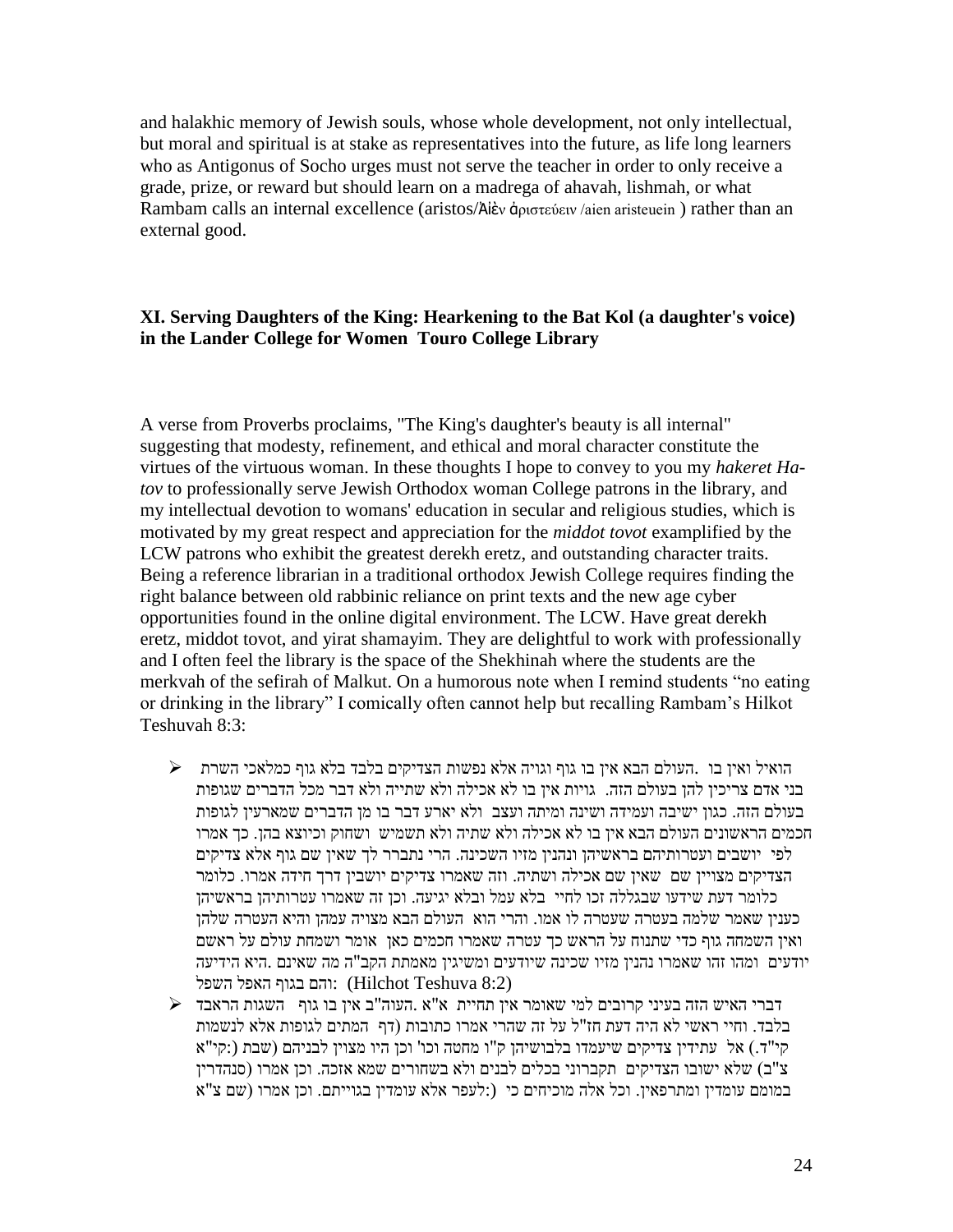אפשר שהבורא ישים גוייתם חזקות ובריאות כגוית המלאכים וכגוית בגוייתם הן עומדין חיים. אבל לטוב ויהיו העטרות כמשמען אליהו זכור

The LCW WB library is also beautiful with a sky light in the form of bubble windows that manifest beautiful curves. The LCW WB is a true Hekhal again comically recallying Pt. III chapter 51 of Rambam"s Moreh Nevukhim:

הריני פותח את הדיבור בפרק זה במשל שאמשיל לך. אומר אפוא: המלך בארמונו4. בין כל האנשים הכפופים למרותו יש אנשים בעיר ויש מחוץ לעיר. בין אלה שבעיר יש מי שפונה עורף לבית המלך ופניו פונים אל דרך אחרת, ויש מהם מי שמתכוון אל בית המלך, פונה אליו, ומבקש להיכנס אל ביתו ולהתייצב בפניו, אלא שעד עתה לא ראה מעולם את חומות הבית. יש בין המתכוונים אל בית המלך מי שהגיע אל הבית ומסובב אותו כדי לחפׂש את השער שלו. ויש ביניהם מי שנכנס בעד השער והוא הולך בפרוזדורים. יש מהם מי שהגיע לטרקלין הבית והוא נוכח עם המלך במקום אחד והוא בית המלך. אבל עם שהוא בתוך הבית אין הוא רואה את המלך או מדבר אליו. אלא אחרי שאדם נוכח בבית המלך יש הכרח שישתדל השתדלות נוספת ואז יעמוד לפני המלך ויראה אותו מרחוק או מקרוב או ישמע את דיבורו של המלך או ידבר אליו.4

והנה אסביר לך את המשל הזה שהמצאתי6. ואומר: אלה שמחוץ לעיר הם כל אדם שאין לו אמונה דתית7. עיונית8 או מסורתית9, כמו התורכים שבקצה צפון10 והסודאנים $11$  בקצה דרום והדומים להם מבין הנמצאים עִמנו באקלימים01 אלה. דינם של אלה כדין בעלי-חיים מחוסרי ׂשכל. בעינַּי אין אלה בדרגת בן-אדם. הם בדרגות הנמצאים נמוכים מדרגת בן-אדם וגבוהים מדרגת הקוף, שּכן יש להם תבנית ומִתאר של בן-אדם והבחנה גבוהה מדרגת הקוף.02

אלה אשר הם בעיר, אבל הפנו עורף לבית המלך הם בעלי דעה ועיון שנוצרו להם דעות לא נכונות, או בשל טעות גדולה שאירעה להם בשעת עיונם, או מתוך שקיבלו8 ממי שטעה. לכן בגלל דעות אלה, כל-אימת שהם הולכים הם מוסיפים להתרחק מבית המלך. הללו גרועים בהרבה מהראשונים. אלה הם אשר לעתים ההכרח מחייב להורגם ולמחות את עקבות דעותיהם, כדי שלא יַּתעו את דרכי זולתם.

אלה הפונים אל בית המלך ומתכוונים להיכנס אליו, אולם מעולם לא ראו את בית המלך הם המון בני-התורה, כלומר, עמי הארץ העוסקים במצוות.03

המגיעים אל הבית וסובבים סביבו הם חכמי ההלכה המאמינים בדעות נכונות שקיבלום במסורת,8 דנים בהלכות הפולחניות, ואינם בקיאים בעיון בעקרונות הדת15, וכלל לא חקרו לְאַמֵּת אמונה16. אלה שהעמיקו לעיין בעקרונות הדת04 נכנסו לפרוזדורים. האנשים שם ללא ספק בדרגות שונות. מי שיש לו הוכחה מופתית לכל מה שהוכח בהוכחה מופתית ויודע ידיעה ודאית את כל מה שאפשר לדעת ידיעה ודאית מהדברים האלוהיים, והוא קרוב לוודאות במה שבו אפשר רק להתקרב לוודאות - הוא עם המלך בתוך הבית17

דע, בני חביבי, שּכל עוד אתה עוסק במדעי המתמטיקה ובמלאכת ההיגיון אתה בכלל הסובבים סביב הבית ומחפשים את השער שלו, כמו שאמרו (החכמים) ז"ל על דרך המשל: עדיין בן זומא מבחוץ18. כאשר תבין את הדברים הטבעיים $19$ , הרי נכנסת לבית $20$  ואתה מהלך בפרוזדוריו. כאשר תשלים את הפיסיקה ותבין את המטפיסיקה, נכנסת אל המלך אל החצר הפנימית (יחזקאל מ"ד, 21, 21(27 ותהיה עמו בבית אחד. זאת היא דרגת החכמים. והם שונים מבחינת השלמות.11

המפעילים את מחשבתם, לאחר שהגיעו לשלמות, במטפיסיקה, ונוטים כל-כולם כלפי האל יתגדל ויתרומם, ונמנעים ממה שזולתו, ומפנים את כל פעולות ׂשכלם להתבונן בנמצאים להביא מהם ראיות עליו ]יתעלה[ כדי שיֵּדעו את הנהגתו אותם בכל אופן אפשרי - הם הניצבים במושב המלך. זאת היא דרגת הנביאים.12 יש מהם 'מי שמגיע מתוך השגתו הגדולה והימנעותו מכּל מה שזולת האל יתעלה לידי כך שנאמר עליו ויהי שם עם ה שמות ל"ד, 24(28, שואל ונענה, מדבר ודיבור מופנה אליו באותו מעמד קדוש. מרוב שמחתו במה שהשיג  $\left( \right)$ לחם לא אכל ומים לא שתה )שם(, שּכן הׂשכל התחזק עד כדי שהושבת כל כוח גס בגוף, כלומר, מיני חוש המישוש.14 אך יש נביאים שרק רואים. מהם הרואים מקרוב, ומהם הרואים מרחוק9 מרחוק ה' נראה לי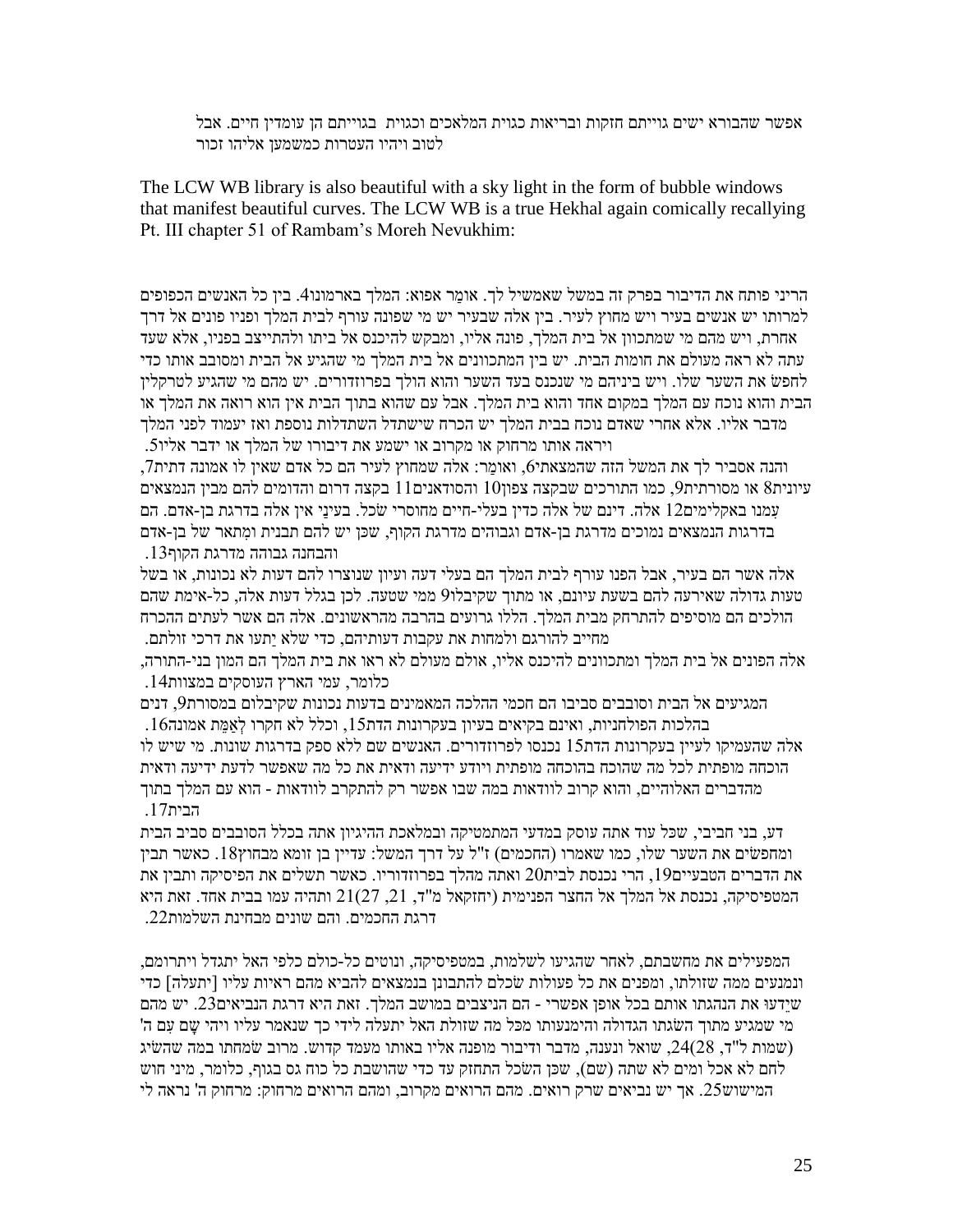$(2.67$ ירמיה ל"א, 2). וכבר דיברנו על דרגות הנבואה.

נחזור-נא אל מטרת הפרק והיא הדגשת הפעלת המחשבה על האל לבדו, לאחר הׂשגת הידיעה אותו, כמו שהבהרנו. זאת העבודה1 המיוחדת למשיגי האמיתות27. וככל שהם מרבים לחשוב עליו ולשהות אצלו, הם מרבים לעבוד אותו. אבל החושב על האל ומרבה להזכירו בלי ידיעה, אלא בעקבות דמיון גרידא, או בעקבות אמונה שקיבל8 מזולתו - הרי, לדעתי, לא רק שהוא מחוץ לבית ורחוק ממנו אלא גם אינו מזכיר את האל באמת ולא חושב עליו, כי דבר זה שבדמיונו ושהוא מזכירו בפיו אינו תואם שום נמצא כלל. אלא הוא בדוי. דמיונו בדה אותו, כמו שהבהרנו כאשר דיברנו על התארים.17 אין ראוי להתחיל במין זה של עבודה0 אלא לאחר התפיׂשה18 הׂשכלית. כאשר תׂשיג את האל ואת מעׂשיו לפי מה שהׂשכל מצריך, אחרי זאת תתחיל להתייחד עמו30 ותשתדל להתקרב אליו ותעבה את הקשר31 אשר בינך ובינו שהוא השכל. הוא אמר: אתה הָּרְאֵּיתָּ לדעת כי ה' ]הוא האלהים. אין עוד מלבדו[ )דברים ד', 24(.21 ואמר9 וידעת היום והשבֹּת אל לבבך [כי ה' הוא האלהים בשמים ממעל ועל הארץ מתחת. אין עוד] (שם, שם, 33(39. ואמר: דעו כי ה' הוא אלהים )תהלים ק', 2(.

According to the Rambam's Moreh HaNevukhim and Orhot Tzadikim, the seven heavens have many gates and within various chambers malachim-gatekeapers- Kafkian Turhuterin-Archons, are offering lectures on various topics. The gates leading to these chambers where the soul can find refreshment and rejuvination are guarded by gatekeepers (archons) demanding passwords. This was in part the subject of Gershom Scholem"s lecture later turned into the book, \_ *Jewish Gnosticism*, Merkabah Mysticism, and Talmudic Tradition\_ Lieberman introduced Scholem before the lecture on this subject enlivening the preamble with a lite note of comic relief, "All of Jewish mysticism is nonsense. But the academic study of non-sense is scholarship." We understand the truth of Liberman"s humorous remark when we consider Wittgenstein"s distinction between "Sinn und UnSinn" that is the limit-gevul-grenzen-peras, beyond which language crosses a border into the inarticulatable, i.e. entering into silent contemplation, only to return to express the inexpressible, etc. This was Ben Zoma"s situation when he entered the Pardes and ate too much honey to be documented upon his return when he spoke in hints-riddles-elliptically as documented in Maseket Berachot when he says the distance between the first rakia and second rakia is a dov"s wings beating although rabbinic understanding is that this distance is 500 parasangs (see Baal HaTurim on Hashgifah). The celestial Temple and the earthly Temple have many gates. The messianic age will involve the bringing down of the celestial Beit HaMikdash by the will of HaShem onto the Temple Mount. Until the messiah arrives many (ad captum vulgi) falsely believe the librarian sits in the Hekhal of the library reading all day when in fact my duties at LCW not only involve fielding reference questions from the over 500 students, digitizing e-reserves, ordering all books and journals, and going into the classrooms to give library orientations, but a myriad of many other duties so that one wears many hats. However the false stereotype is encapsulated in the following joke that does not understand the many responsibilities of librarians:

CyberPerson: "What is it like working in a library?"

Librarian: "It is like sitting at the gates of the city and waiting for the Messiah as in Becket"s En Attendant Gedot"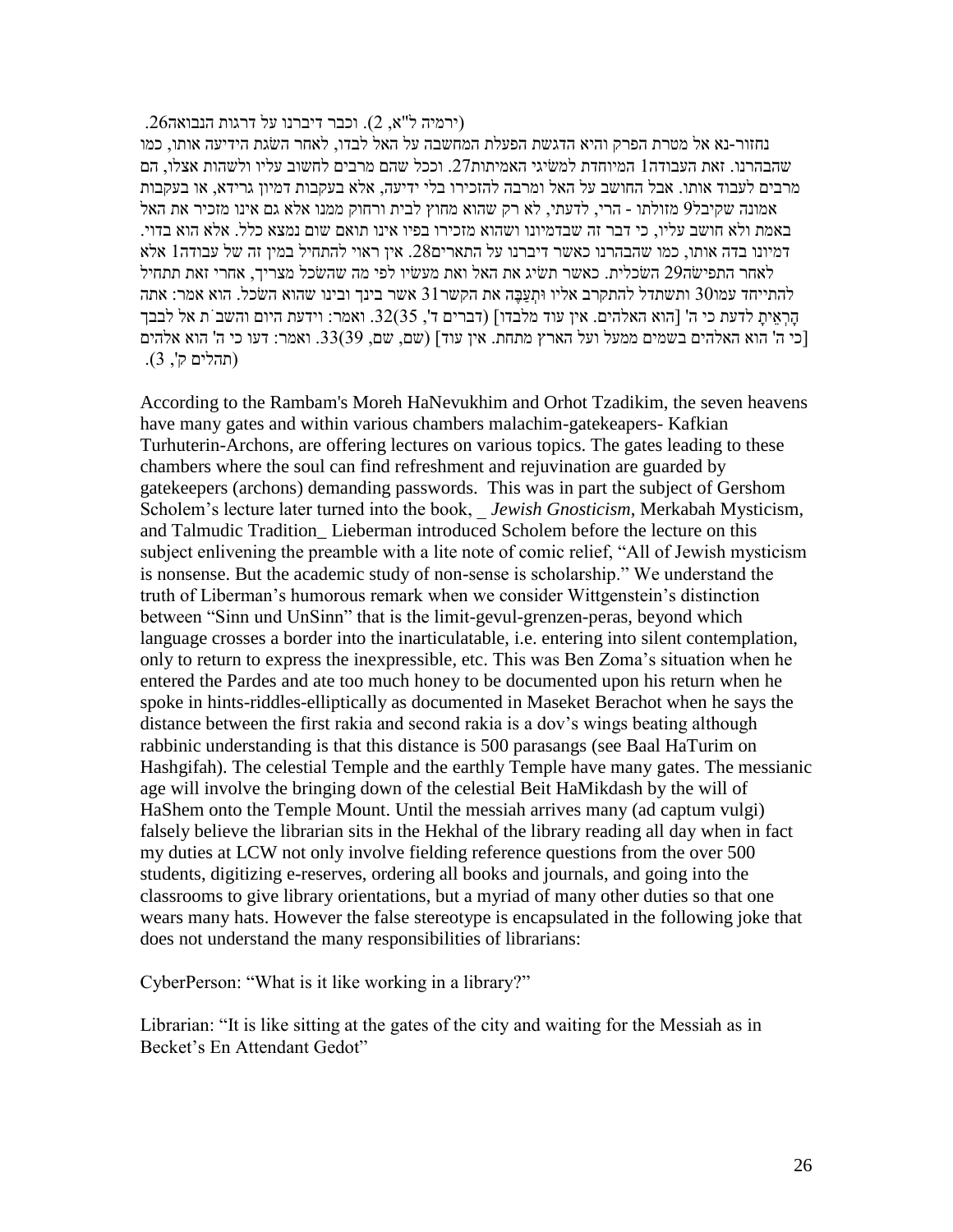CyberePerson: "That sounds like steady work because the messiah is very late! (BiIkvot HaMashiah).

At LCW. The patrons are merkavot of the sefirah of malchut and in that limited sense they are truly representative of the redemptive messianic kingdom which our prophets promise us.

A good number of reference questions at TC. LCW relating to women are in the area of women in Jewish law. Much of my day I show students how to search bar ilan for topics of interest to women in Jewish law including, bench licht, hallah, and dam niddah sheilas. This however is by no stretch of the imagination the limit of reference questions as any question under the sun is fair game for a reference librarian, and our students are motivated to learn all and everything about everything, with great diligence and resolution and discipline to investigate the Text of Creation. However a patron recently wanted she'alot ve-teshuvot on dam niddah questions. I showed the patron how to search Bar Ilan in the she'alot ve-teshuvot section a question the Nodah BiYehudah was faced with regarding his relative who was a woman who was due to a medical disorder a perpetual niddah which prevented her halakhically from having relations during the time relations are permissible with the Nodah biYehudah's in law by marriage. Basically the Nodah BiYehduah goes through complicated dam niddah halakhah to poskin that his relative should see a physician who can prescribe a drug that allows her not to be a niddah so that she can try to have children with her husband the purpose being that children on the derekh and who grow up to be talmidei Hakamim is a summum bonum of Jewish existence confirmed by the Midrash that any grandparent who hears their grandchild layn torah is as if they heard from Har Sinai. Another majority of questions at the reference desk involve finding *midrashim* on Biblical and Talmudic women. One carefully plugs in the woman's name or pusek associated with her, into Bar Ilan and searches all relevant midrashim and pirushim on the Tanakh and very quickly the marginalized voices of women are given full stage in Rabbinic exegesis where what is unsaid about these women in Tanakh is filled in by the Rabbis in their fever for commenting on almost everything and illuminating everything in the Torah, filling in between the lines.

Once one brings to the center the marginalized womens' voices in the Tanakh and Talmudic mentioned women one understands that the stereotypical platitudinous accusation that Rabbinic Judaism is "patriarchal is just wrong." Judaism is the most respectful of all religions to womans' rights and importance as human beings. Jewish parents are enjoined to make menschen out of their sons and daughters who treat others, including their spouses with great respect, kindness, and devotion, even when this respect, kindness, and devotion is not reciprocated equitably either due to the wive's mental illness or her maliciousness.

In the past I served as a librarian at Ner Israel Rabbinical College Israel Henry Beren High School and enjoyed the work greatly by being an eved hashem to serve Talmud learners. The great aspect about that job is that some bucherim consider it "deviant" to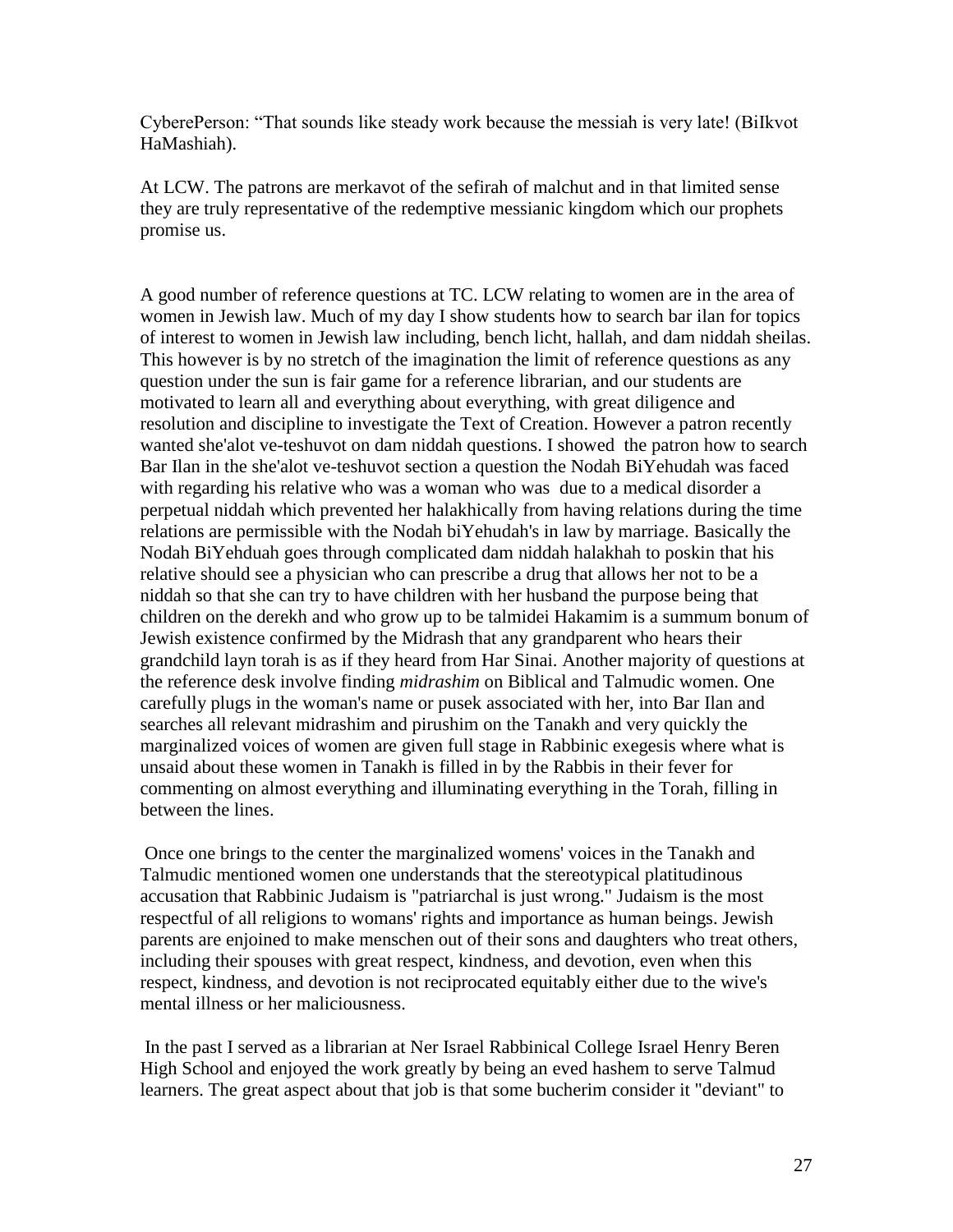stay up all night and learn gemarah so they sleep through their secular classes. This is a wonderful deviancy and represents great love for talmud learning. However in a mens' library one encounters challenges. Tetosteron runs high and High school yeshivah bucherim can be mischevious. The high school students in a yeshivah can be sometimes prone to mischief i.e. turning lights on and off to even more deviant behaviors such as the instance on Purim of flooding the high school and throwing chairs out the windows. At Ner the high schoolers are no longer allowed on campus during Purim because in one tragic year they were not responsible with their consumption of alcohol on Purim and some individuals committed suicide by walking through a glass door. This deviancy is unheard of in LCW where the patrons have no discipline problems. And better than that, the LCW students are mostly motivated to be diligent students in ways men are not. Or in my experience many of the woman students have the potential to be committed to secular studies in ways Yeshivah bucherim cannot. Woman students for instance are much more avid readers. Except for a few exceptions at Ner, there were no requests for summer reading materials that would expand the readers' horizons. Holiday meant holiday, and if learning was to go on during a holiday it was gemarah. The head of the high school noted that on Thanksgiving, Sylvester (secular new years), July 4rth, and other holidays many federal workers are off the Ner students must learn torah for what we have to be thankful in the U.S. is for the opportunity to learn torah which is our real job in life. That is a wonderful attitude and principle in Rabbinic culture of the importance of learning Tamudic texts. However secular novels and literature Ner students have "limited" interest in. Almost every LCW student reads some form of text, or learns some form of rabbinic text, during the summer. Some of this reading is lite- other readings more serious to increase hashkafic observance. Twerski the psychologist and Rebbetzin Hermes, and Rebbetzin Heller are some of the most popular Artscroll readings that circulate at LCW. However students will also venture to check out George Elliot"s \_Daniel Deronda\_, Jane Austen"s \_Pride and Prejudice\_, Bronte"s \_Wuthering Heights\_, and Virginia Wolfe's To the Light House for summer. One student the daughter of a prominent rabbinic learned family actually spent her summer reading every scientific work in our library because she not only wants to go to medical school but has a zest and love for learning the history of science. There is a sincerity to these requests for halakhic and secular readings that I did not find for the most part in the male environment of the Ner Men's library situation. Further with regards to applying themselves to academic careers and mastery of University curriculum the LCW students are much more sincerely committed than the men. There may be some exceptions but in general the LCW are more open to wisdom being derived from secular sources. The attitude in a men's yeshivah is generally that secular subjects are only a way of providing a parnasah that allows one the ultimate goal of sitting and learning. Yes some haredi LCW feel this way too, but once they discover the beauty of scientific knowledge (episteme) and its power to make their and others lives better, the students are more open and more interested in secular knowledge from a sincere point of view. The LCW students often find secular subjects such as speech language communication, biology, chemistry, mathematics, and literature, not merely stepping stones to a parnasah but become authentically, sincerely motivated to learning from, and honestly careful towards the wisdom contained by pursuing these fields not only as a course requirement- but as a mode of increasing, wisdom, understanding, and knowledge. This may involve social conditioning and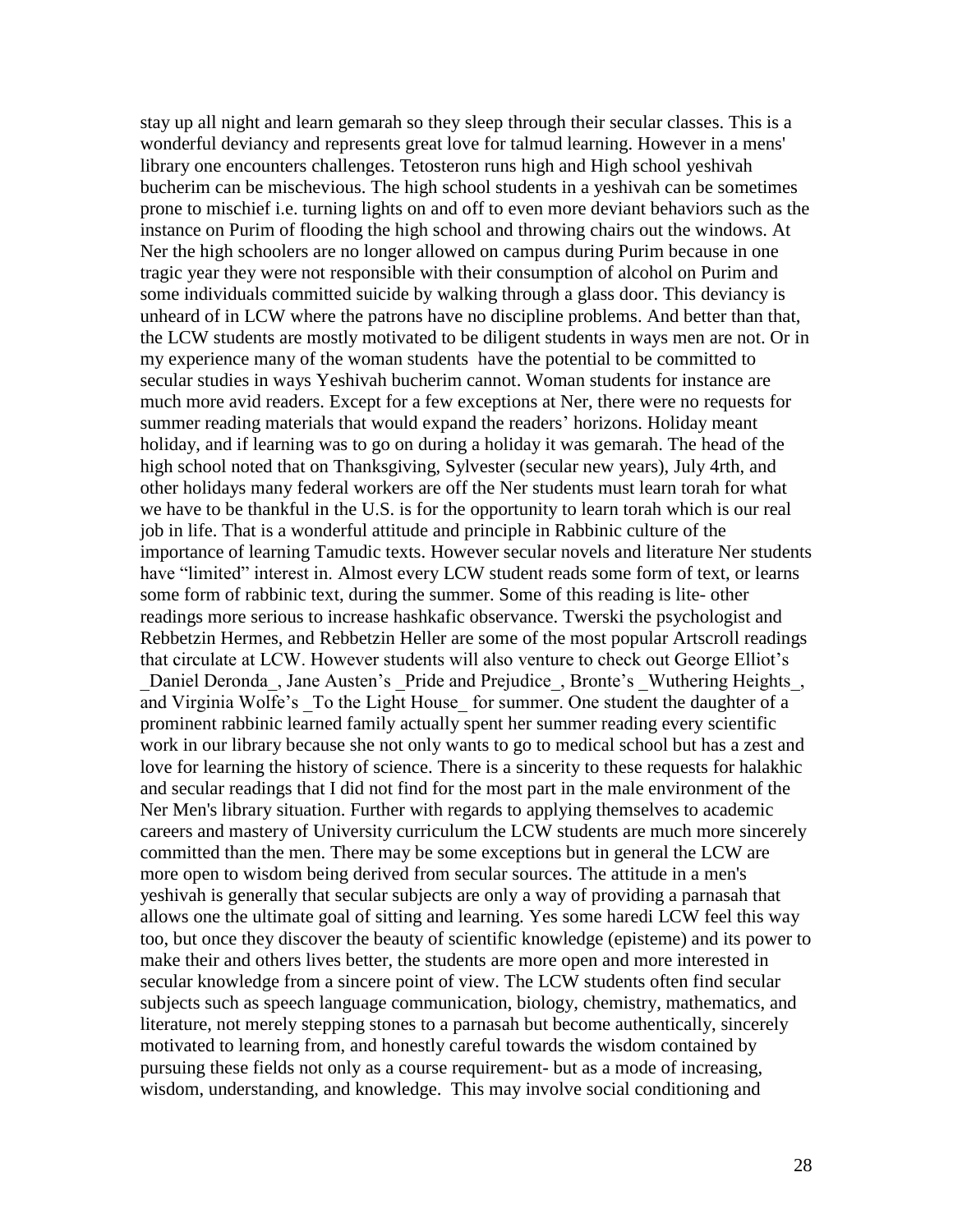biological psychology in the way men and womens' minds may work differently in general although there are exceptions. For instance it can be argued that women often are better listeners than men (see Derrida, Jacques, *L'Oreille D'Autre*) and often excel in humanities better than men i.e. creative writing because they are in tune in ways men cannot be biologically with their biological clocks, the greatest source of creativity in olam ha-zeh (see Kate Chopin). So too the women library patrons statistically are not only better at creative writing than the patrons at the mens' yeshivah but often in the fields of language acquisition (it was Puah and Shifra who taught the children in Mitzrayim Hebrew) and in interpreting literary texts in the fields of english, american, and world literature with a dexterity that is stuningly the analogue of midrashic acuteness. The women at LCW also become great teachers in the public school system. Their nurturing, caring, and sympathetic qualities and virtues enhance their teaching skills. In general in a mens' yeshivah the bucherim are often fierece warriors- for to sit and learn gemarah involves ideally sleeping on the floor and eating meager bread with salt. Further the Gemarah itself includes "not nice" content. Becoming involved in the makloket of the Shas also can be a process of aggressiveness when one is debating questions lishem shamayim. Learning gemarah is not necessarily for "nice" and the wars of Hashem, the makloket in the Shas, are fought with the same military aggressiveness as any military battle, or football confrontation, but in the Yeshivah setting with the swords of pilpulistic methodologies. Yes there are woman Amazons who were military heroines. My two sisters both played field hockey and I have witnessed aggressive women an the field hockey fields. However a "nice Jewish girl" does not become an Amazon. The idea of cutting off one's breast would be anathemah to Judaism's commitment to ethical halakhic responsibilities to oneself and others. Lo Hitdodidu (do not mame the body!) In fact the Remak in his commentary on Shir Hashirim refers to the the metaphor of a mother nursing her baby at the breast as that exact analogue to the way the active intellect (sekel hapoal) in the human being receives wisdom from the divine intellect of Hashem. See:

http://www.jewishlibraries.org/ajlweb/publications/proceedings/proceedings2007/levy\_ta lk.pdf

The woman at LCW are the most pleasant group of people I have met. These are not only the students named Naomi, meaning pleasantness. They are so different than those men and woman in the secular world bombarded in a culture of material gratification, Egotism, pritzus, a culture of violence, and bankrupt outside influences. The students at LCW carry themselves with great derekh eretz. More importantly they manifest derekh eretz. I have not met a student who is not respectful, polite, considerate of the needs of their fellow students, and pleasant. Naomi means daughter of pleasantness and all LCW in the library have never conducted themselves in ways that were not fitting of the character trait of pleasantness in the library in the way they interact with each other and others. LCW students can be clickesh like cats, and cruel in gossip, however this cruelty is nowhere comparible to a men's yeshivah of bucherim fighting the battles (Milhamot HAshem) lishem shamayim which can lead to insult on a greater scale i.e. for instance when Rabbi Yeshua was insulted by Rabban Gamliel over the question of ma'ariv to the extent that Rabban Gamliel was was deposed and Rabbi Elazar was reinstated as rosh yeshivah because Hu Hukham, hu Ashir, Hu-asar liEzra and 18 rows of his beard turned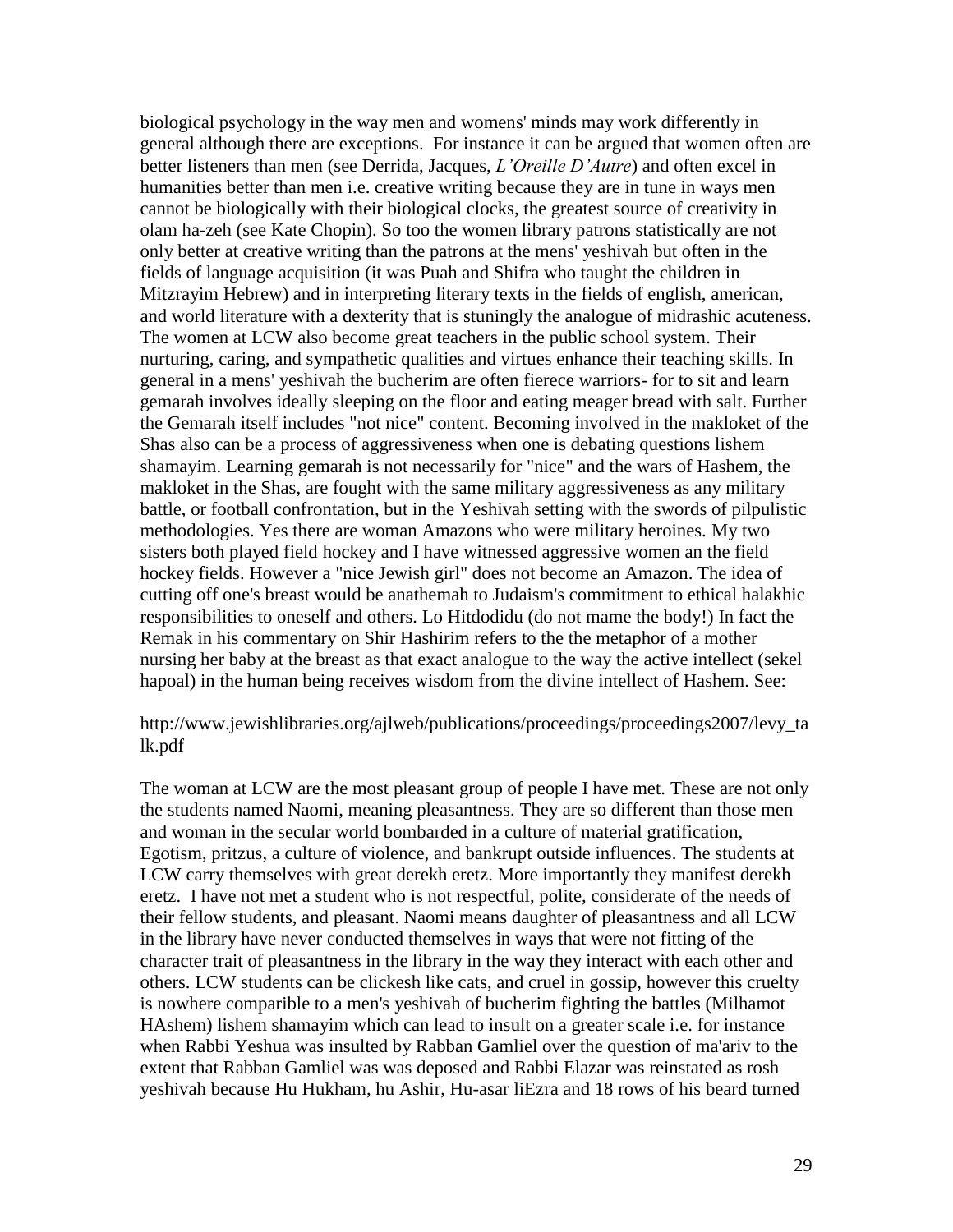white overnight. That was not "a nice" political battle the sages fought and it was quite honestly heavy brutal real politic over a question of halakhah where jobs were lost not over objective criteria of job performance but over questions of rabbinic politics and insult. Yeshiva Bucherim are intellectual warrior fighters trained in a discipline of gemarah learning that entails fighting makloket lishem shamayim with a rigor emblematic of intellectual football teams, employing the swords of pilpulistic debate.

My work serving women patrons makes me see the fallacy of the stereotypical assumption that Rabbinic texts are always misogynisitic as if frequently stereotypically bantered about by secular feminists (Miss-readers) who are often motivated most often with hatreds of Israel, Zionism and anti-semitic feelings (see Phyllis Chesler in \_The New Anti-Semitism\_). There are comments that could be interpreted as misogynistically i.e. (1) "a women's voice is indecent." I personally find womens' voices on the contrary usually much more beautiful and mysterious than mens' voices. Alterity as Derrida notes carries an aura of mystique. However the comment was meant halakhically to prohibit a situation of a female hazan singing before men who would be erotically stimulated thus creating a pritzadik situation. (2) The comment not to teach one's daughter Torah in the gemarah is "as if one taught her tiflus" was also to prevent witchcraft and pritzus. Personally many hold this refers to Talmudic texts in Aramaic and not humash with mephorshim and haftorat. There are others who argue that women should learn gemarah in an all womens" setting such as Drisha. (3) A very perplexing comment is also found in *Ki Thetze* where the Baal Ha-Turim brings down that the gematria of "Eshet" is "rotting piece of meat" to deter men away from approaching their wives while they are menstrating. The Rabbis in general recognized the wondrous, awesome, and great power of women to bring into being from their monthly cycles new Jewish lives. Maseket Niddah, which I learned in Baltimore for 7 years with Rabbi Aaron Levine of Ner Yisrael is not mysogonistic but the most wondrous of all Maseketot. Once one learns Maseket niddah with the Rashba, Yad Mordecai, and accompanying later supercommentaries- in addition to Rashi and Tosophot- then very clearly one gains great respect for the process of "family purity laws" involving the wondrous supernal powers of teveling in a mikvah, but more importantly a love and appreciation for women who choose to share with men the great responsibility of building Jewish families to have Jewish children, as a link in a chain of a continuing masorah.

Readers who want more reading on Rabbinic sex ethics and laws of family purity not only in codes like Shulchan Aruch can consult later contemporary works by Leo Jung (*A Hedge of Roses*), M. David Tendler (*Pardes Rimmonim*.), Eliyahu Mordecai (*Darkhe*  t*ohorah)*, Rahamim S. Sultanan ( *Shoshanat ha-ama*ḳ*im*), Iser Yehudah Unterman (*Family Purity*), Kalman Kahana (*Daughter of Israel*), and their kabbalist significance in works like: (1) *Ba'alei Hanefesh* of the Ravad, (2*) Iggeres HaKodesh* of the Ramban, (3) *Mitas Kesef* of R. Yakov Emden, quoted in his siddur for Kabbalat Shabbat.

 The minute detailed analysis of the shades of dam (blood), a taxonomy of color, in Maseket Niddah attest to the wondrous biological workings of the woman's reproductive system for example if the blood is black on the bedikah cloth the blood is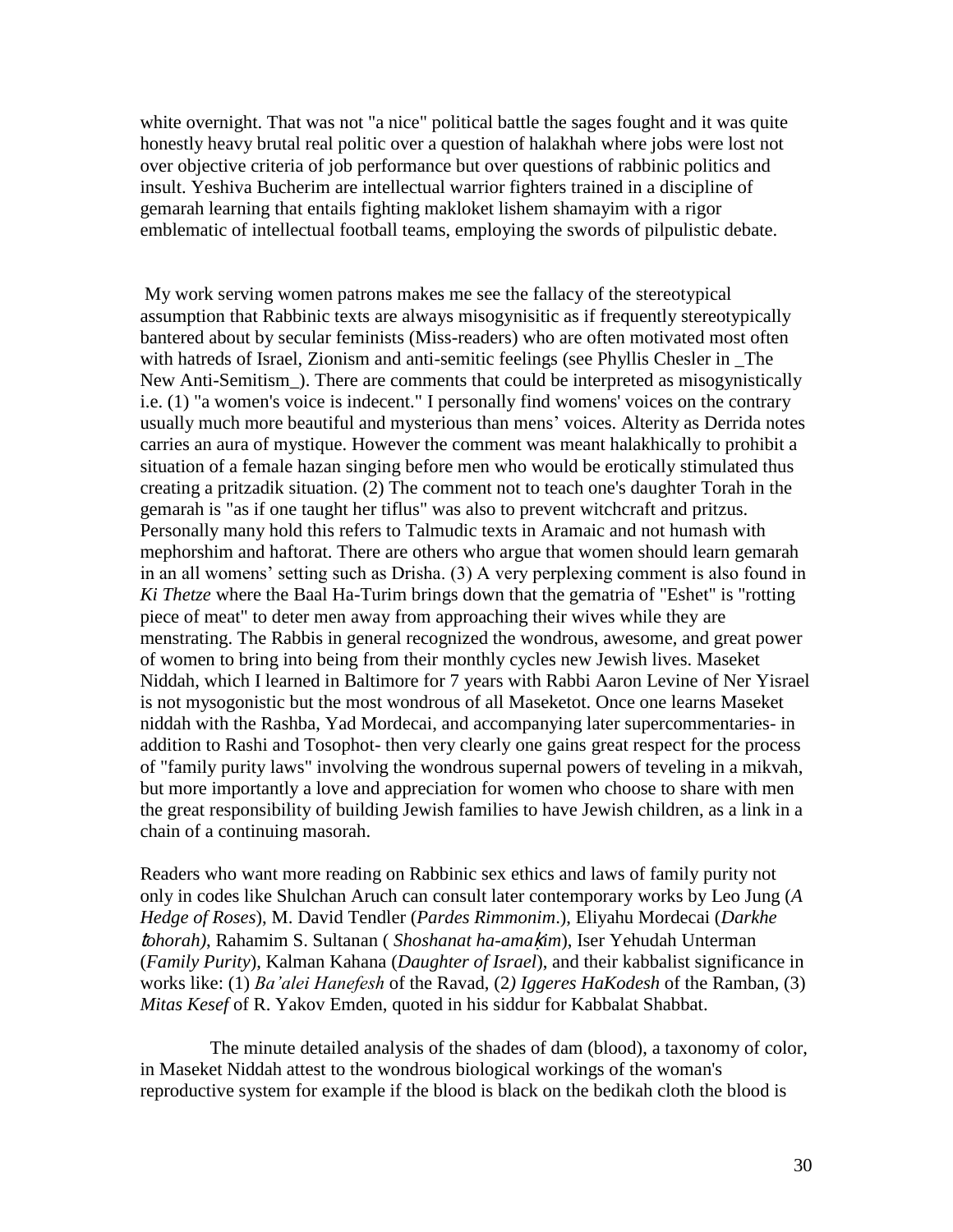from the rehem while if the blood is green, yellow, pink, or other shades this may indicate the process of a veset. In Maseket Niddah a mishnah refers to the woman's reproductive anatomy in terms of a house. The opening is the "prosdur" while the rehem is the attic. This has significance in Sifrei Kabbalah for example that o*lam ha-zeh prozdur liOlam habah*. However the Rambam makes clear that the light of the shekhhinah in olam habah is strictly cognitive enjoyment, for there is not eating, drinking, or anything physical in olam ha-bah i.e. the righteous with crowns on their heads enjoy the light of the shekhinah (female attribute of Malkhut of Hashem). The crowns on the heads of the righteous correspond to the wisdom understanding, knowledge gained in this world and thus if one has cognitive enjoyment from intellectual matters, searching for wisdom, understanding, and knowledge, it will by infinite fold in olam ha-bah for this enjoyment is incorporeal and function of the divine mind which thinks its perfection in the process of what thinking is itself, noesis noesis. The Rambam's insistance that olam ha-bah is not physical backs this up with rejection of midrashim that suggest in olam ha-bah the righteous eat delicious kosher banquest and drink special kosher wines. The wicked are attested in the midrash to see this banquet but can't eat. Another *midrash* speaks in *remizim* that the food at this banquet is whale, salted and fresh, and the wine is that of Eliyahu HaNavi. However once one discovers the commentaries that the wine is the gematria of sod (secret) and Eliyahu Hanavi will migaleh all the secrets, then one understands quickly that the midrash is not talking literally but figurately of Eliyahu's clearing up all the Kashes and contradictions in Shas, in conformity with the Rambam's remarks in Hilchot Teshuvah on olam ha-bah. The Rambam was referencing sugyot at the end of Maseket Sanhedrin dealing with the messiah and comming of olam ha-bah etc. A sugyra in Maseket Shabbat asks, "what is the most fundamental pusek in the Torah. One opinion is the shema- "you shall love hashem with all your heart, with all your soul, with all your might." Another opinion of Rabbi Akiva is "And you shall love your neighbor as yourself." A third however is the laws of Maseket Niddah are the ikkar. A fourth opinion that Rabbi Yehudah HaNasi chooses as the most fundamental however is the opinion of Ben Pazzi, "And you shall offer a lamb in the morning and evening" (i.e. the Tamid offering.)

 The cases relating to women in *Seder Nashim* are complex. The case the Moredet in Jewish law is a case in point. More often than one can imagine women sometimes refused to have relations with their husbands during the permissible days due to womens' psychological mental immaturity and inability to deal with sharing with a man to become partners in creation by bringing hashem into their relationship, (3 partners- wife, husband, hashem, in creation of every child) to bring into being Jewish kinderlach. The gemarah locates this as arising from multiple motivations. Sometimes it involves sexual politics were a wife who may have agreed before the marriage to have Jewish children, renigs as political leverage and revenge over her husband to extort and abuse him in the most cruel and inhuman treatment. Denying a husband the chance to bring Jewish children in the world when previously agreed because she is angry at husband without just cause is equated by the rabbis with not only killing the husband but his progeny to the nth generation like Kain killed Havel for a Jewish man without Jewish children is considered by the gemarah as a dead person. This can happens in various ways as the case with Er and Onan. A wife's refusal to have marital relations can also result from past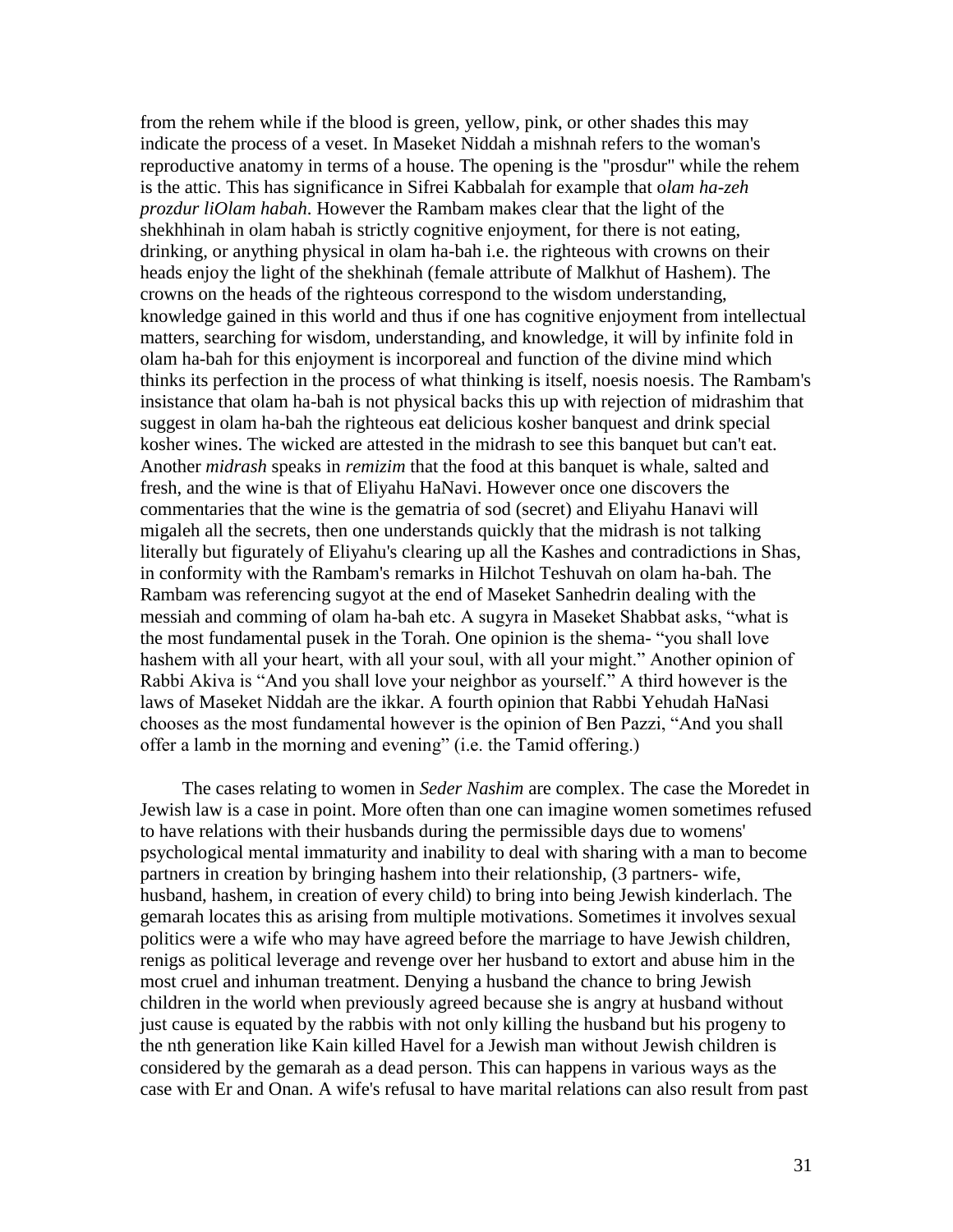trauma, i.e. if she was sexually abused, i.e. cases of women hitchhiking in Israel and being raped or if she seduced men willingly for "a fun night out" and later found herself over her head etc. (has ve-halilah). Then there is the modern problem the gemarah also treats that Freud later historically identifies of a woman who comes from a strong Rabbinic family (daughter of a rabbi) who cannot psychologically dissociate her husband from her father. Thus unless she is Lot's daughter's the prohibition of incest psychologically haunts her and she is unable to build a Jewish family and all three of these examples are analogously related in Rabbinic sheolot veteshuvot. One must love their wife always putting her needs, interests, and well being above one"s own (financially and personally). If a wife has an eating disorder and mental issues before the marriage, and was often incapable of reciprocating kindness, one must decide to marry her and try to be devoted to her happiness which is cherished in the marriage relationship, and her well being above one"s own, for Hillel says, 'If I am only for myself what am I."

I hope you will not interpret my comments in the wrong light. I am relaying these thoughts because I consider myself very blessed as a man to be able to serve College Orthodox Women students. My devotion to equal rights of women to intellectual academic curriculum and my respect for women in general make me feel a tremendous gratitude to be an *eved hashem* in serving the LCW students. Organizations interested in womans' history and womans' roles for equal opportunities in political, social, cultural, and economic realms can work in tandem with academic curriculums of University subjects that students strive to master.

 The history of advocacy for women"s rights is a long one. Rav Soloveitchik has brilliantly shown that Orthodox Judaism is philogynonic religion. Indeed the women are not counted in a minyan because they did not give bad report of the land of Israel and thus exempt from this obligation to make a tikkun (repair) for the 10 spies slander against eretz yisrael and further women are meritorious for not worshiping the golden calf (along with the Levites) and thus are given Rosh Hodesh (the renewing of the moon) off as a holiday of work. There are countless examples of the honorific and virtuous recognition shown regarding Biblical and Rabbinic women. Indeed it is the women who donated their mirrors to make the laver (water basin) in the Temple so that the Levites might immerse in ritual "baptism" as those pure and clean before offering sacrifices and singing songs of tribute to G-d in the Temple. The books \_The Seven Prophetesses\_, \_Passions of the Matriarchs\_, \_Torah of the Mothers\_, and \_Mother of Royalty\_ are all required reading for most LCW students. These books affirm the virtues of Biblical women understood from Rabbinic interpretation. Indeed the torah exhorts, "Heed the Torah (i.e. humash, the weekly parashah) of your mother and do not forsake the musar (ethical rebuke) of your father in heaven. Rav Soloveitchik shows that the Ketubah instead of a document to proscribe womens' rights actually assures womens' rights (entitlement to food, clothing, shelter, and conjugal rights from her husband) and all of Rabbinic law is intellectual muscle to affirm the rights of women in a matriarchal society for indeed the halakhah regarding the Jewishness of a child in Rabbinic law is dependent on in the mother is Jewish and not the father.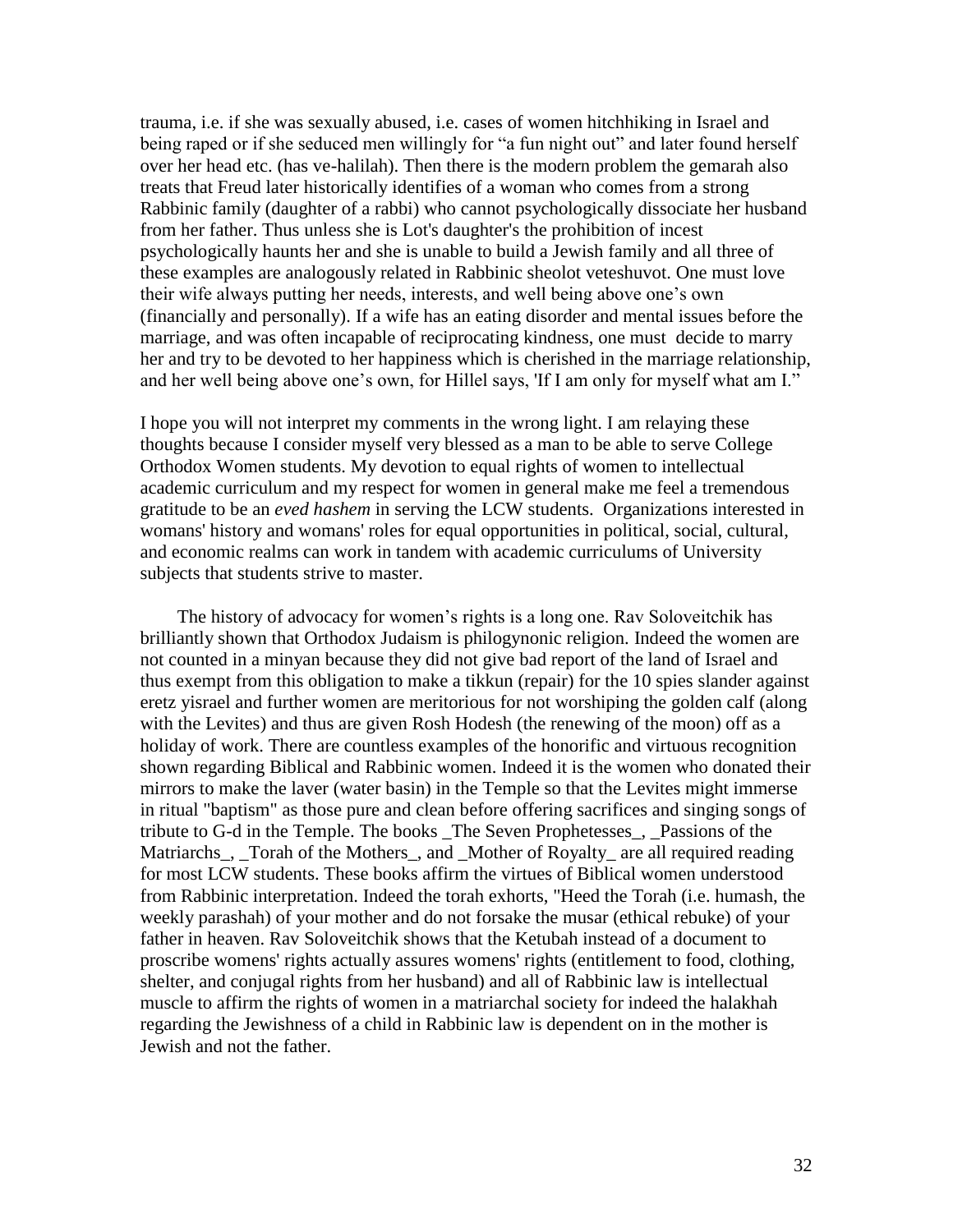As late as Virginia Wolfe"s \_*A Room of Her Own*\_ where speculation is made regarding Shakespeare's sister who if only she were given a room of her own with a table, paper, and pen, she would have excelled as a greater poet and keen psychologist of the human spirit than Shakespeare himself. Kate Chopin in Awakenings carry the advocacy for women to harness opportunities to wield the pen which can prove mightier than the sword etc. Blood is indeed thicker than water. In Charlotte Perkin"s Gilman"s "The Yellow Wallpaper" we again find a story of oppression of women"s rights in the main character whose husband prescribes rest therapy for her post-partem depression and forbids her to resort to writing as a mode of self clarification and therapy for her illness. Gilbert and Gubar, in Madwoman in the Attic lay out a troubled history of men curtailing and outright subjugation of censoring womens' intellectual development in a cruel misogynistic system that curtails rights and is downright cruel and inhuman. Being a part of an Orthodox Womens" College allows one to devote oneself to encouraging and assisting young women to become more independent thinkers and cultivate their minds and intellectual abilities, which in many ways are far superior to men in the same age categories and with similar opportunities.

 I grew up in a very strong women dominated household that was very matriarchal with very strong grandmothers (zl), sisters, and mother (zl). My grandmothers were very unique. One came from an illustrious Hasidic dynasty of Chabad Lubavitch and was a descendent of the Tzemak Tzedek, and creatively composed her own yiddish poems called the *techinas* genre, and more importantly was the most pious woman I ever met. Her ancestors came from Rabbinic royalty of Chabad, Shklov, and Slonim. This grandmother born in Lvov, survived a pogram in Gomel, was the niece of the av bet din of Minsk, rav menachem mendel Gluskin (zl) and her reserves of frumkeit were beyond any example I have met in Boro park, Monsey, or Jerusalem. Not only did she kiss the mezuzah but tehillim were never not on her possession. She was a tehillim sager like nothing anyone has seen and her positive outlook despite the fact her husband was killed in a car crash when my mother (zl) was about 10 yrs old, and my grandmother suffered hip, knee, shoulder replacments was unbelievable as someone who became crippled and handicapped due to a car accident but davoned 3x a day to hashem with the most fervent passion. My paternal grandmother was different. Her German was fluent. She knew Goethe in the original, and had learned Beowulf in the original and was a phenomena of high german Jewish culture (Bildung) and practically wise beyond all counts. She came from a culture of "thank you notes" and utmost refinement. Her home was a locus for classical music concerts played by family members, and the source of visitation by cultured people of science, art, literature, music, and any intellectual pursuit. It is a fact that my grandmothers and mother (zl) had more to do with my love of learning and love of being a Jew than any others in my life and any accomplishment I have achieved is because of their sacrifice, encouragement, and zekut. The picture that hangs in my one room basement filled with Sefarim is that of my two grandmothers (zl) and mother (zl) teaching me mishnayas at the age of 7 and the care with which they are instructing me resonates almost as if the picture is alive today and come to life as when it was shot over 3 decades in the past. Perhaps there are no coincidences. The powerful educational experience of learning mishnah from one's grandmothers cannot be accidental for finding myself much later in life in a library where (B"H) there are many gifted and talented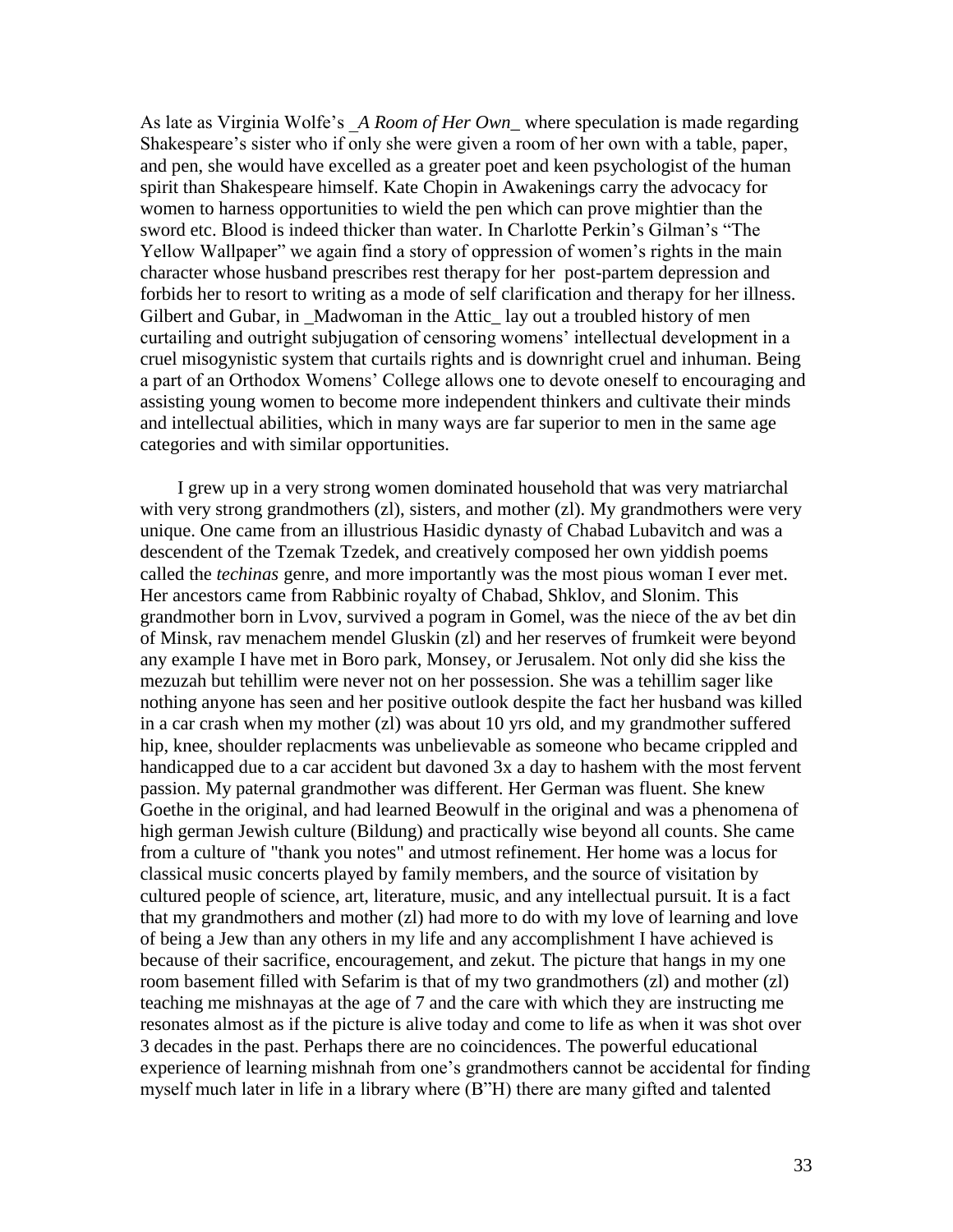young women alive with enthusianism and energy in learning not only the parashah with mephorshim, Jewish history, Jewish law, but also the holy words of the mishnah, which to Rabbi Yosef Karo, in his autobiographical account of his dream life, confesses that the mishnah spoke to him and gave over *sitrei torah*, in the voice of a heavenly *bat kol* (daughter"s voice), in fact a personifcation of the mishnah as Shekhinhah herself.

# **XII. Learning to "Translate" love for Hashem (Ahavas Hashem), Ahavas Torah, Ahavas Yisrael, Manifested by Religious Quest in the Library for Love for a Spouse to be a Link in the Chain of the Masorah**

At the Scottsdale 42nd Annual Association of Jewish libraries convention in 2007 I showed why translations of sacred texts is an issue for library science. There: http://www.jewishlibraries.org/ajlweb/publications/proceedings/proceedings2007/levy\_ta lk.pdf

we noted the Ethics and Theology of choices made by translators. I show translations are mostly always interpretations of texts in their original languages. I the case of the Hebrew bible I trace across history the choices that were involved with regards to translators regarding sections of the Bible such as the Akedat Yitzak to illustrate providence and free choice, Isaiah's almah vs. parthenos (a virgin will give birth), Michaelangelo's mistranslation of light as horn (keren), kelei zemer (musical instruments in Psalms, and various verses in Song of Songs (Shir Hashirim...) in foundational canonized texts in their own right that are translations such as the Aramaic Targumim, Septuagint (Greek), Vulgate (Latin), Peshita (Syriac), Tafsir (Arabic), Yiddish, and Ladino (Judeo-Spanish) works of the Hebrew Bible. Due to time limitations I did not have time or world(s) enough (Andrew Marvel) to more fully illuminate the issues involved for libraries in collecting Jewish editions of the German translations of the Tanakh. Thus in the following essay I hope to consider one example from Die Heilig Schriften und Ihren Verdeutschung i.e. the German translation of the Tanakh by Franz Rosenzweig and Martin Buber. However centuries before this recent translation which prides itself on the "poetic spirit (geist) of the language," Moses Mendelsohn in the Biur and Leopold Zunz with the team of Arnheim, Furst, and Sachs also made translations of the Hebrew Bible into the German language. Buber and Rosenzweig's translation is interesting to compare with Mendelsohn's Biur and now the "Zunz" version, and upon translation in this particular example we learn much more about the ethics, theology, politics, and hermeneutics of translation and more importantly why academic libraries should be interested in collection translations not only as cultural artifacts, but as Walter Benjamin put it- whole new vibrant and creative interpretations of the Ur-text itself.

The pusek I am focusing on is in Rosenzweig and Buber teiched [all translations are interpretations perhaps] as:

Nah ist Er den ihn Rufenden allen, allen die ihn rufen in Treuen.=

karov Ha-shem lehkol kora'av lehkol asher yikra'u'hu be-emet. [Sephardic pronunciation would render truth as be-emes not be-emet.]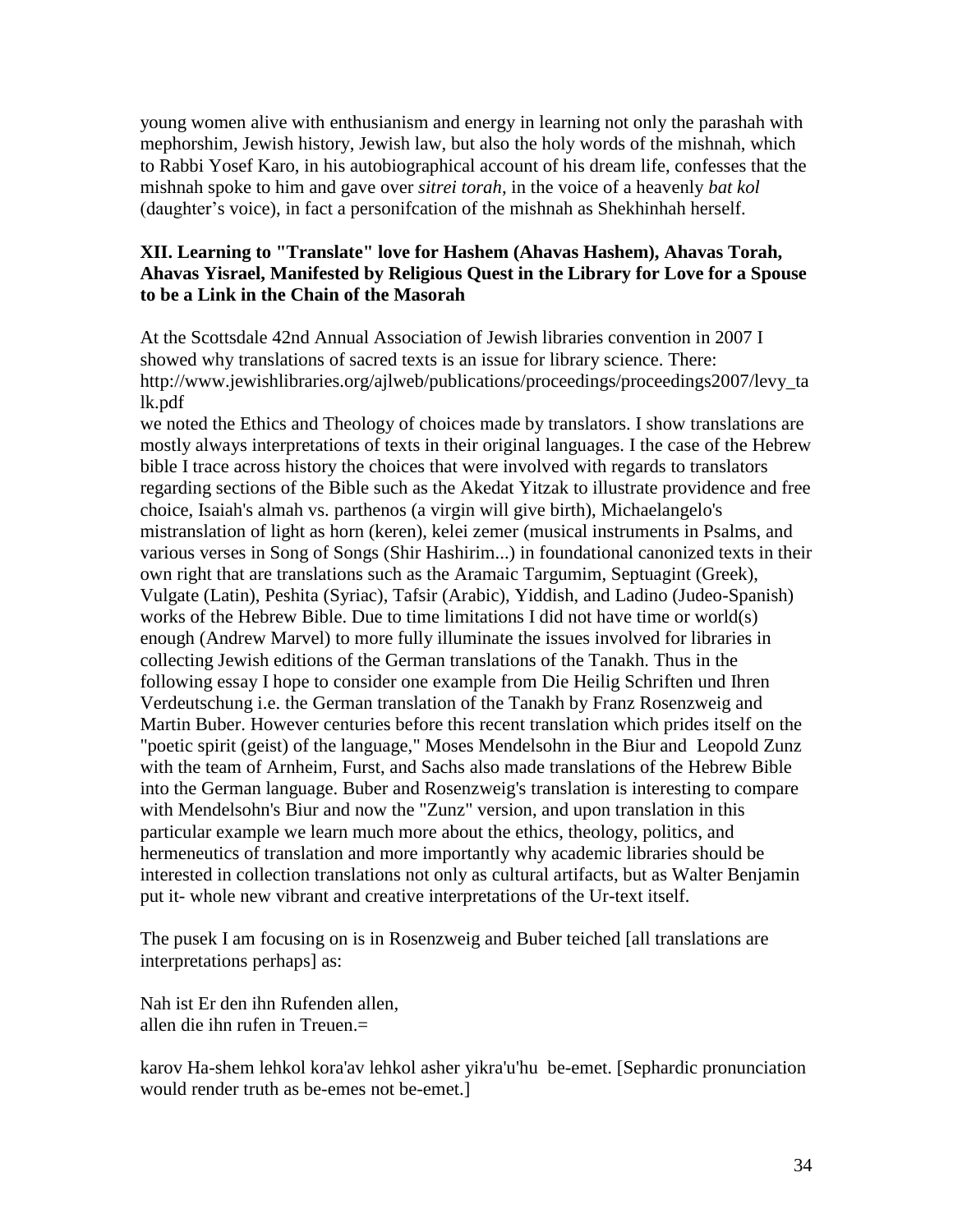[See: Paul Maher's rules of Romanization and transliteration for Library of Congress. The EJ also has cataloging rules.]

\*One of my questions is why Buber and Rosenzweig did not choose Wahrheit but instead Treuen? **The simple answer is that** *treu* **means "true" in the sense of "faithful" Kail Melekh Neaman, Amen! That doesn't mean being able to articulate the Truth/emes/aletheia/wahrheit. Nor does it mean truth as opposed to falsehood (e.g., idolatry). The meaning of true as faithful is beautifully captured, by the way, in the expression: "betrothal" That is, one is truly, faithfully, sincerely, wedded to the other. The one who calls upon or loves God in truth, is like the one who says to his beloved: I truly love you** by fusing kedushah into the relationship with hashem as the third party in any marriage. The ikar of Judaism is to establish a relationship of trust, devotion, kindness, friendship, respect, and love with a spouse, to build a bayit ne'aman, beit hamikdash me'at, and be zokeh to raising ehrliche kinderlach on the torah derekh committed to ma'aseim tovim so that Hashem may grant a life with much simchah and Jewish nachas.

Our sages tell us that prior to the marriage neither man nor woman is considered a complete entity. The marriage is the joining of the two halves - man and woman - into one complete wholesome being who bring out the best in each other. Since an unmarried Jewish person is considered half a person, the wedding day is seen to be the beginning of a new life as a complete soul for both partners to deepen one's relationship together with Hashem.

Whole libraries could be written about the halakhic, historical, artistic, sociological, economic, cultural, political, and religious significance of the Ketubah, or marriage contract. I have shown in the power point accompanying this paper that JNUL offers beautifully illuminated Ketubot for one to view, reflecting different cultural traditions of Jews across the world from Ashkenaz to Sephardic lands. The Ketubah delineates obligations of food, shelter, clothing, and conjugal rights for the wife. The ideal of a marital relationship is based on unconditional love not obligation, although obligation is essential and a fundamental basis for any Jewish marriage in halakhah. As Hoseah says, "And it shall be on that day, say the L-rd, that you shall cam me my Man (Ishi); and no longer my Master (Baali)" (Hoseah 2:18. The relationship of "Ish ve Isha", a manf for a woman, and a woman for a man, is a relationship of total commitment. The relationship of a husband as a master (Baal) is that of a contract. Ahavah is used for love of one"s neighbor, one"s son, one"s master, and one"s G-d and the etymological root of the word is in its secret core letters, "hav" (hey vav) meaning "to bring" or "to give". A loving relationship is one in which one gives or brings something to the partnership rather than "what can I get out of it?". Ideally the GRA describes a true marriage relationship as one of unconditional love. Contracts are often obeyed out of yirah while unconditional relationships give love lishmah. To imitate the qualities of divine love the couple must learn to have for each other persistence, patience, and the greatest virtue that Yosef manifests for his brothers who did a terrible injustice to him by selling him into slavery, a divine sublime capacity for forgiveness. See:

<http://student.ccbcmd.edu/~dlevy11/Josephspsychologyandmotivestohisfamily.pdf>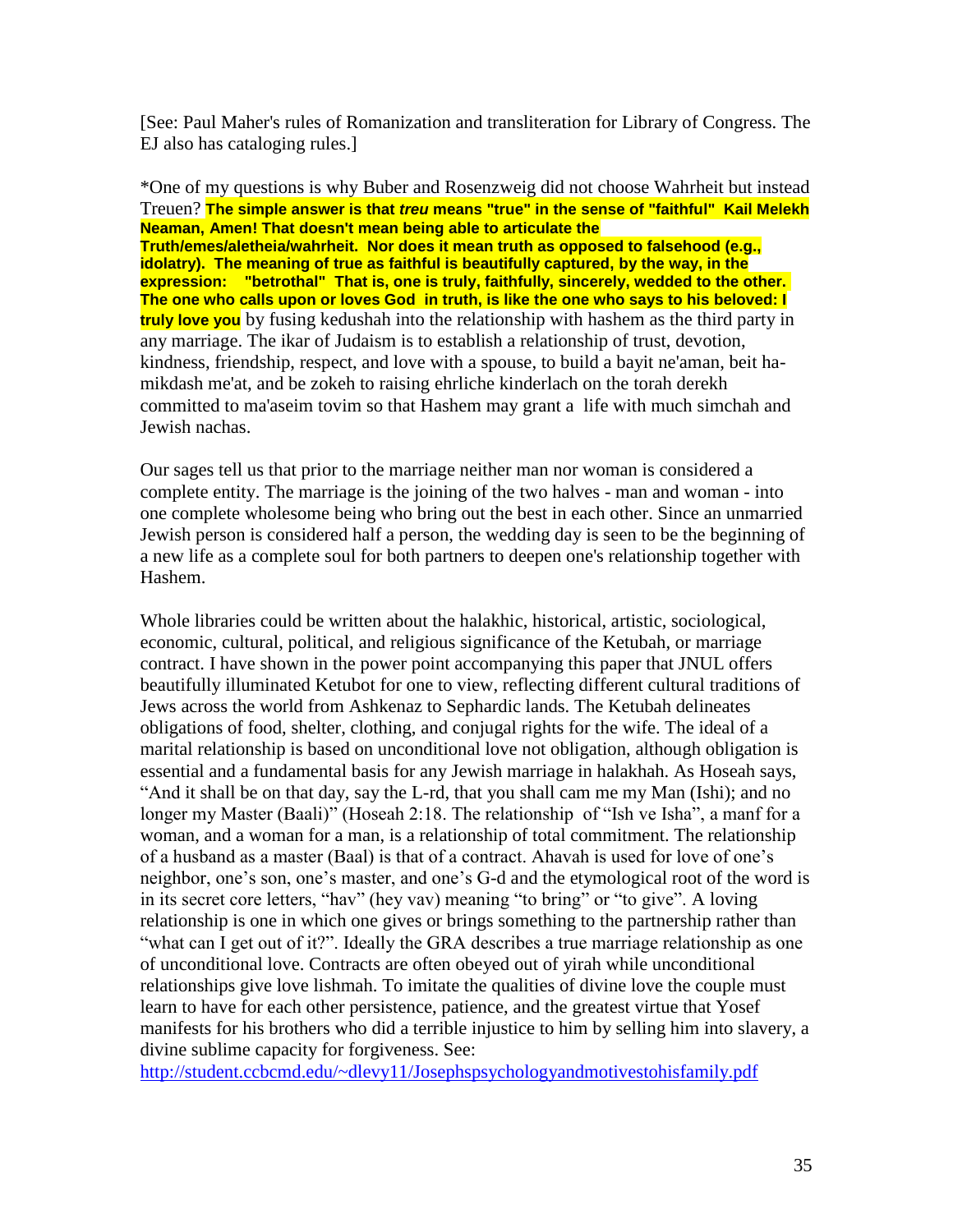There is true love and there is what many mistake to be love. Reciprocity is not love. Reciprocity is "I will scratch your back… if you scratch my back…." True love is the most powerful force in the world when it is real and even from fiction we can learn what true love is for life is stranger than fiction. When in Dickens' Tale of Two Cities Lucy"s lover gives himself up to the Guilotine as a substitute for Lucy, the woman he loves that is extreme love beyond a limit. Likewise when in the film "Casablanca" Humprhey Bogart gives up his two plane tickets to escape the Nazis at the end of the film, to the woman he loves and her husband, that is a love that sacrifices totally for the other. These acts of lifnei misharat ha din, middot hasidut are strictly not contractual for in Baba Metzia 62b Rabbi Akiva says one may keep the bottle of water in the desert. Stupidity the rabbis note is drinking  $\frac{1}{2}$  the bottle so no one manages to survive, or worse pouring out the water. Rabbi Akiva halakhically proscribes that it is permissible to preserve one"s own life over that of the friend"s life. However because Rabbi Yehoshua is a Hasid, more is expected from him. He must lay down his life, give the water to the friend, as an act lifnei misharat ha-din. See the appendix of my creative review of La Sagesse D"amour at:<http://www.h-net.org/reviews/showrev.php?id=3842>

The wisdom of love is not so pushet. Love is something no one can live without. It is like water. It nourishes. It helps one be what on should be from actuality to potentiality, and in fact is within the matrix of ultimate geulah. A love that has no room for HAshem, that is has no room for forgiveness, is not partaking of the divine spark of divine love of Hashem.

A symbolism of the breaking of a plate at the "*Tena'im*" (conditions) a plate is broken, signifying that just as the breaking of the plate is irreversible, so too should the engagement be irreversible and further the potential spouses have come to recognize that only Hashem is perfect and accept those possible flaws in each other. Thus Hashem is the third part of forgiveness between the two potential spouses.

A symbolism of the seder plate represents Freedom from slavery (being alone) and for revelation which characterizes not only the relationship between Hashem and each Jew, but perhaps between spouses. Hashem is the source of the perfect balance of justice with compassion, mercy, and forgiveness. Justice harmonized with compassion, mercy, and forgiveness should also be a part of a spousal relationship devoted to building a home together. A man and wife should be so caught up together spiritually in ayn sof that the mission, goals, and shared vision make Hashem a third party in the relationship that ever עַל-כֵּן, יַעֲזָב-אִישׁ, אֶת-אַבִּיו, וְאֶת-אָמֹוֹ; וְדָבַק " ,grows... The simple peshat of Bereshit 2:24 holds parents .e.i relatives immediate s'one of outside family a forging By .בְאִׁשְ ּתֹו, וְהָּיו לְבָּׂשָּ ר אֶּחָּד and siblings one becomes a partner with Hashem as a link in the chain of a masorah and creation... ma'aseh bereshit. Before a wedding a tefillot voices that the Al-mighty "open a new gate for the new couple" so that the new lives together evolve from a pure and fresh beginning. During each day of our potential marriage the couple should strive to grow and adjust to each other in order to establish the foundation for a *Bayis Ne'eman B'Yisrael* - a faithful Jewish home. In the merit of bringing joy and happiness to each other, the couple reaffirms the bond between Hashem Al-mighty and Klal Yisrael and thus before a *chuppah* all the knots on the hatan's garments are untied symbolizing that at the moment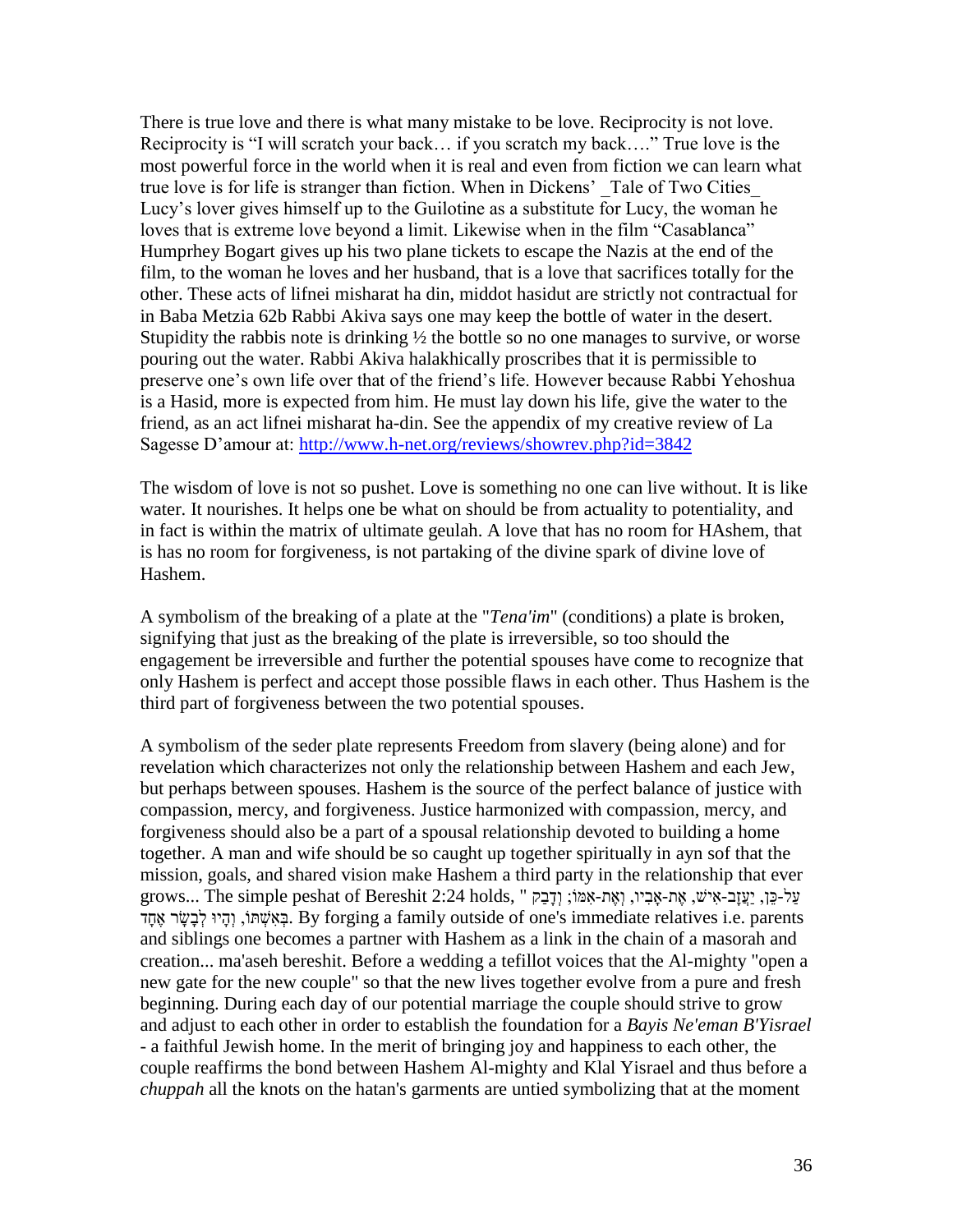of marriage all other bonds are eliminated, except this intimate one made between hasan and kallah. Ruth's saying to Boaz "spread your robe over your handmaid" represents the desire that the spouses home be under the protection and guidance of G-d Al-mighty etc. The custom of carring two candles alit in flame that become one at a huppah, may symbolize the flickering light and fire which occurred at the marriage of G-d and Israel under the "*chuppah*" of Mt. Sinai at the giving of the Torah. The symbolism... of circling 7 times under the huppah by the kallah of the hatan may signify again ma'aseh bereshit: The number seven represents the completion of the seven day process in which earth was created and delivered to its geulah. After Galileo we know that during these seven days, the earth revolved on its axis seven times. Since marriage reenacts the creative process (ma'aseh bereshit), the *Kallah's* encirclement symbolizes the repetition of these seven earthly rotations. Al pi kabbalah the menorah has 7 branches representing the 7 planets, and under the huppah the planets are so aligned in the proper constellation formation. Kail adon tefillah also is an encyrption of the 7 planets (i.e. Nogah = Venus). That the kallah circles to the hatan's right side is a remez to the pusek in Tehillim: "at the right hand does the queen stand." for the hasan and kallah enter into the sefirot eminated (atzilut) pleromatically of Malchut. The Jewish scholar must learn to transfer his love for sefarim... to his wife i.e. the GRA calls the 62 masektot of the Shas 62 Queens and the other rabbinic works the Queens retinue of maidens, etc. The first blessing over the wine signifies that just as one pronounces the holiness of the Sabbath and festivals over the wine, newlweds sanctify the personal relationship of marriage over wine. Wine is also a remez to the the verse in Shir Hashirim... "kiss me with the kisses of your mouth which are more precious to me than yayin, the gematria [70] of sod (secret) and bahayim (in life)... for by symbolically foreshadowing the Jewish couples marriag via the bracha on wine, they again welcome Hashem as a third party to the relationship who knows all essoteric secrets (sod=70) and thru whom, the spousal partners enter eternal life (bahayim=70). The act of marriage is an agreement entered into by two people, with the acknowledgment that G-d is also a partner. When the hasan groom places the simple gold ring on the kallah's finger saying: "*Harei At Mekudeshes Li B'taba'as Zo Kedas Moshe V'Yisrael* - Behold, you are consecrated to me with this ring according to the laws of Moses and Israel" this is to say, that as the laws of Moses and Israel is of Divine origin and bear the seal of truth (emes), so shall the couples new marriage be consecrated in the sanctity of Hashem. And, as the laws of Moses and Israel forever consecrate all those who enter into its covenant, so shall the couple be consecrated forever. *With the reading of the Ketubah the Choson* pledges to "work for his wife's honor, provide for and support you, in accordance with the practices of Jewish husbands who work for their wives' honor, provide and support them in truth/emes." Symbolically the ketubah is also reminiscent of the wedding between G-d and Israel where "Moses took the Book of the Covenant" and read it to the people after the Jews stood under the "Chuppah" at Mt. Sinai. The third and fourth of the sheva brachot acknowledge G-d's physical and spiritual creation i.e. again the theme of ma'aseh bereshit. The third of the sheva brachot employs the loshon: *Asher Yatzar Et Ha'Adam Betzalmo, b'Tzelem Dmut Tavnito, VeHitkon Lo Mimenu Binyan Adei Ad* which hints according to Rambam to being in the image of Hashem which means to possess *ha-sekel hapoel* (active intellect) which is the kesher between human beings and hashem... along with ethical virtues that allow for doing acts of gemilut hasidim...This act of being in the image of hashem other rabbis hold involves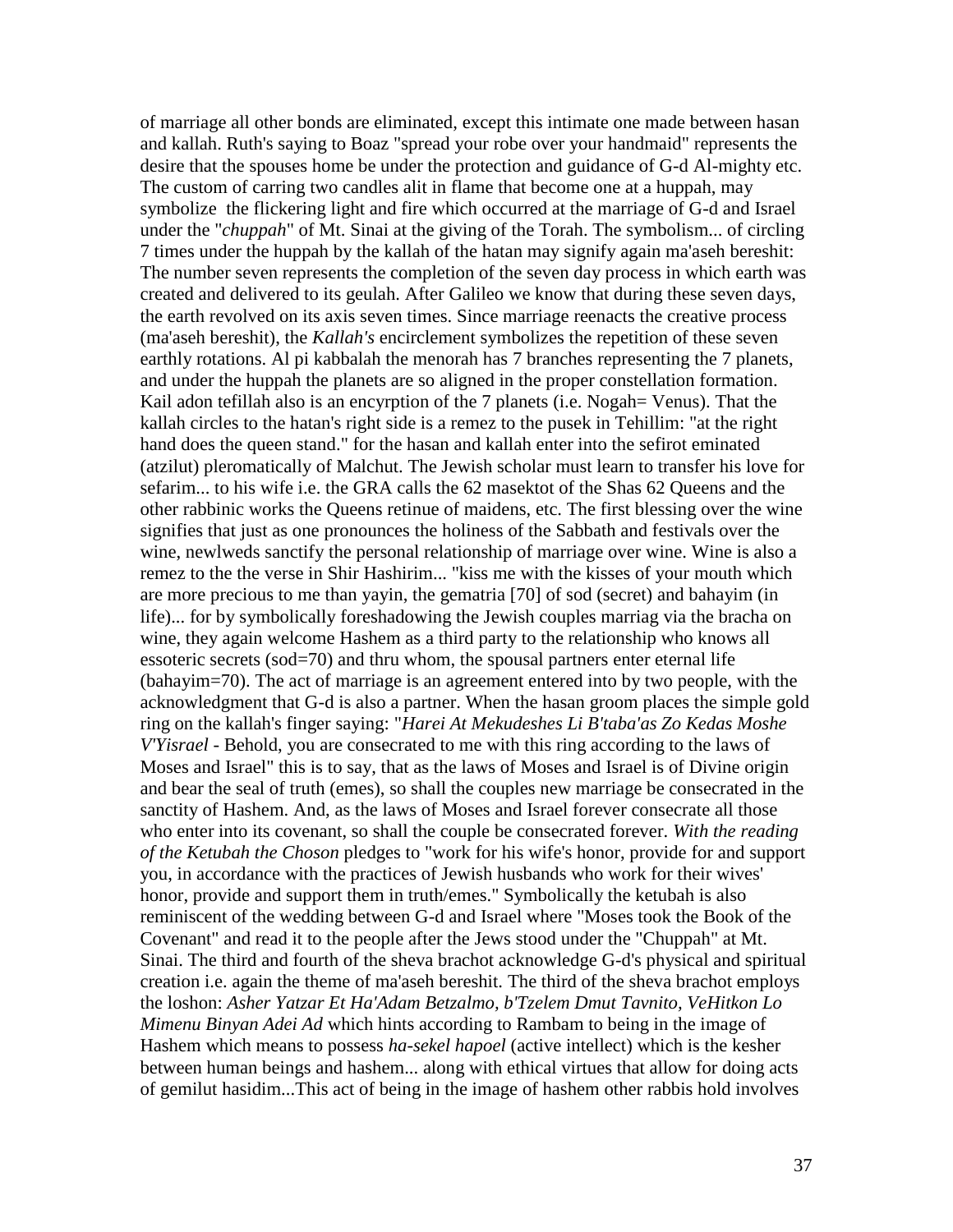the ability to bring into being children who are raised ideally Jews on the torah derekh. The 5th of the sheva brachot hints at the great happiness of the couple to be analogous to the happiness of The Creation in Gan Eden represented in Tehillim for instance, that the heavens and earth, stars, moon, and sun praise hashem "*Yehallilu et hashemesh veYareach, yehallu et kol kokvei ohr... Sameach TeSamach Re'im Ahuvim, KeSamechacha Yetzircha BeGan Eden MiKedem*. Even sefer Iyov notes that when Hashem first created the heavens and earth "all the stars shouted for joy etc" As I have published in my paper given at the AJL in Cleveland the mention of: *Gila Rina, Ditza VeChedva, Ahava VeAchava, VeShalom VeRe'ut* is a hint to an essoteric midrash *al pi kabbalah.* The multiple words for joy with different meanings are signified in: rejoicing, jubilation, pleasure and delight, love and brotherhood & sisterhood, peace and friendship.

Sefer Zohar Bereshit 19a depicts four creatures of the Merkavah engraved on the divine throne when we read, **מחקקן אלין דיוקנין**

# **גליפן בכורסייא ובורסייא גליפא מרקמא בהו חד**

**לימינא**

images These (**וחד לשמאלא וחד לקמא וחד לאחורא רשימא בארבע סטרין דעלמ**

(of the creatures) are chiseled and engraved on the throne, and the throne is engraved and embroidered with them, one on the right, and one of the left, one in front, and one behind, marked in the four directions of the world./ Hekhalot Rabbati 8, 4 enumerates synonyms of joy (while Ketubot 8a lists 10 expressions of joy, נהרי שמחה נהרי ששון נהרי גילה :(only 5 listed in Hekhalot Rabbati

**נהרי רצון נהרי אהבה נהרי ריעות משתפחין ויוצאין מלפני**

 ,joy of Streams (**כסא הכבוד ומתגברין והולכין בשערי נתיבות ערבות רקיע** mirth,rejoicing, good-will, love, and friendship pour forth from the throne of glory and flow mightily through the gates of the paths of the firmament of Arabot.) Rivers are seen to issue from the divine נהר **פלגיו ישמחו עיר** 46:5 Psalm echoes which Paradise **אלקים קדש משכני עליון**

the vineyard in Isaiah with the merkavah of Elijah and Ezekiel corresponding to Pardes fructified by the four wheels in Gan Eden are linked in the shevah brechot which is alluding to the spouses dwelling in Gan Eden (PaRDeS). The ma'aseh bereshit themes in the sheva brechot are troped in the 4 words for creation, while sefirah of malchut in the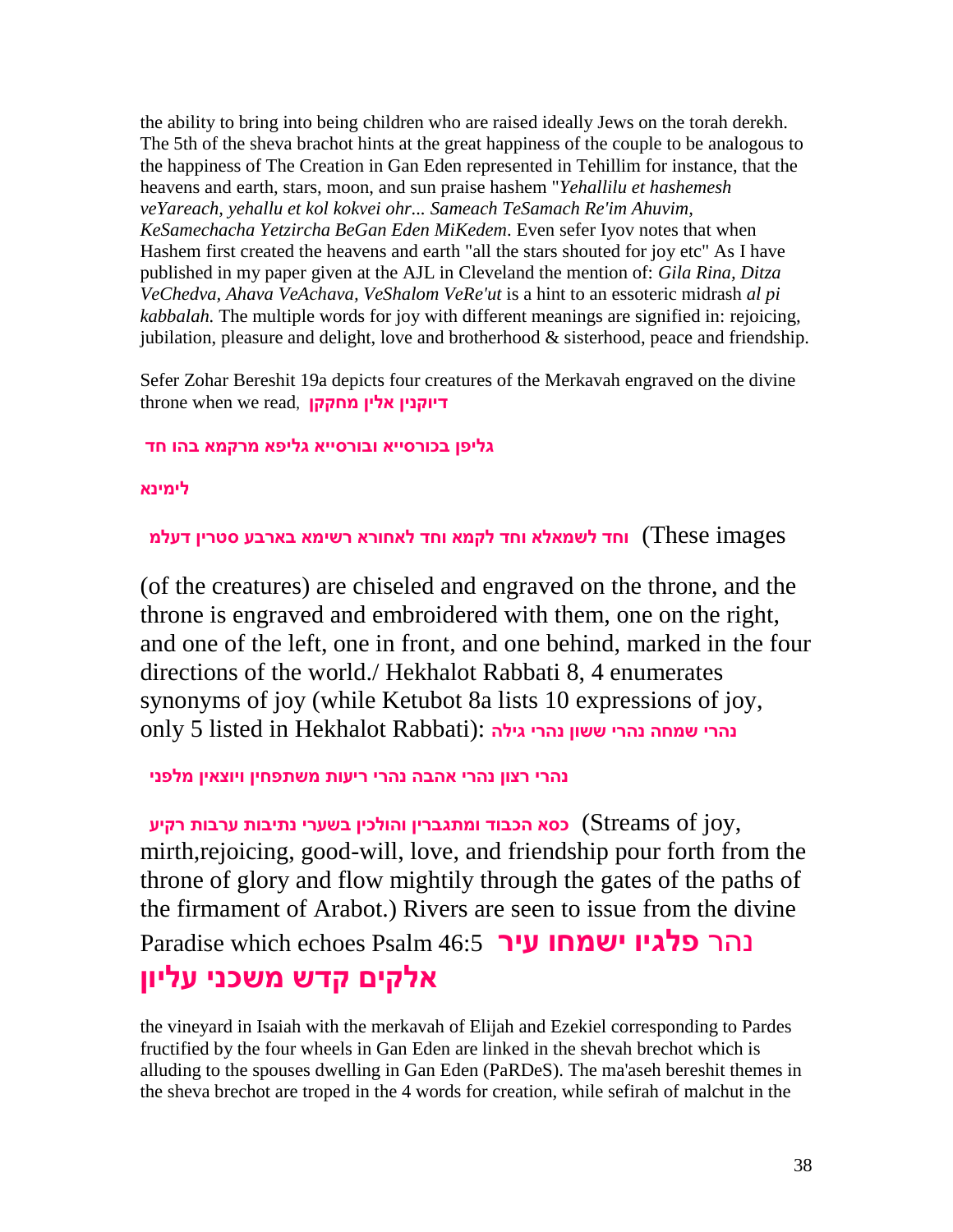shevah brachot corresponds to the 4 matriachs, and 4 wheels of the merkavah. Thus the new marriage should be a vehicle (merkavah) for Hashem's presence and the marital home (bayit hamikdash me'at in hashem...) should have the kedushah of the bayit hamikdash memalah.

The seventh of the sheva brachot speaking of "beloved friends", *re-im ahuvim*.. has many secret meanings. One is the hope that the bride and groom grow in their love for each other, focusing their love as exclusively as Adam and Eve, when there was no one else in the world but on a deeper level the most important and difficult section of Sefer HaZohar is called "Reiah mehmnah" (devoted loving friends) which again is the way the mikubalim to Rabbi Bar Yohai described in a hidden manner the relationship between a husband and wife being so powerful that that is a mushal for Hashem's love for Klal Yisrael all of whom have a share in olam ha-bah. What the Jewish notion of Reim Ahuvim is is not that of strictly intellectual love and fellowship expressed in the philosophic tradition as noted in the following non-Jewish forms of friendship:

[1]. In the *Lysis* Socrates notes that it is common for the many to chase after insubstantial things over friendship. Socrates comments, "All people have their fancies, some desire horses, and others dogs; and some are fond of gold, and others of honour. Now I have no violent desire of any of these things; but I have a passion for friends; and I would rather have a good friend than the best cock or quail in the world: I would even go further, and say the best horse or dog. Yea, by the dog of Egypt, I should greatly prefer a real friend to all the gold of Darius, or even Darius himself: I am such a lover of friends as that." (see Plato, *Lysis, Symposium, Gorgias*, Cambridge, Mass.: Harvard University Press (Loeb classical Library), volume 4, 1925) Here we see Socrates in all the splendor of Socratic irony disparaging those things held by the many to be good in the utilitarian sense. The many have a lack of experience in things beautiful. The Greeks called vulgarity, *apeirokalia*. Socrates' martyrdom in light of a life lived in pursuit of love of wisdom reveals Socrates' beautiful soul. The Lysis goes on to identify the friend with *the Good* and the good with virtue (arete). The above passage cited from Plato's *Lysis* finds correlations with the following from Xenephon's *Memorabilia* where we read, "Just as others are pleased by a good horse or dog or bird, I myself am pleased to an even higher degree by good friends. And if I have anything good I teach it and recommend them to my friends from whom I believe they will be benefited somehow in regard to virtue" (see Xenophon, *Memorabilia and Oeconomicus*, Cambridge, Mass.: Harvard University Press, 1992). It is the excellence of intellectual virtue that is presented in the passage cited from Xenephon's *Memorabilia* where Socrates is said to have shared (literally picked out or selected, from *ek-legein*) enlightening passages from good books. Socrates in the *Memorabilia* continues, "And the treasures of the wise men of old which they left behind by writing them in books, I unfold and go through them together with my friends, and if we see something good, we pick it out and regard it as a great gain if we thus become useful to each other." The man who reports this utterance of Socrates adds the remark, "When I heard this, it seemed to me both that Socrates was blessed and that he was leading those listening to him toward perfect gentlemanship (Kalokagathia)." The greek gentleman posseses the virtues of *megaloprepeia* (magnificence), *megalopsychia* (greatness of soul), and *epiekes* (decent).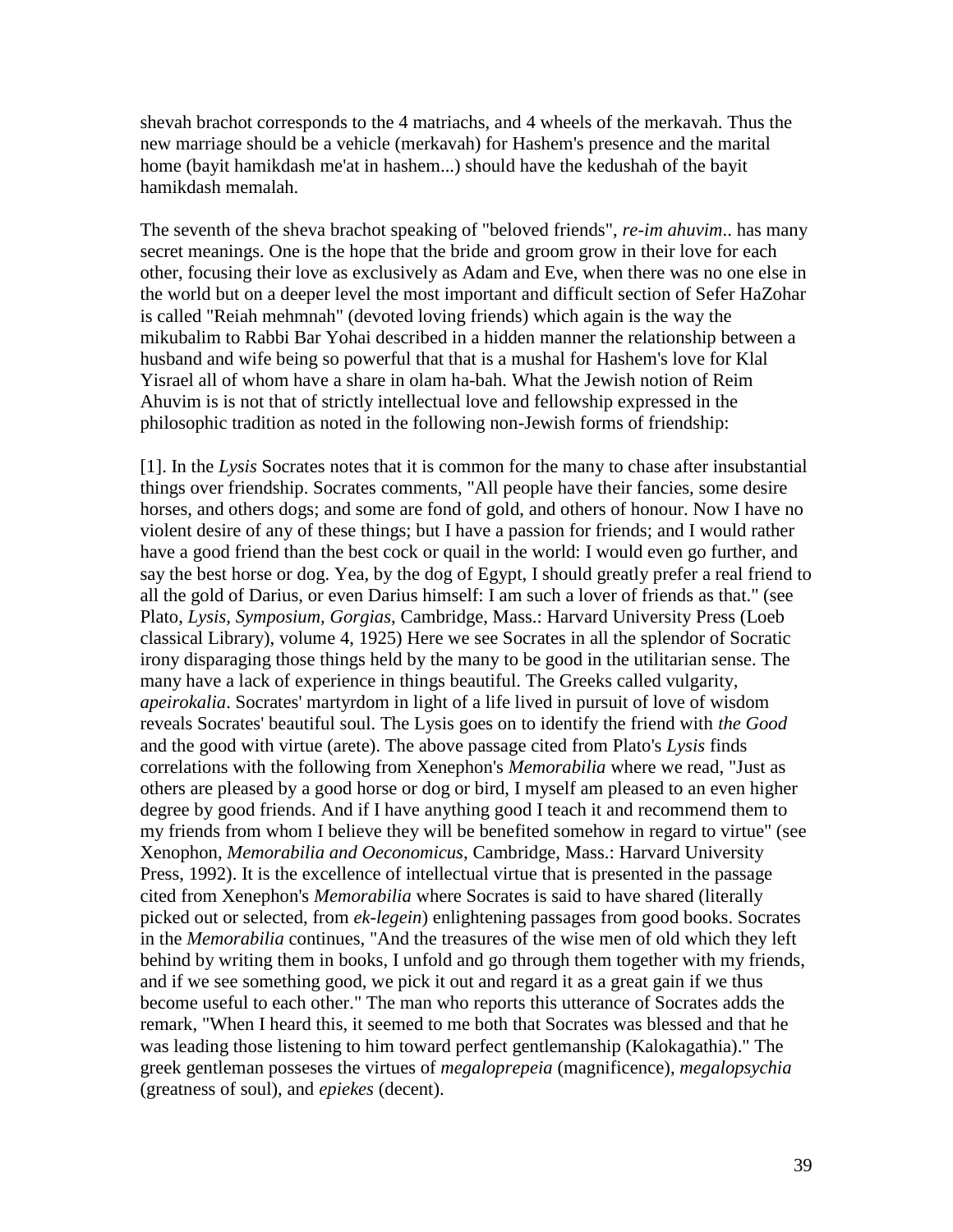[2]. Love between friends, friendship, in Aristotle is the highest of natural goods. Its being a natural good is apparent in Aristotle's comparison of it to water in the *Politics*. As a good it is said to hold the state together (1155a,1.23). As a good for individuals according to Aristotle "No one would choose to live without friends, even if he possessed all other good things (1155a,5-6). Friendship as a natural good even transcends the good that is justice (*dike*), for "when people are friends they have no need of justice (1155a,1.26). According to Aristotle the highest kind of friendship is friendship of virtue which is devoted to a good that friends have in common, namely knowledge (episteme). Perfect friendship is the friendship of men who are good and who pursue intellectual virtue (1156b7-8). While utility friends conceive of themselves as profit seekers and pleasure friends conceive of themselves as pleasure seekers, virtue friends conceive of themselves as seekers of virtuous activity. True friendship involves befriending the friend in the name of the good. Friends strive to perfect one another through sharing in discussion and thought (1170b,10-12). When Aristotle notes that "even study is done better with co-workers" he conceives of the *sunergos* who is not a friend in the ideal sense. Aristotle notes that the true friend becomes one's other self united in the quest for truth (*aletheia*) which will ultimately have to be ascended towards alone, even though Aristotle rejects Plato's conception of the forms (*eidos*). Nonetheless the good man is related to his friend as to himself, his friend being a second self or *allos autos* (1166a29- 32). Aristotelian friends strengthen one another through mutual care and love in the name of the good which is wisdom, understanding, and knowledge. In that the *eudaemon* life is self-sufficient, the philosopher must leave the magic circle of his truth friends and contemplate the truth in solitude (1177132-4). (see Aristotle, *The Nicomachean Ethics*, Harvard, Mass.: Harvard University Press (Loeb classical Library), 1956). Translations by Martin Ostwald, Richard McKeon, Terence Irwin, and Sir David Ross can also be found.

[3]. Unlike Aristotle friendship for Cicero is an adequate resting place that need not be surpassed. Cicero finds a *stabilitas* in the friendship of virtue (arete/virtus). When Cicero remarks that *est enim is qui est tamquam alter idem* (for he is, as it were another self) he clearly has Aristotle in mind who refers to the self as the *allos autos*. Laelius asks, "In the first place, how can life be what Ennius calls the life worth living if it does not repose on the mutual goodwill of a friend? What is sweeter than to have someone with whom you may dare discuss anything as if you were communicating with yourself." Cicero makes the analogy that just as good wines improve with age, the oldest friendships ought to be the most delightful.

[4]. For C.S. Lewis in *The Four Loves*, affection, friendship, and eros must be converted into charity by surpassing their limits as natural goods and becoming assumed in the gift love of the gospel as divine gift. Lewis refers to Emerson when suggesting that the question, "Do you love me (as a friend)" means "Do you see or care about the the same truth." Friendship is born when man says to another, "What! You too? I thought no one but myself..." Yet the true Christian must put the love of G-d, *agape* over love for the friend. Thus Lewis calls for the Christian wisdom of love to order his loves and convert his natural loves into charity. Divine gift love in man enables the Christian to love what is not naturally lovable such as the leper, animals, enemies, morons, and the sulky, the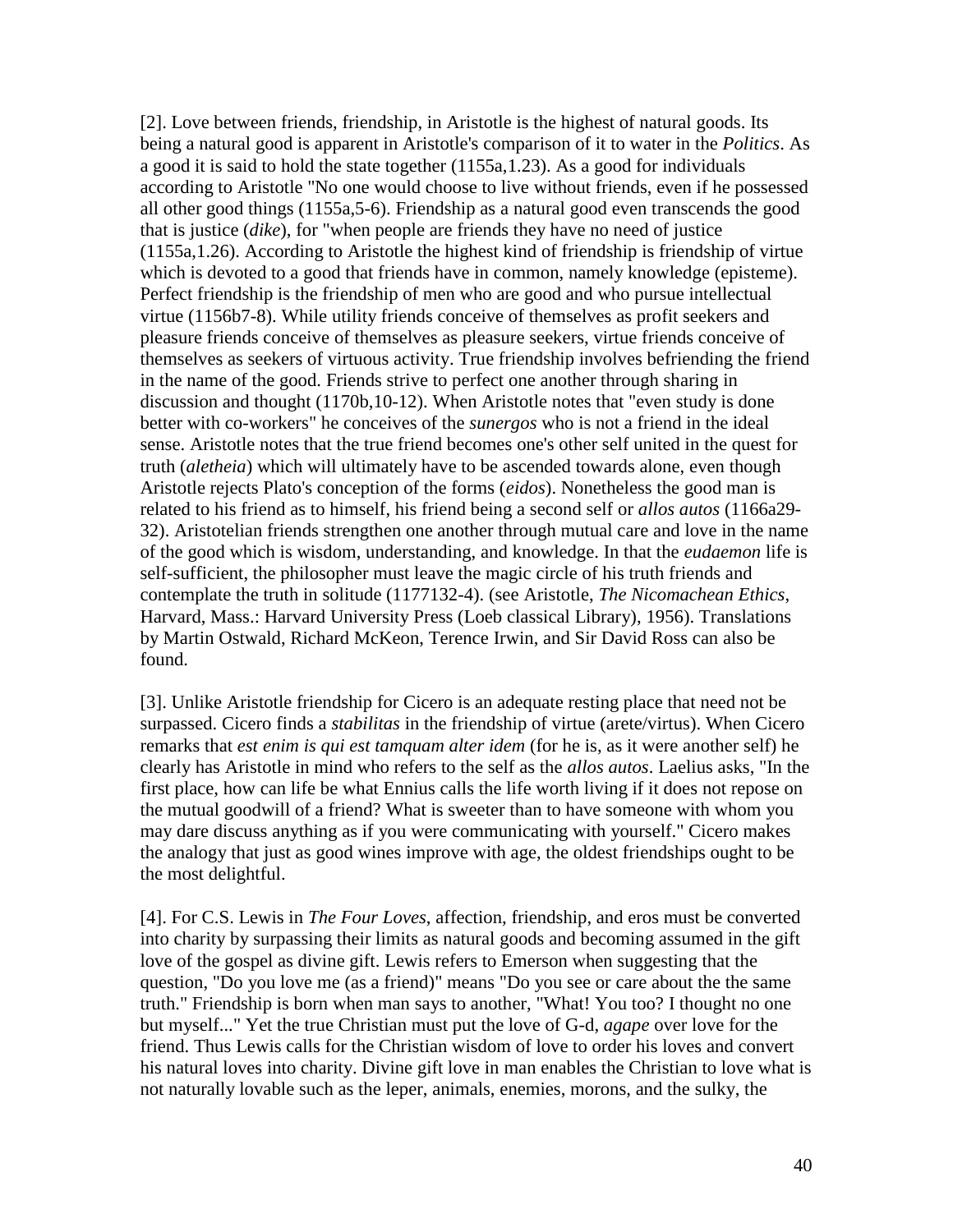sneering. Lewis comments, "We are all receiving charity. There is something in each of us that cannot naturally be loved." (182). Lewis continues, "the natural loves can hope for eternity only in so far as they have allowed themselves to be taken into the eternity of charity." (187) (in Lewis, C.S., *The Four Loves*, New York: Harcourt Brace, 1960)

[5]. For Maritain the mad boundless love, *amour fou* involves giving oneself over totally to God rather rather than the friend. The wisdom of the love of friendship has passed into the realm of amour fou when the desire for the good of one's friend is so boundlessly mad as to involve sacrificing oneself totally for her. According to Maritain when the limits of sexual passion are surpassed and the soul passes under the regime of mad, boundless love for God, then the soul has passed to the mystical state. Maritain writes, "the perfection of human life or the perfection of charity considered in the pure and simple sense, or under all relations, clearly presupposes the passage to the predominant regime of mad boundless love for God, or the mystical life." (231) *Amour fou* for Maritain renounces the lusts of the flesh.

These are very un-jewish, indeed philosophical and later Christian notions of friendship, for the friendship between Jewish marital partners is not life hating but life affirming.

One risks snuffing out one's yichus of 4000 yrs. from Avraham if one is not a link in the chain of the masorah, to experience simchah and nachas from one's children, who become a part of something eternal (ayn sof) in their yiras shamayim, derekh eretz, ahavas Torah, dedication to emes, and ahavas hashem. I can think of no more redemptive act than teaching one's own children the aleph bet to gemarah, carpooling them to cheder, for a midrash holds if one hears one's children give a dvar torah or layn torah it is as if one heard torah mi-Sinai. *Lo tov hiyot hadam livado*, etc. By establishing a beit hamikdash me'at, bayit neaman, making the shabbos table like a mizbeakh, the Shabbos hallah like the lechem panim, Mann waifers from Bnai Brak like the rikikay of the beit HaMikdash [this is not a public relations publicity add for Mann waifers!], and creating a relationship of kedushah, one can only fully learn to love hashem by loving one's spouse. Commitment in being there for the other spouse in good times and tough times, is responsibility and hard work all should hope to be zokeh to by marrying, and the tachlis for which man and women were created bitzelem elokim. No one is an island, and no one can know Hashem's goodness unless they share with another spouse and see Hashem's light in the light of one's beloved's eyes, windows to the soul, ohr me-enyim.-which serve as gates to the ohr penimit according to Rabbinic thought of "the beauty of the kings daughters is reflected in the inner neshama." The gematria of ohr [207] is the reverse image of the gematria of Shabbos [702]\*, and the light of shabbos, which in the messianic age will be Shabbos 24/7 ultimate geulah, can only fully be realized in a Jewish home with a Jewish spouse striving for a tincture of the kedushah in one's beit hamikdash me'at that existed in the beit hamikdash in Yerushalayim, [now Yerushalayim mimalah, 18 miles according to Rabbi Bar Yohai above har habayit.] The gematria of Ahavah is 13 and the gematria of ekhad is 13, and together they are the gematria (26] of the shem hamephorash, the tetragramaton which embodies the shekhinah, which can only dwell in a home when one "loves" one's wife "in trusting unity" (Akdut) & mutual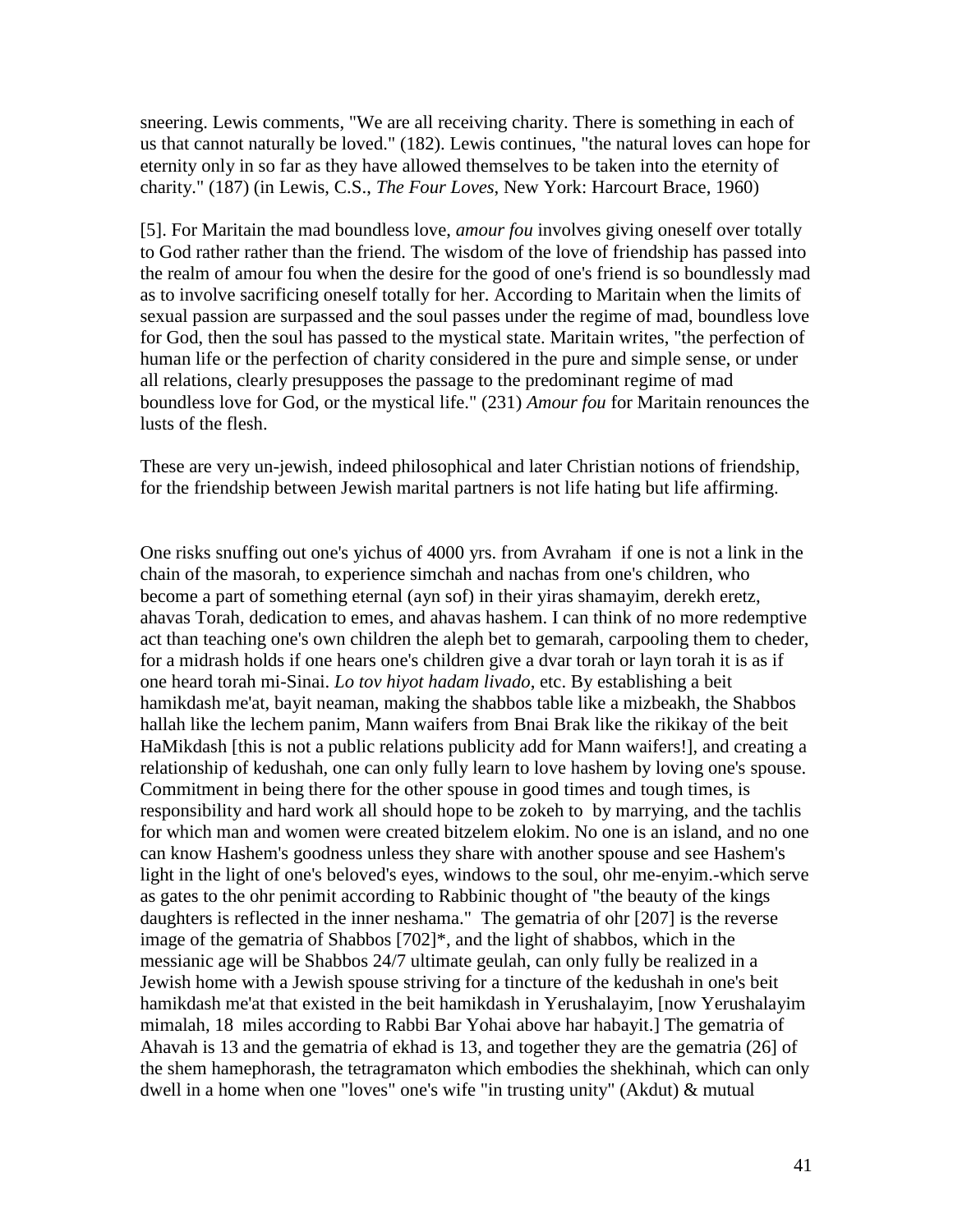respect and thus comes to better love hashem. Thus the sugya from Sefer ha-Zohar anthologized in the kabbalat shabbat davoning that on Friday night Keter unites with Malkhut. [in the lashon of Rambam.- the wise will understand] Although only hashem is perfect, qualities to look for in a spouse include: derekh eretz, middot tovot, and virtues of pleasantness, hesed, charm, talent, accomplishment, bitochon and emunah, yirat shamayim, a great family, beauty, and charm, etc. The gemarah at the end of Ta'anis on th 15th of Av, in Yerushalayim some said: look to beauty, look to wealth, look to yirat shamayim, look to a good family etc. Everything in life as a Jew is gor nisht (lettuce on a platter) without a family etc. A man is incomplete without a wife who brings out his best, and he brings out her best. For the world is only beautiful and fitting to be adorned by Toradik words of yofi haki tov mikol hayofi when : Kinder iz a sheineh velt. As my grandfather (zl) used to say, "*Umetum iz gut, un bei zich in der heim mit kinder iz noch besser. Voil iz dem vos zitzt in der heim des Yiddish nachas fun kinder*." *Reyim ahuvim*, beloved friends, means achieving a realationship with a spouse of unconditional care, trust, friendship, devotion, hesed, and love. That is a goal worth working on for a lifetime, the interest which will acrue in olam ha-bah, gan eden, where the 4 souls of each person (nefesh, ruah, neshamah, hayah) should appear as a "shining names" correlating to: 4 rivers in gan eden; 4 matriarchs, 4 wheels of the merkavah, 4 parts of tefillin, 4 wrds for creation, 4 corners of talit, the world, and mizbeakh, 4 cups of wine at Pesah seder, & the mushal of the 4 parts of the soul corresponding to the strength of a lion, swiftness of a dear, stealthyness of a leapard, and abilty to fly high like an eagle mentioned in Pirke Avot which adorns the opening of the halakhic code, the Tur- "be as strong as a lion, fast as a dear, graceful as a leapard, and fly high as an eagle, to do your father's will in heaven"... etc. So how does the light of the shekhinah related to ohr (207) penimit dwell in a marriage? The main ikar as Koheleth notes is to find the spouse one loves and enjoy the good thinks in life like PaRDES, [again the paradigm of 4] living a life of Torah together, and raising Jewish Ehrliche children on the Torah derekh committed to intellectual, moral, and spiritual Jewish virtue.

The symbolism of "yichud" after the wedding ceremony in the middle ages often represented the secual consummation of the marriage as opposed today when this aspect of the tekas is symbolic to represent the couples becoming man and wife together. The yichud room no longer is the place of the first instance of biah between the marital couple but a time to hug and symbolically recognize that now marital relations are halakhically permissible betweent them. No longer are they restrained to being shomer nagiah. The Ramban's *Iggerot Ha-Kodesh* gives voice to sex ethic that respects women's great role to be vehicles of having Jewish children who form the links in the chain (masorah) to future generations and forbids ever forcing a woman against her will to have Jewish children. Chapter 3 page 3 of this work shows the great awesomeness and wondrous nature of carrying a child in the womb for 9 months where the child learns all the torah from a malakh. I translate a snipet of that text as follows:

For when union is for the sake of heaven, there is nothing holier and purer than this union of the righteous. And on this, it is said of the union of the righteous, "Before I formed you in the belly I knew you; and before you came forth out of the womb I sanctified you. I have appointed you a prophet unto the nations (Jer. 1:5) He attributed the form of a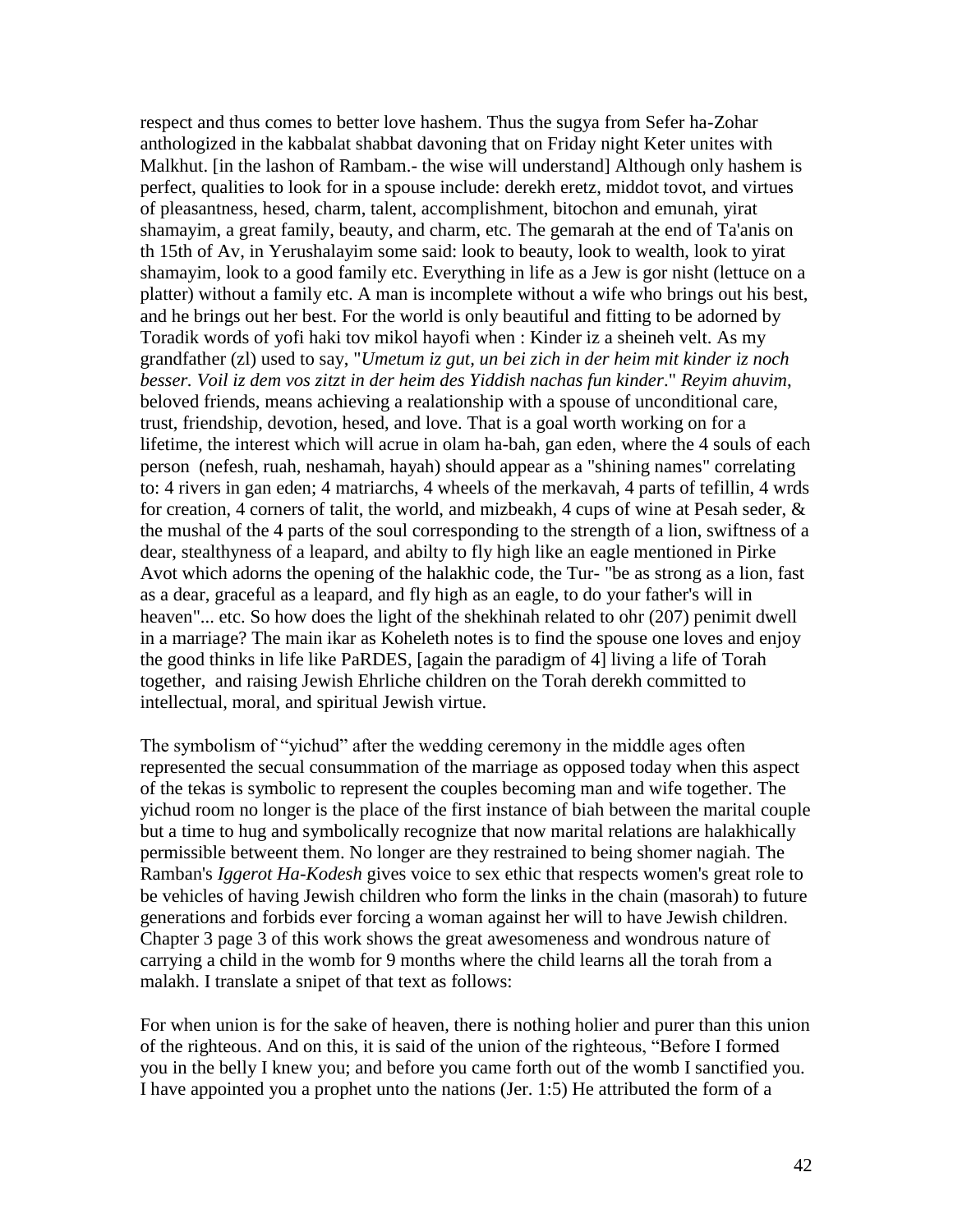righteous man to him, as if the Blessed One drew a drop of seed drawn from the righteous, as it is said, "and I formed you" (Jer. 1:5). [But in the instance of a wicked man, all of his drop is impure, and the L-rd has no share in him. Concerning it, is said, "where the wicked are estranged from the womb" (Tehillim 58:4). And understand that all the wicked are strange and foreign to any aspect of the L-rd, blessed be He. On all these matters of which we have spoken, they are the mystery of arrangement of the order of the universe, and its structure in the likeness of males and females is the secret of the giver and the receiver. "the saying of the L-rd, who stretched forth the heavens and laid the foundations of the earth and formed the spirit of man with him" (Zechariah 12:1). And the prophet said, "And has founded His vault upon the earth" (Amos 9:6). For He and they are one in creating man. This is the secret of "let us make man in our image and our form" (Gen. 1:26). That is to say "I (Hashem) too am a partner in the creation of man." This partnership is due to the fact that all the organs of the body are drawn from the father and mother, and the Holy One effuses the soul in it." "And breathed into his nostrils the breath of life (Gen. 2:7). And it is said "and the dust returns to the earth as it was, and the spirit returns unto G-d who gave it (Koheleth 12:7). And you who have power to see and understand, is it possible there is something unseemly in that of which G-d is a partner? If so the union of a man with his wife, when it is proper, is the mystery of the foundation of the world and its civilization. Through the act they become partners with G-d in the act of creation. This is the mystery of what the sages said, "when a man unites with his wife in holiness, the Shekhinah is between them in the mystery of man and woman." This is the meaning of "Before you came forth out of the womb, I sanctified you" (Jer. 1:5)

The Ramban rejects Christian views of marital relations. Es Gibt keine Juidsche Nunner un Munken. The Ramban evokes the pusukim of Jeremiah that Hashem himself sanctified the prophet in 9 months while his mother lived in Anathoth. The Ramban continues in a later section of the sefer to note the fact that the messiah herself comes from 10 generations of the refinement of nobility to ultimate redemptive appearance. We read in my translation:

they gave birth to sons worthy of holiness and purity of diligence. Therefore, the scroll of Ruth says at the end, "Now these are the generations of Perez: Perez begot Hezron" (Ruth 4:18). And so, until David, all were righteous, all of their thoughts were pure and holy, and not for nought was David selected by the L-rd as His servant, but there was a chain of totally righteous royal men, one after the other, each one higher than the other, in the image of the ten orders of the world, in the mystery of the measure of G-d, in the secret of the ten in which all is embraced and hinted to the tenth sefirah, which is called Royal Kingship. King David of blessed memory merited it and bequethed it to his son Shlomo, that which was said, "Then Solmon sat on the throne of the L-rd" (Divrei Hayamim 29:23), for he (Dovid) ruled celestial and terrestial beings and lower spheres, and therefore, he is called David (Sanhedrin 20b) for his qualities thus incorporated the whole [which he merited to be adorned as the 4rth wheel of the merkavah]. For from Perez to David, there were ten levels of a righteous son of a righteous father. Therefore, examine the secret that is incoprorated in these chapters, and when you practice what I have taught you, I will pledge that you will merit a righteous and saintly son who hallows G-d"s name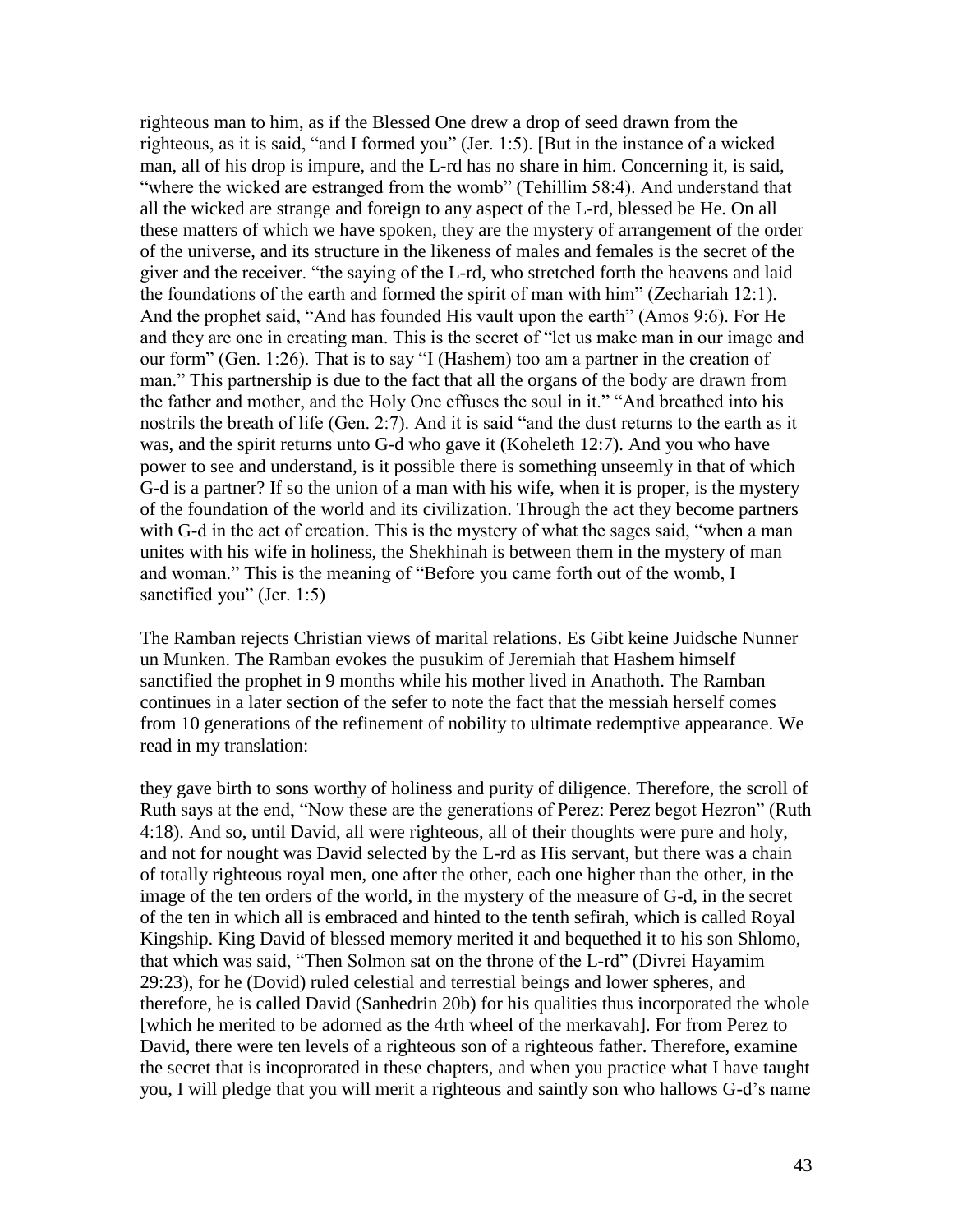forever. May G-d in His mercy open our eyes to the light of His Torah, and enable us to perceive the secrets of His Torah, and to bring into the world children prepared to revere Him and Serve Him. Amen, Amen

Thus the yester ha-rah is the yetzer ha-tov moed. It is not just tov. But Tov moed, leading to the ultimate redemption of the human community, and the Rabbis in an agadata note that no one would have a house, a family, or solve cures for diseases unless it were not for the yetzer ha-rah. This yetzer is what the Greek philosophers call "eros" and this "eros" is channeled into learning of Rabbinic texts. Ultimately however one must come to transfer their eros for learning books, and attaining knowledge, to learning to love one"s spouse in marriage. Thus the 62 Queens equated by the GRA to the 62 tractates of the Talmud, and all the other rabbinic works (of which there are millions) are the maidens of the Queens. Yet a book is not a person. One must love one"s wife, family (children), and the Jewish community, and the sociological process of transferring one"s love for books must occur to perpetuate the masorah to the next generations.

The ultimate book-text that expresses in erotic imagery Hashem"s love for the Jewish people according to Rabbi Akiva, constituting no less than the kodesh kodashim… is *shir ha-shirim*. Surely the bible is filled with different paradigms of love. However the Song of Songs is the ultimate expression of love. Certainly it is difficult to understand how a loving husband like Avraham could offer his wife to Pharoah (Gen. 12:13) or Abimelech (Gen. 20:2) even if it was to save his own life. Avraham brought people under the shekhinah, he is not a character in the film \_The Big Chill\_ or a sixties hippie on a commune where free love and allowing one"s spouse to sexually approach other man is acceptable. Certainly Avraham had passion for Hagar, under the name of Keturah, the women Avraham marries after Sara dies. Hagar was so deeply in love with Avraham that she kept herself exclusively for him and waited for Sara to die (Gen. 25:1) before being able to remarry him. Abraham"s son was traumatized by the Akedah, but is able to recuperate by loving his wife Rivka. The sequence of words,"and Isaac brought Rivka into the tent of Sarah his mother and he took her to be his wife and he loved her (Gen. 24:67) is deeply laden with many depths of meanings. The marriage as an arrangement by Shadchan Eliezer came first, and lover came later. Then their son, Yakov, favored by Rivka, the son who was a tent dweller and cook. Yitzak preferred the matcho man of the field, Esav, the jock. However G-d"s favorite is clearly the mother"s favorite, and Yakov steals the blessing and is forced to flee for his life from the angry Esav. Yakov fell in love with Rochelle (Gen. 29:18). He kissed her almost immediately and the physical attraction cannot be denied, but psychologically by fleeing to his mother"s cousins, much more is going on inside his head and psche than the physical attraction for the beautiful Rochelle. Leah's eyes Rashi noted were like deer's eyes from weeping that she might have to marry the jock-mocho-brute Esav. Yakov"s love for Rochelle would be full of rivalry and intrique in that he had to deal the the crook- Lavan. Moshe's love for Zipporah is also powerful and is initiated when Moshe chases away the evil Amalakites so Zipporah can water her flock. Yakov also met Rochelle at a well and Eliezer met Rivka at a well for water is symbolic of Torah, and G-d"s deep love. Still waters run deep and the torah is a text the depths of which can never be reached or sounded in full for it is never enough to learn torah for the desire for torah is a desire without an end to desire represented in the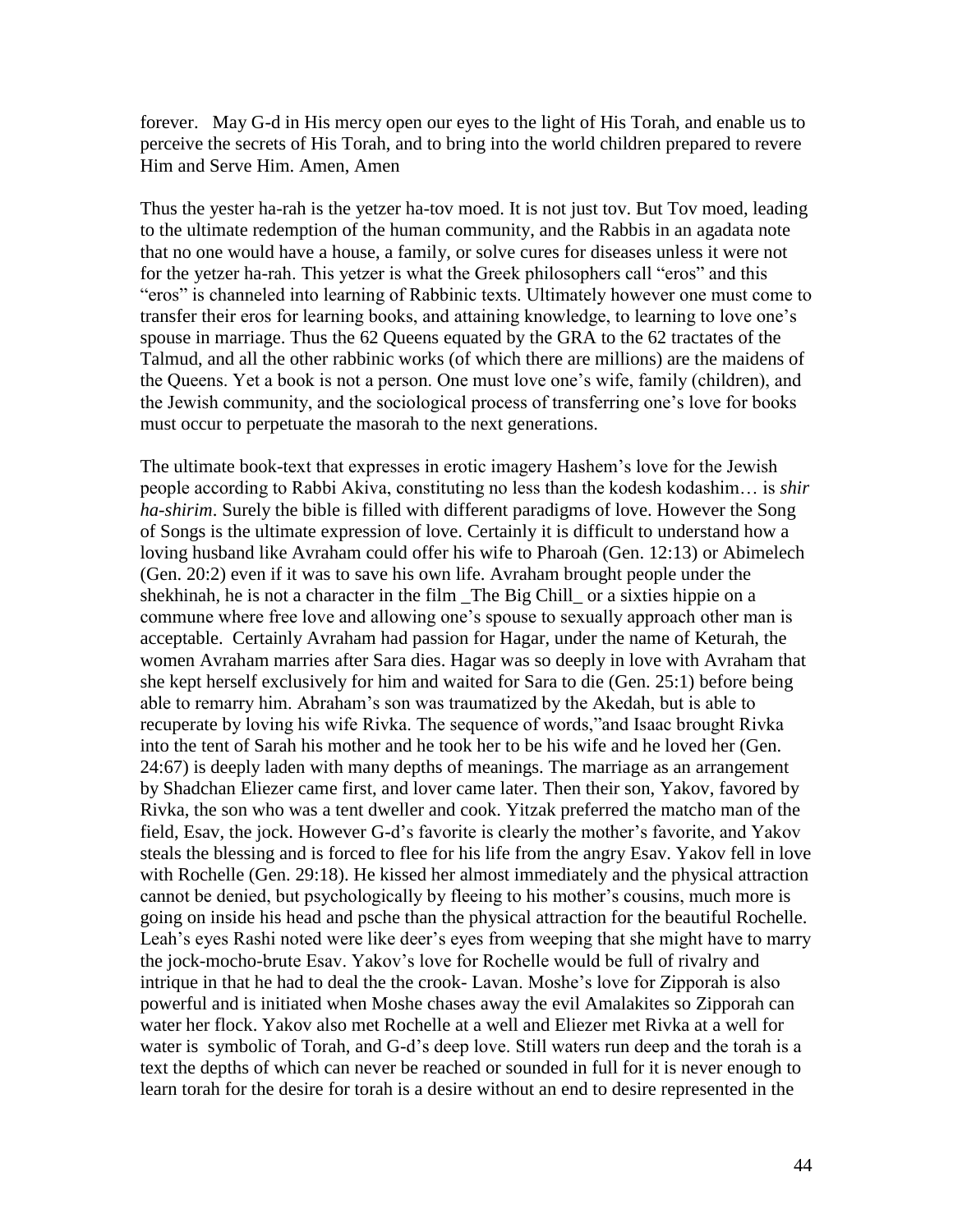Hasidic remark that even fish immersed in water, will come up to the surface of the water to drink rain drops, because the fish like the lover to torah can never get enough of the Torah.

To return to Shir Hashirim, the joy depicted in Shir HaShirim contains immense depths and constitutes a powerful matrix of encyrptions of the most esoteric sort. As beautiful as the verses are, many who do not interpret the poem in the reception history of rabbinic mephorshim will remain eluded to its Kabbalistic significance. On superficial glance the subject is erotic love, for the poem abounds to the untrained immature eye with allusions to brides and weddings, and the shared intimacies that couples celebrate described in rich metaphorical language to conjure taste, smell, and touch. However the text is best understood as a spiritual love relationship between Hashem and Klal Yisrael as Rashi teaches most puskim relating to the Beit HaMikdash. For Rashi the pesukim echo the love and longing for the Jewish people for kedushah, and what more powerful experiencing of kedushah than in the Beit HaMikdash. Certainly the home the couple are to build is to ressemble in holiness a beit hamikdash me"at. Rashi also sees the Shir hashirim as a mushal of Jews in Galut. The Woman, Shulamit symbolizes Israel and its yearint to return to its beloved Hashem. The eros between men and women thus gives greater understanding to the relationship between klal yisrael and hashem. In the Shema, and in prophetic books like Hoseah and Jeremiah and elsewhere expressions of love are expressed with Hashem. Shir Hashirim it has been argued can be seen to support the egalitarian reciprocal relationship in Jewish marriages. Both partners, Shlomo and Shulamis express tenderness, playfulness, mutual yearning, sense of fulfillment in each other"s embrace, and are attentive to each other. Indeed each is seen as chasing the other. Thus Thus "revisionist bible interpreters" see Shir Hashirim as a basis for egalitarian marriages. An agadata holds that biyamei hamashiah a woman will court/pursue a man rather than the paradigm that it is the man who seeks and pursues a woman in courtship to win her good graces. From verse to verse the woman is as eager as the man to pursue what later in history is called "romance." The reality is that King Solomon married to make political alliances with princesses of Egypt, Philistia, and other neighboring countries. Some Hasidic dynasties still make matches on this paradigm to forge political alliances between different Hasidic dynasties. Yet a part of the brilliance of Shir Hashirim is that erotic metaphors are never explicit. Part of the poems beauty resides in its restraint. In its modesty and certainly in the complex intellectually palacial modalities varies camps of Rabbis have interpreted the Song as a mushal for something eternal and greater than just the couple in love. There are also Kabbalistic encrytians in the Song. The word mother for instance is mentioned 7 times echoing the 7 circles the Kallah makes around the Hatan and the seven days of creation in Bereshit. Mention is made of the King"s "wedding crown" evoking the sefirah of Keter. Solomon, the author of the Song, is more a symbol of wisdom. As the lover of Shulamis, his wedding procession is described with pomp, splendor, and majesty evoking royalty itself. The geographical topos named within the poem (Jerusalem, Ein Gedi, Levanon"s mountains) set the poem in Shlomo"s reign. Modern scholars however are perplexed, as are scholars of Daniel, Ezra, Nehemiah, and Chronicles which contain later Aramaic words, of Shir HaShirim"s mixture of biblical and later early Mishnaic Hebrew, along with phrases influenced from Aramaic of the Talmudim. The song even contains a spicy peperring of Persian and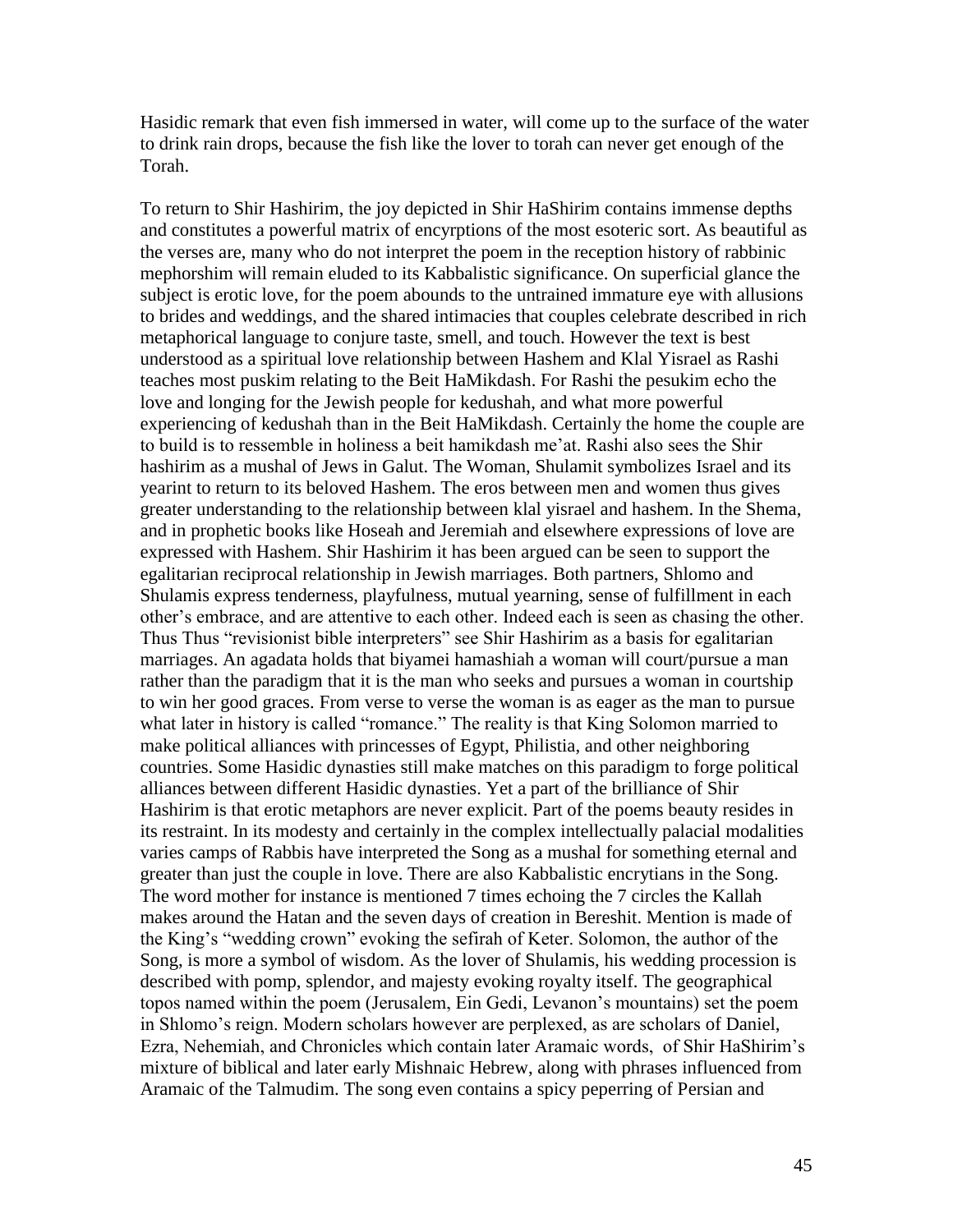Greek words. The poem however is clearly distinctive from other love poems of other nations like Egypt. The Song has its own poetic voice. Post-modern biblical exegetes go so far as to claim that they detect an author "who is a male seeking to capture the female voice like James Joyce." This seems like a far fetched imposition of modern notions on an ancient text. But Literary Critics like Harold Bloom even assert the song was not written as tradition has it by Shlomo but by a woman, who Bloom sees as the author of the Tanakh itself, thereby denying torah miSinai. It is true that nearly two thirds of the pesukim are splken by the woman-Shulamis, and even some of the male lover"s (Shlomo) are quoted by her. Her voice/words open and close the song these post-modern feminist exegetes argue who affirm that at a time when we are looking for the femine voices in Judaism, Shir Hashirim… is the bank vault or treasury along with Seder Nashim… in the Bavli for future feminist studies. It is unique because of its theological substance as perceived by Rabbi Akiva. Rabbi Akiva knows that while the poem appears to evoke erotic images of springtime and love, it is the promise of loyalty, commitment, and love of Hashem for the klal Yisrael that is the essence. Rabbi Akiva perceived not only the secret success of all Jewish marriages, that they must incorporate Hashem as a third partner, but the ultimate secrets of Jewish esoteric wisdom, understanding, and knowledge in the Song as the Holy of Holies. Rabbi Akiva knows that it is only Hashem"s divine sublime love that is real for only Hashem is real, and that Hashem"s divine and sublime forgiveness is the ultimate of all forgiveness as noted in Yom Kippur, where on the Kohen haGadol entered into the Holly of Holies only on this day of the year in the Beit HaMikdash. There the Kohen HaGadol called out (Vayikra) the name of Hashem... the yod key vav key itself, the tetragramaton, for the macrocosm is echoed in the microcosm, die himmel fern garten of Shamayim. May we all learn "to call out our love for Hashem" in seeing Hashem"s forgiveness and love in our spouses and families. If a spouse is unable to forgive kleinikeits then Hashem is not a partner in the marriage. The Rambam notes, "the children of Israel are a forgiving people" and if someone refuses to give forgiveness after 3 sincere apologies, then the person who refuses is actually in the wrong. Such is the significance in Maseket Yoma where Rava asked of a butcher forgiveness in seeking reconciliation for another. Instead the butcher insulted Rava, "go away abba"… and for that disrespect to the redactor of our Babylonian Talmud, and disrespect to Hashem… the malakhim made sure that a bone from the carcus of an animal the butcher was hacking on lodged in the throat of the butcher. "Great seas cannot extinguish love, No river can sweep it away," the wise will understand, etc.Love power is without limit. Jews are given 613 mitzvot but they must never be performed routinely or casually as a checklist. Hence the Tanakh commands that we not only observet the commandments but "walk in G-d"s ways" which our sages interpret as living a life of chesed, ahavah, manifested in gemilut Hasidim. Love starts at home, and for this the newly married couple must come to realize that they must learn to forgive if not forget, and their paradigm is no else the the awesome (norah), sublime (ayum), divine love of Hashem. Married couples are finite and within limits. However if there love is caught up in the mystical love of Hashem… entering into the asifah of Ayn Sof, then they too enter into something greater than themselves. Not only greater than themselves, but perhaps the greatest thing that exists- infinite unconditional love that has not end for its beginning was the reason all of existence came into being in Creation. Thus the convenant entered into under the chupah is parallel to the one shared by G-d and the Jews. The Ketubah is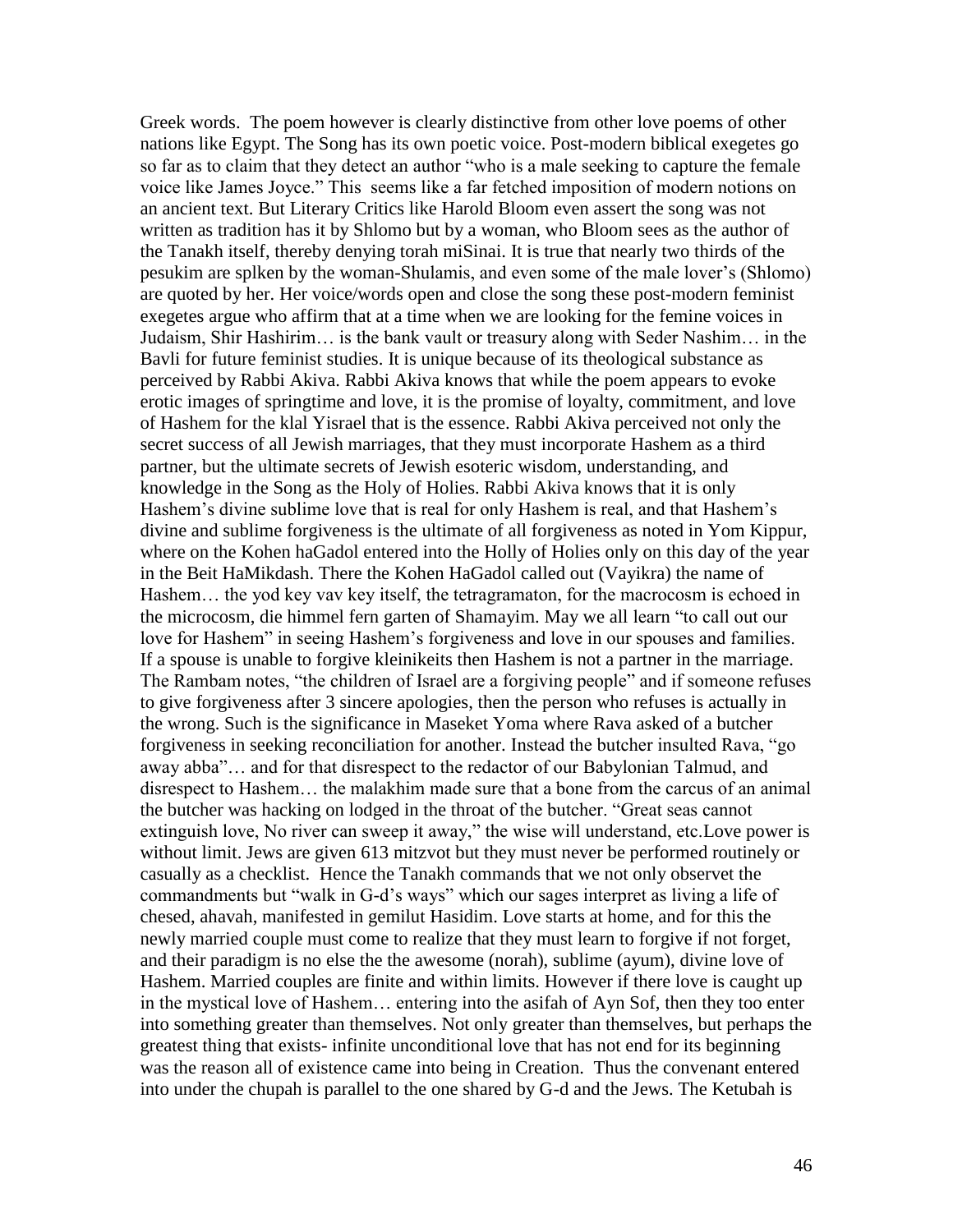analogous to the commandments. These are concrete obligations between partners. However the Ketubah as a contract as the Suzerain treaty analogized to the aserot hadebrot is a contract, does not entail all the obligations of marriage. It is absurd and misses the whole point to like a robot declare to one"s spouse, "I have done all 14 things required of me by marriage, efgo I have completed my task of loving you." Such a person does not understand a thing between serving hashem on a madrega of ahavah vs. a madrega of yirah, the reason the Rambam says Iyov was tested with terrible tribulations. The relationship between love and berit/contract cannot be understood from a utilitarian Machiavellian perspective. One does not go thru a red light because they fear paying a high price of a ticket. Rather one does not go thru a red light in driving because one does not want to kill another human being in the image of Hashem. In enacting a covenant with another as a spouse we commit to a lifetime of mutual caring love, and if one does not understand what true love is…. G-d"s infinite love, they will ultimately fail in their marriage relationship. Love can express itself in gift giving, support, giving sustenance, bringing out the best in others, physical intimacy that is mutual as an act of sanctification, nurturing in countless ways, and affirming the unique image of G-d whose life and dignity we are to celebrate in acts of Kiddush hashem. The covenant entered into under the chupah is parallel to the one shared by G-d and the Jews. As noted above the wedding ceremony of nisu"in involves the recitation of the sheva berachot in which we tell the story of the universe, from its beginning in creation to its culmination in the redemption of Jerusalem. The evocation of such cosmic ultimate redemptive history not only affirms that this wedding is important and matters in an ultimate way, but that these two individuals who have entered into marriage are also stake holders and have a crucial role to play in the redemption of the world and existence itself. An agadata declares that at a wedding the love between the couple "shakes the foundations of the world itself." A wedding is never just a private matter. That is why halakhically the poor are also required to be present. It is a microcosm of the whole macrocosm of the Jewish communities. It is a sacred coming together which adds love to the world (ahavas olam, ahavas rabbah) and thus brings all Jews closer to the future of G-d"s ulitimate redemptive plans for humanity and the world(s). A marriage is thus a part of Tikkun Olam. It is a form of repair. Two separated halves have been reunited so that a third entity of aufhebung (synthesis) Hashem"s power of the heavens which unites opposites, shamayim has the words fire and water in it, can fuse a stronger synthesis of harmony in the cosmos. If creation and messianic redemption are the end points of Hashem"s plan (the aleph and tav in EMES) then revelation is the midpoint. Revelation is apparent in the wedding ceremony, and even the wild dancing of the participants who are urged to quell their wild enthusiasm mimicks the dancing of the golden calf. Thus a glass broken under the chupah not only reminds of the beit hamikdash but another reason is that glass was very expensive in the Tannaitic times and if a glass was broken guests would be less susceptible to Kal Rosh, or while golden calf like behaviors. The love between the couple united under the chupah is like the Torah as an expression of G-d"s love on HarSinai and serves as a midpoint. It is the mem. In EMES. The moment when G-d"s love is made manifest it is a blessing and a challenge. At the wedding we pray that the relationship is consecrated in something eternal, an eternal divine process, to bring the world towards ultimate geulah, a place where human dignity, respect, and love and the presence of Hashem is manifest. Thus the love between two spouses just forged under the chupah, made halakhically legal,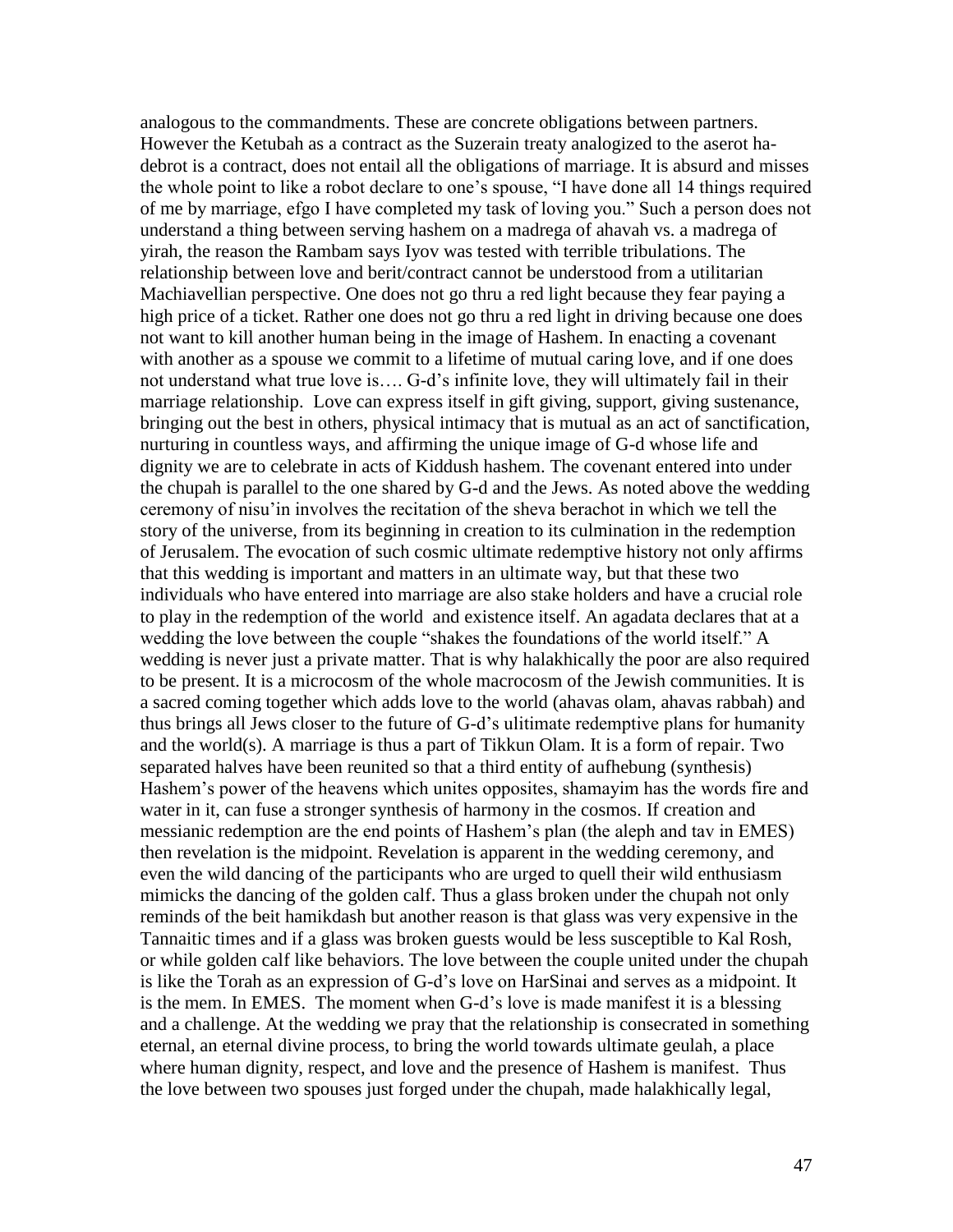must carry one with the real hard work to begin. That is allowing their love to radiate outward for their family and children they hope to bring into being and then the Jewish community at large when their children enter into that greater Jewish community to be Torah scholars, balei Tzedakah, and contributing to the general perpetuation of the Jewish community by performing ma"aseim tovim. The symbolism that the chupah has not walls in part is to remind us that this love between the couple must reverberate to the broader Jewish community around each individual, and the visibility of the heavens is a symbolism without limit. Not only was Avraham promised that his projeny would be like the stars in the heavens, but the heavens themselves are a source of WONDER encapsulated by Dovid Hamelekh in the Tehillim chet were we recall:

.David of Psalm A .Gittith the upon; Leader the For **1** .לַּמְנַּצֵּחַּ עַּל-הַּגִּתִית, מִזְמֹור לְדָּוִד **א** ;יְהוָּה אֲדֹּנֵּינו-- מָּהַ-אדִיר ׁשִ מְךָּ , בְכָּל-הָָּארֶּץ **ב**

עֲל<sub>ו</sub>ּהַ הוֹדְךָ, עַל-הַשֶּׁמָיִם (2 O LORD, our Lord, how glorious is Thy name in all the earth! **{N}**

whose majesty is rehearsed above the heavens.

:מִפִי עֹולְלִים, וְיֹּנְקִים-- יִסַּדְּתָּ -עֹּז **ג**

 Thou hast sucklings and babes of mouth the of Out **3** .לְמַּעַּן צֹורְרֶּיךָּ : לְהַּׁשְ בִית אֹויֵּב, ומִתְנַּקֵּם founded strength, **{N}**

because of Thine adversaries; that Thou mightest still the enemy and the avenger. ּ--כִי-אֶּרְאֶּה ׁשָּ מֶּיךָּ , מַּעֲׂשֵּ ה אֶּצְבְעֹּתֶּיךָּ **ד**

**{N {**,fingers Thy of work the ,heavens Thy behold I When **4** .יָּרֵּחַּ וְכֹוכָּבִים, אֲׁשֶּ ר ּכֹונָּנְּתָּה the moon and the stars, which Thou hast established;

 and? him of mindful art Thou that ,man is What **5** .מָּה-אֱנֹוׁש ּכִי-תִזְּכְרֶּּנו: ובֶּןָ-אדָּם, ּכִי תִפְקְדֶּּנו **ה** the son of man, that Thou thinkest of him?

 lower little but him made hast Thou Yet **6** .וַּּתְחַּסְרֵּהו מְעַּט, מֵּאֱלֹּהִים: וְכָּבֹוד וְהָּדָּר ּתְ עַּטְרֵּהו **ו** than the angels, and hast crowned him with glory and honour.

יָתֵּמְּשִׁילֵהוּ, בְּמֵעֲשֵׂי יַדֵּיךָ, וּכֹּל, שַׁתַּה תַחַת-רַגְלִיו **ז** Thou hast made him to have dominion over the works of Thy hands; Thou hast put all things under his feet:

 of beasts the and ,yea ,them of all ,oxen and Sheep **8** .צֹּנֶּה וַּאֲלָּפִים ּכֺּלָּם: וְגַּם, בַּהֲמֹות ׂשָּ דָּי **ח** the field;

 ;sea the of fish the and ,air the of fowl The **9** .צִפֹור ׁשָּ מַּיִם, ודְגֵּי הַּיָּם: עֹּבֵּר, ָארְחֹות יַּמִים **ט** whatsoever passeth through the paths of the seas.

יְהוִה אֲד<sup>ָ</sup>נִינוּ: מה-אדּיר שִׁמְךָ בְּכַל-הָארֶץ י $\sim 10$  O LORD, our Lord, how glorious is Thy name in all the earth! **{P}**

In this tehillim Dovid HaMelkh sees the heavens, the moon, the stars… and this is the source of wonder of all philosophizing for there must have been a sivah rishonah that put these heavenly bodies into motion, in their orbits. A Hasidic parable holds that when one is feeling down one should remember "He has made us little lower than angels." However when one is arrogant and hauty (hopefully never for moshe was anuv moed, very humble) then one should recall we are but dust and ashes. Thus the Hasidic parable advises us to carry to pieces of paper with the two pasukim. The Tehillim speaks of the heavenly bodies which on a clear evening are visible under the chupah, as they should also be visible thru the sakh of a succah, the most philosophic of all holidays, when we remember that all gashmius, represented by the sukkah, is nothingness compared to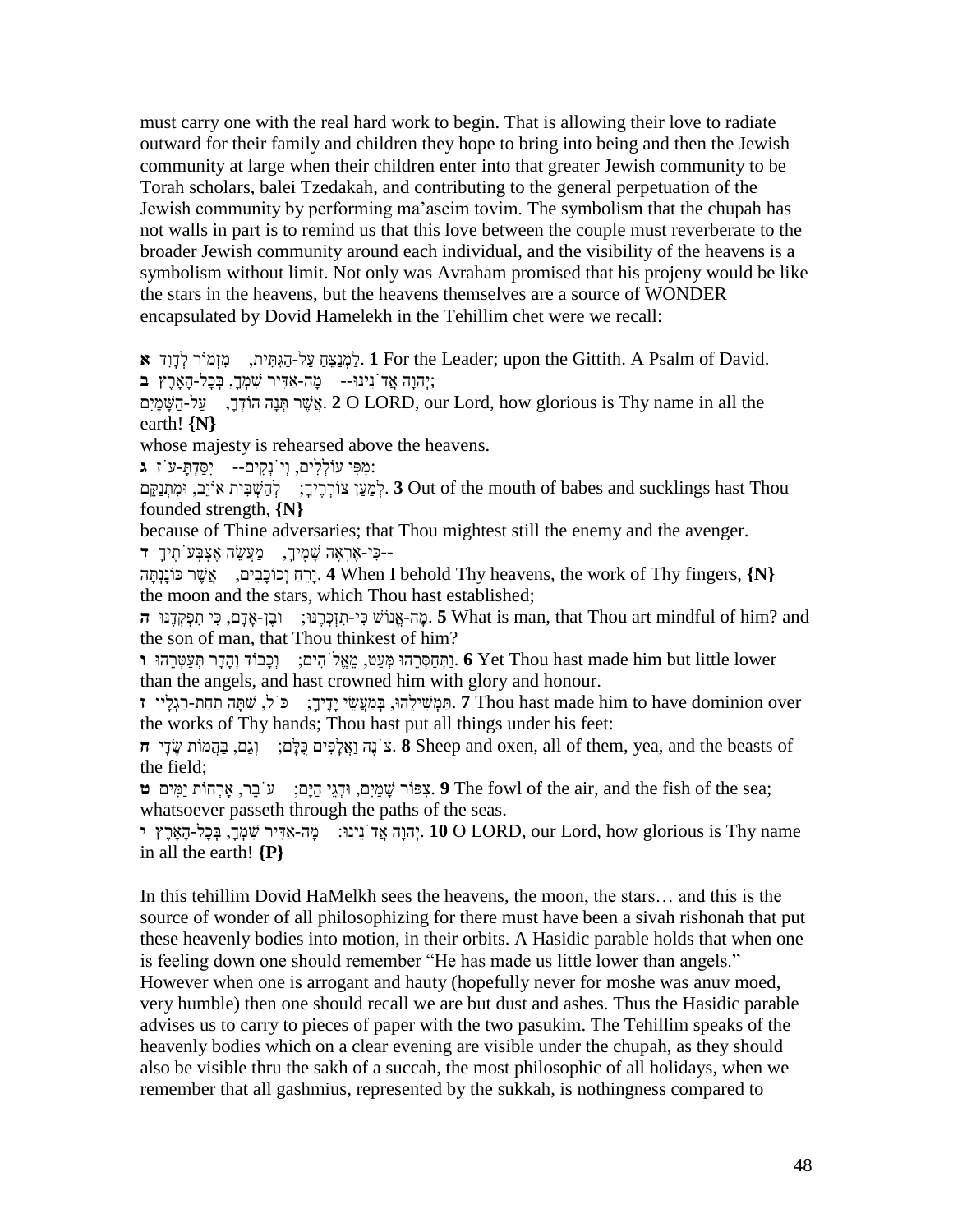Hashem"s panoramic cosmos. Just as microbiologists can see Hashem in the smallest parts of the cell, in the tehillim above dovid hamelkh sees hashem looking outward to the macrocosm. However dovid"s remarks are not that of a mere astronomer. Dovid sees the whole, and for this in Sefer HaZohar VaEthanan, dovid was meritorious to be adorned with the fourth wheal of the merkavah. A divine contradiction or paradox is thus only "apparent." Jewish tradition claims on the one hand that G-d withdrew or contracted the divine light by annihilating chaos, tohu-vevohu, an absence and void in Himself, at the first moments of yesh miayin. Our job after the shibair ha-kellim… is to gather the divine sparks. However on the other hand we are aware that G-d is always with us, even in times of need, and that Hashem is a circle whose circumference is infinite, although when the temple is rebuilt on har habayit biyamei hamashiah, his shekhinah will again be restored there(English)-sham(Hebrew)-Da(German)-il y a(French). When we say you would have had to be "there" we understand something about the word "sham" which in German is the root of Existence, for DaSein means literally "there being" but is translated as existence. The prophetic vision that can see the future based on HAshem"s blueprint, the Torah, knows what "there" is. It is the past that is always changing. Thus the apparent contradictory paradox, like Zeno"s paradox, is no paradox, and instead conveys a profound truth about Hashem"s existence and being outside yet simultaneously in time, being in the past, present, and future, huh ayah, huhoveh, hu yihiyeh. This is the secret of zeman, moed, et, i.e. time itself which Hashem created, is a part of yet transcends which is the subject of my essay on time and process in ancient Judaism. See:

### <http://student.ccbcmd.edu/~dlevy11/stern.htm>

Being in relationship with a spouse means being there for the spouse. That means making time when time is short. The Rambam describes his bussy day when he became a physician and thus could only meet with ibn Tibbon on Shabbos between musaf and minchah to discuss translation matters of the Moreh HaNevukhim from the Arabic Daalat al ha-harin. Being in a loving marriage means making time for the other. It means being in time to share in what is beyond time, two souls caught up in ahavah and akdut, thus in gematria, 13+13, i.e. dwelling in the shekhinah, the gematria of 26, the tetragramaton, the rubric of holy 4 wheeled merkavah. The Chasidic master Rabbi Zadok HaKohen of Lublin (1823-1900) discusses two kinds of love, vast, overflowing love (ahavah rabbah) and committed enduring love (ahavat olam). In Shaharit we evoke Hashem"s vast love for the Klal Yisrael while in ma"ariv we tap into G-d"s enduring love. Rabbi Zadok distinguishes beween the two types of love, which are really one ultimately by noting at the time of "new light" (bikol yom hu mikdash et ma"aseh bereshit) and ephsharut (possibility in potentia) when abundant love can emerge from potentiality to actuality the shaharit prayers echo this divine aspect of creation. In the evening however when there is more confusion because of setting darkness, what we need is abiding love and again the tefillot echo the poetics of creation in the rising and setting of the sun. Love is both abundant, abiding, overflowing, and persistent. A PR slogan has it that at TC. the sun never sets. This is because there are branches of TC. all over the world, however in the PR slogan we find a profound esoteric truth that is from the get go of the opening of the Babylonian Talmud with the question "when does one say the shema in the evening?". From the time that the priests enter to eat the terumah, until the end of the first watch.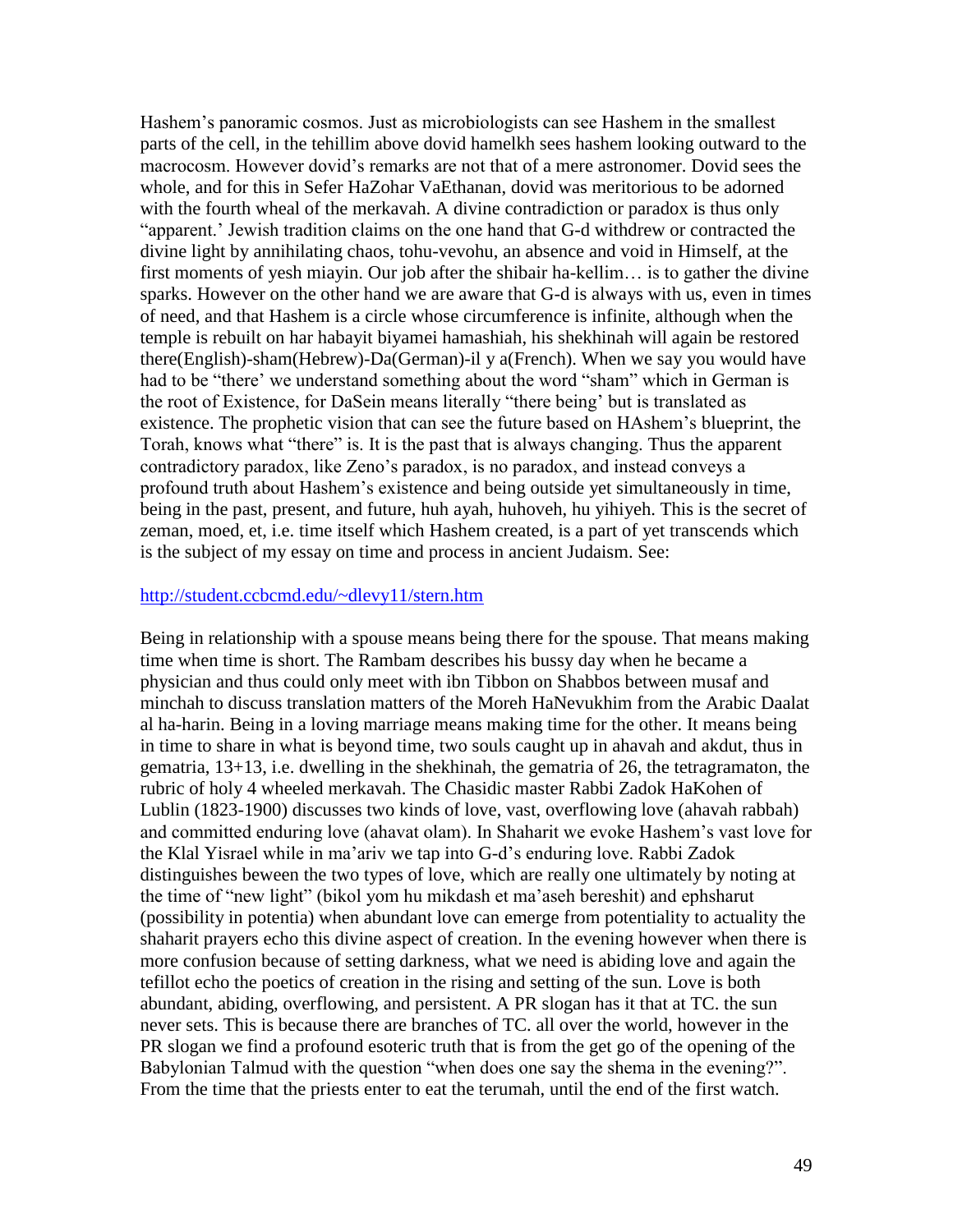Says rabbi Eliezer. But the Wise say up until midnight." Remembrance of the poor is also evoked in the opinion that one says the shema at the time the poor enter home to eat their bread with salt (pretzels?). Thus there is a moral conscience to the opening of the Talmud as there is a moral conscience to the relationship characterizing a married Jewish couple. The new day begins in Judiasm with sunset rather than morning because of the pesukim, "when you lie down and when you rise up" and "there was evening and there was morning'. Because evening is mentioned first the day in Judaism in the calendar begins with evening. Likewise the eveing love of ahavah rabbah, Rabbi Zadok HaKohen of Lulin notes is that of overflowing emunah and betuchon. This is the basis out of which yirat shamayim comes. Ahavat Olam, the morning sefirah of love, can only come first with the evening love. This is an esoteric distinction of the mystical Rabbi Zadok HaKohen with great depths. However simply understood we can learn much about the love between spouses from what Rabbi Zadok HaKohen is hinting in the paralle beween G-d and Klal Yisrael and the natural world of sunrise and sunset of the cosmos. A couple may be infaturated to live in a vast, passionate, love flow constantly renewing itself between them seemingly without end, yet the couple is finite, and G-d is infinite. There love must become one in the ayn sof of Hashem. As everyone knows life is not a honeymoon. Life has periods of greater and lesser lights. The Mikubalim can bring light from darkness. Every authentic love grows more and more passionate over time, even when the couple may become too old for sexual marital relations in gashmius. In order to weather the waxing and waning of passion, mautre love must be caught up in eternal everlasting love, the fountain of which is Hashem, Mikor Hayim. Abiding commitment nourishes this kind of devotion. Covenental love of the Jewish people across history from creation to redemption is love that endures even thru periods of darkness. While Ahavat rabbah may be like wine in intoxicating and pleasure, ahavat olam is a sober cup coffee. Passions may ebb and flow, but commitment should be forever as the Jewish people should be coventantly bound to Hashem forever. Such is the nature of halakhic and kabbalistic discipline. Moments of ecstasy are wonderful and intoxicating, and allow us to experience HAshem at the brink. Ecstasy need not come from marital sexual relations only but some find ecstasy in decoding gematria, notricon, atbash, and other hidden esoteric patterns which are methods of hermeneutic interpretation likened to the after dinner drinks. However it is the sober cup of coffee of ahavah olam, not just ahavas rabbah, if you will the every day cholent of halalkah that gives an even keel and anchor, a compass to one"s ship in navigating the ocean"s of life. Faithfulness at night and passion in the morning are both necessary. Chulent of halakhah without the after dinner drinks in the right proportion makes a much more enjoyable, satisfying, and nutritious dining experience. Marriage is about becoming more in love with Hashem, Torah, and the Jewish people. When we bless in the sheva brachot G-d Himself for creating Adam Rishon, yotzer ha"adam, what does that mean? The Rambam can help us understand the secrets of this. In Bereshit the Rambam teaches "betzelem elokim" as not anthropomorphic resemblance but as in having the sekel hapoel as the kesher between hashem and humans. Adam Rishon, like Moshe Rabbenu, for the Rambam was a philosopher. Adam Rishon in Gan Eden for the Rambam was doing philosophy before the chet that required the temporary historical exiting from PaRDeS. At the messianic redemption the Rambam holds all of humanity will be reconstituted and restored to the Edenic existence that existed before the expulsion. Thus in relation to the marriage, when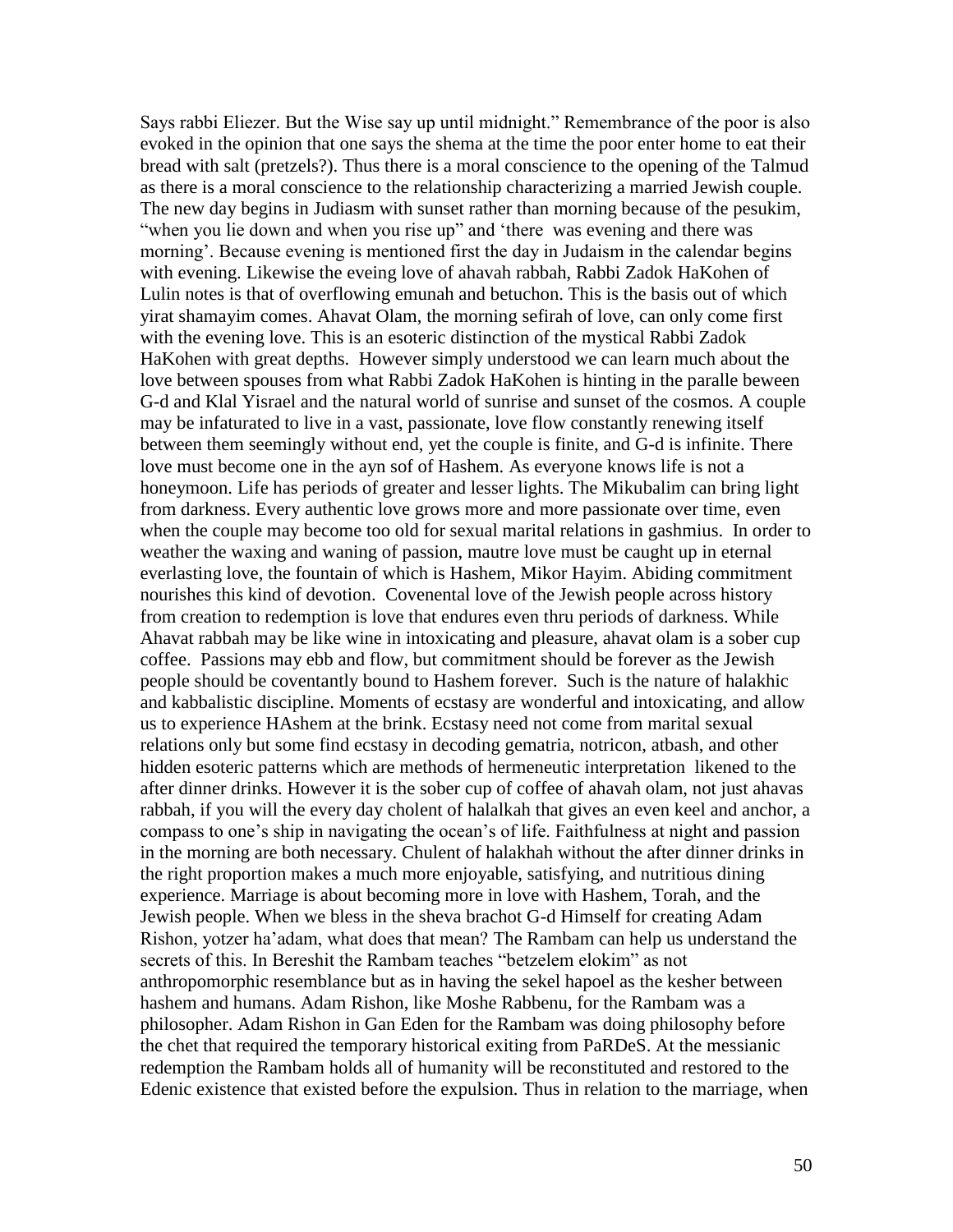a Hasan is under the Chupah, he has helped restore the world towards is Edenic fulfillment. When the shevah brachot for a week are over, and he may find that he is not so fortunate that his real job is learning torah in a Yeshivah or other Jewish organization, he may go about trying to earn a parnasah for his family, however when Shabbos and hagim roll by again, the chasan is returned to his Edenic philosophic state, and with his wife, again like a Kallah on the first night of their marriage which begins and hopefully must end via resurrection to the Edenic state of perfection thru infinite love, which is only infinite if that love is caught up in G-d"s own love that is the fountain from which the 4 rivers in gan eden flow eternally as the sefirot traced in the encryption of CREATION. And that is what it means in the pusek in Tehillim… "Hashem is near to all who call upon him in EMES."

So why did the translaters choose "treu" over Wahrheit? To return to the *pusek* from tehillim, the word for truth in Hebrew, emes, of course has the first, middle, and last letter of the hebrew alphabet. This is the subject of much Rabbinic exegesis. A spouse that one loves in truth is a friend to the end from the first aleph to the middle mem… to the last tov. In fact such spousal friends are buried next to each other and resurrected together. That is ultimate commitment. Emes, is the opposite of the Greek word meaning the negation of forgetfulness. The Besht declares, "*BiZikranot Yesh ha-Geula*." In remembrance there is redemption, and this does not mean in the sense of the Greek word aleitha, which is a negation, alpha, as in psyche ton anthropos (A)thanatos, the negation of a gevul/grenzen/peras. The Besht is giving a remez to a number of Rabbinic ideas. One of which is the midrash that our job in life is to "remember" what the malakh taught us in the 9 months before being born into olam hazeh, and the consequences of which the malakh tapped us on the upper lip, causing an indentation, making us forget. Althought the tachlis of life is Rabbinic learning which will help us remember. In Greek "lethe" is the mythological river of forgetfulness, associated with the Bacchic cult, which celebrated wine, wildness, and nihilism of unbridled pleasures of hedonism. That cult was responsible in part for the spiritual annihilation of Hellenized Jewry in the Beit Sheni Tikofah, which led to the physical annihilation of the Hurban by the Romans. A Galut Ramban said is the longest, and the Abarbanel in interpreting Daniel's interpretation of Nebuchadnezar's dream decodes as the Head of gold= Bavel, chest of silver= Persia, stomach of bronze= Greece, feet of clay= Rome/Edom. We are still living in the feet of clay period the Abarbanel says in his pirush and in *Ateret Zekanim*, where the philsopher thought the expulsion of 1492 was the ikvot ha-mashiah etc. The Jewish community may need the Golem of a Maharal to protect it, however when this makreket of the artificial anthropoid malfunctions, the Maharal al pi kabbalah must erase the mystical Aleph of Creation, spelling Met, beHebaram, the Beth was chosen as the first letter for the Creation testimony because it looks like a house, in which married Jewish couples should dwell with the presence of the Shekhinah in brachot, also affirming beth over aleph.

My inference is that *treu* was chosen over *wahrheit* by the German translaters because, Wahrheit resonates with the link in German of Wahrheit with Greek *episteme* i.e. scientific truth (see Gadamer: *Wahrheit und Methode*] which according to Thomas Kuhn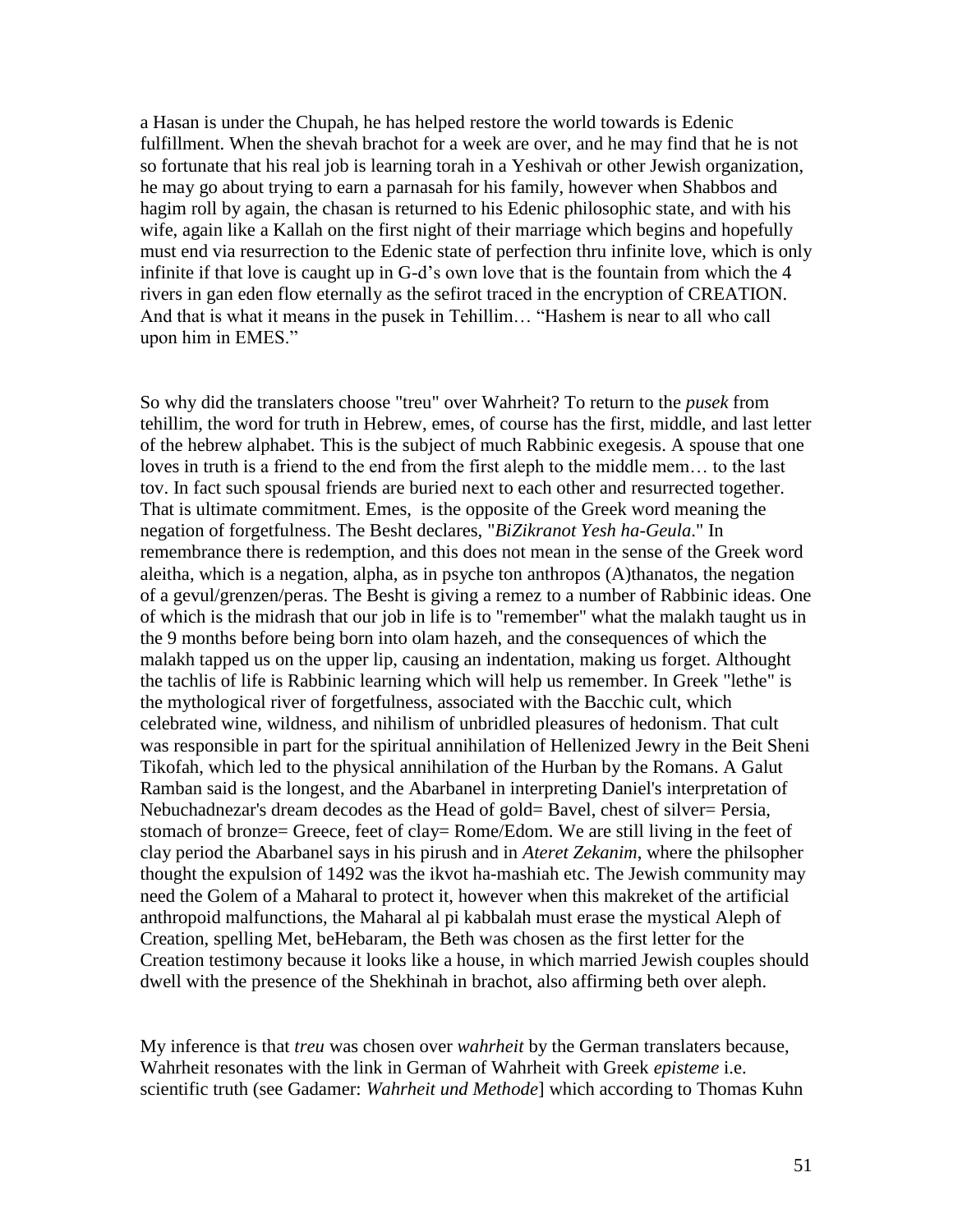in Structure of Scientific Revolutions is not coterminous with religious and ultimate ma'aseh merkavah truths. That is to say when the Catholic church locked Galileo up, science had enacted a paradigm shift. Yet the world *ad captum vulgi* was not ready for that. Descartes kept his findings secret and cautiously withheld mathematic proofs from the public, fearing censorship. The paradigm shifts of Copernicus, Kepler, Galileo, Newton, Bohr, Heisenberg, Einstein, etc. and now today in physics in unified field and string theory, suggest that science like art and literature is an expression of the spirit of its time. What is true today in science will not be true tomorrow in science. If you were to tell someone before 1967 that the Kennedy adm. would put a man on the moon you risk being locked up in an insane asylum, and likewise before the Wright brothers if you claimed man could fly etc. Foucault has shown likewise with the history of madness in civilization psychoanalysis and psychiatry are far from any episteme revealed by the historical trajectory of the nature of madness in civilization which in antiquity considered the mad Teresius a messenger of divine prophecy, in the medieval ages such persons were considered to be possessed by a devil or dybuk (see Ansky: the Dybuk), and today with psychoanalysis and neurology such persons are claimed to suffer from chemical imbalances in the brain. Hogwash! Mah sheyehiyeh zeh sheyiyeh (what was will be) the status of psychoanlysis today will be revealed 10 yrs. from now as the level of witchdoctors, and what they know will be returned to its ancient understanding: Yes there is divine maddness (See Dodds: The Greeks and the Irrational) and further the fat cat shrinks should not assume they are not dealing with the likes of a Dovid HaMelekh who fained madness when escaping from the truly mad Saul, who tried to kill Dovid in the Judean desert, and Dovid tore his cloak and stole his water pitcher, and as the sun was rising, Dovid perched on the hill above Saul in cave proclaimed, "I could have killed you today [but did not]. Yet dovid's last words to his son Shlomo are one's of realpolitik, "You know what to do to Shimi ben Gera.... Take his head down to Sheol in blood and although I spared Shimi when he crossed the Jordan to kill me I now regret that mercy I had on him, and delay no longer but kill him..." further with regards to Abner, Dovid is quite clear to Shlomo: "Take his head down to Sheol" for Yoab cowardly dropped his dagger and when Dovid's general Abner as a nice guy bent down to pick it up, Yoab grabbed Abner by the beard and killed Dovid's general spilling blood in a time of peace. Yoab also is guilty of indiscriminate disclosure by making known Dovid's hamartia with Basheba, which in the end proved to bring to birth wisdom itself, and Yoab therefore is haive revealing what should not have been revealed for the political peace. Not everything you know should be said, and not every that is said is known due to the schiksalladenkeit des Languesprace etc. Thus Strauss is wrong when he condemns Dovid with Nathan the prophet in the mushel that Dovid stole a lamb from Uriah the Hittite. The situation is more complex than the Sunday confirmation classes dose of erudition and the Oscar Wildeian "importance of being ernest." Dovid had a kingdom to run, and as such was the greatest example not only of messianic regal rabbinic faithfulness to the Sanhedrin, a poet who wrote the greatest of poems with a theological purpose, a mighty warrior (Saul has killed his thousands dovid his tens of thousands i.e. offering the foreskins of the Philistines he killed as a bride price for Michal), not to mention a musician who could cure Saul of his madness by playing the kinur. In the end it is Dovid's political brilliance and knowing when to speak up (as the Rambam says Iyov was punished for not speaking up when Pharoah planned to drown the Hebrew boys in the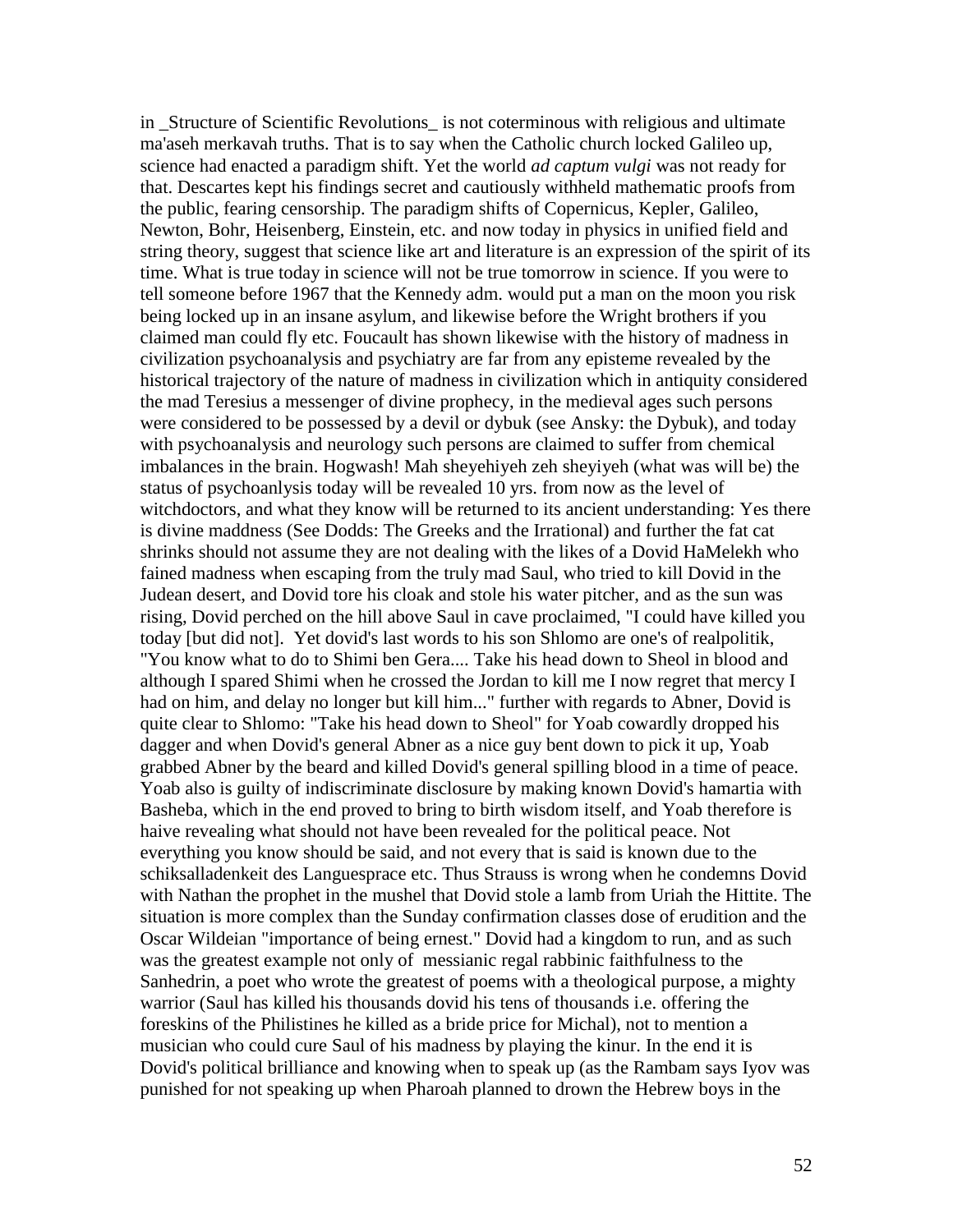nile) and Dovid stood up and killed the Amalakites and that is why Shmuel annointed this youngest son of Jesse to not only be king of Israel (7 yrs. Hebron, 33 Jerusalem= 40= gematria of Halev, 40 days in Ark with Mabul of Noah, 40 is age for wisdom in P.A.= 40 yrs. wandering in desert etc.) but the messianic scion from whom future redemption will ultimately dawn for the salvation of the world and all peoples. To return to the divine madness theme: Even Gershom Scholem and his friend Walter Benjamin were able to feign madness to get out of military service in WWI, and enjoyed their intellectual time together in Basel Switzerland under the military classification as "unfit for warmeshugah- awall!"

Buber and Rosenzweig's translation of Psalm 145 (CXLV)

Eine Preisung Dawids

Mein Gott, o Konig dich will ich erheben deinen Namen regnen in Weitzeit und Ewigkeit Alltag will ich dich segnen deinen Namen prisen in Weltzeit und Ewigkeit: GroB ist Du und sehr gepriesen seiner GroeB ist keine Erforschung Deine Werke ruehmt Gschlecht dem Geschlecht sie melden deine Gewalten Den Glanz des Ehrenscheins deiner Hehre und diener Wunder Begebnisse will ich besingnen, daB man ausspreche deine furchtbare Macht, deine GroBe ich will sie errahlen: aussprudeln soll man deiner vielen Guete Gedaechtnis, umjubeln soll man deine Bewaehrung. Goennend und erbarmend ist Er, langmuetig und groB an Huld. Guetig is Er allein seitt Erbarmen ueber all seinen Werken. Dir danken, Du all deine Werke, Deine Hoden segnen dich Sie sprechen von deines Koenigtums Ehrenschein, sie reden von deiner Gewalt: kundzumachen seine Gewalten den Menschen kindern und den Schein seiner Koenigtumshrev Dein Koenigtum iste ein Koenigtum aller Zeiten deine Herrscahft durch alles Geschlect und Geschlecht.- Allen Fallenden sist ein Haltender Er, ein Aufreckender alien Gebueckten.

Aller Augen warten auf dich, ihre Nahrung gibst du ihnen zu ihrer Stunde. der du deine Hand oeffnest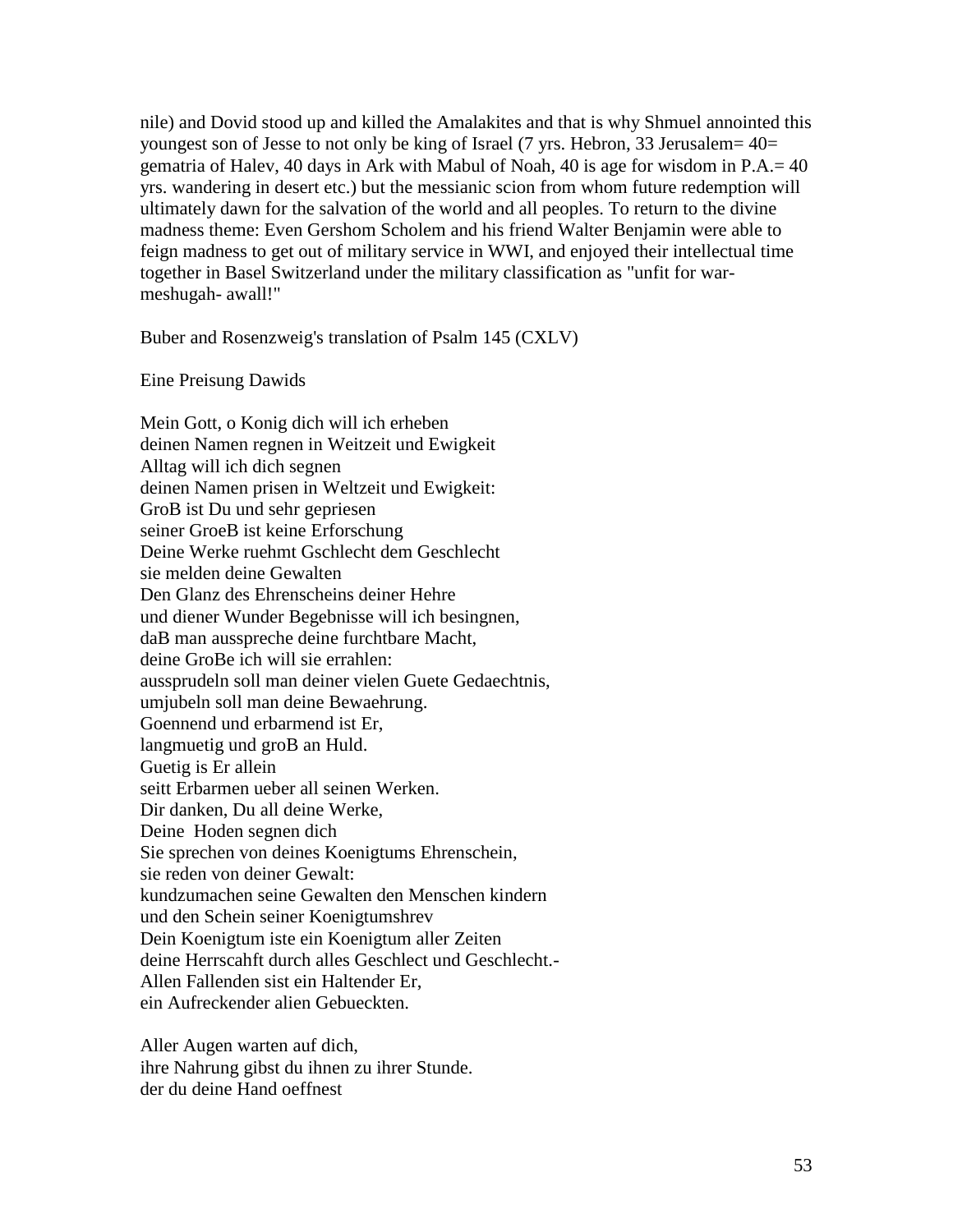und alles Lebende sattigst mit Gefallen-Wharhatig ist Er in all seinen Wegen, huldreich in all seine Werken. Nah ist Er den ihn Rufenden allen, allen die ihn rufen in Treuen. Das Gefallen der sein Furchtigen wirkt er, ihr Stoehnen hoert er, und er befreit sie, Er huetet alle, die ihn lieben, aber alle Frevler vertilgt er. Seine Preisung redet mein Mund. das alles Fleisch den Namen seiner Heiligung segne in Weltzzeit und Ewigkeit.

### **XIII. Why Clerical Assistant cannot Replace a Good Reference Judaica Librarian**

What differentiates the reference Judaica librarian from the clerical para-professional? What qualities and skills are ideally necessary for a reference librarian? We will consider the following attributes of the ideal reference librarian supported with examples from actual fielding of reference questions: (1) creativity, (2) ability to see the "big picture", (3) ability to innovatively draw on interdisciplinary sources, methods, and approaches, (4) competency to search databases, internet, and catalogues effeciently, (5) ability to "cast a wide net" while at the same time able to hone in and hit the bull"s eye of reference questions by direct relevant responses, (6) familiarity with all the tools at the disposal of a reference librarian in the 21st century, (7) motivation to serve the Jewish community (in the case of Judaica librarians), (8) familiarity and expertise with the varieties of Jewish tradition and Judaism, (9) ability to show patrons how to teach "how to fish for their lifetimes" rather than feed them with "a fish for a day, (10) not be a follower of change in the "information industry" but a leader and innovator in revolutionizing reference services, (11) engaging in library outreach, (12) being innovative, (13) ability to distinguish between quality sources from the chaff during the revolution of the "explosion of the information age," (14) encourage thinking and critical analysis in the patrons who seek out the library, (15) juggle multitasking efficiently, (16) ability to address complex questions without clear factual answers. (17) honing the reference interview to determine exactly what the patron needs and believes they may want, (18) offer and determine age appropriate resources and academically appropriate materials, (19) not mechanistically deliver homogenized responses but excite the patron's search and journey for sources and articles as an exciting quest that will make them life long learners, (20) resist the overspecialization of the post-modern "fact-mann" who may know a lot about a little, but to harness subject expertise in a wide comprehensive manner without spreading oneself too thin "like a peanut butter and jelly sandwich, (21) to market the library image and to help patrons see the importance of the library as the heart and soul of any educational and or academic institution; (22) to foster search techniques,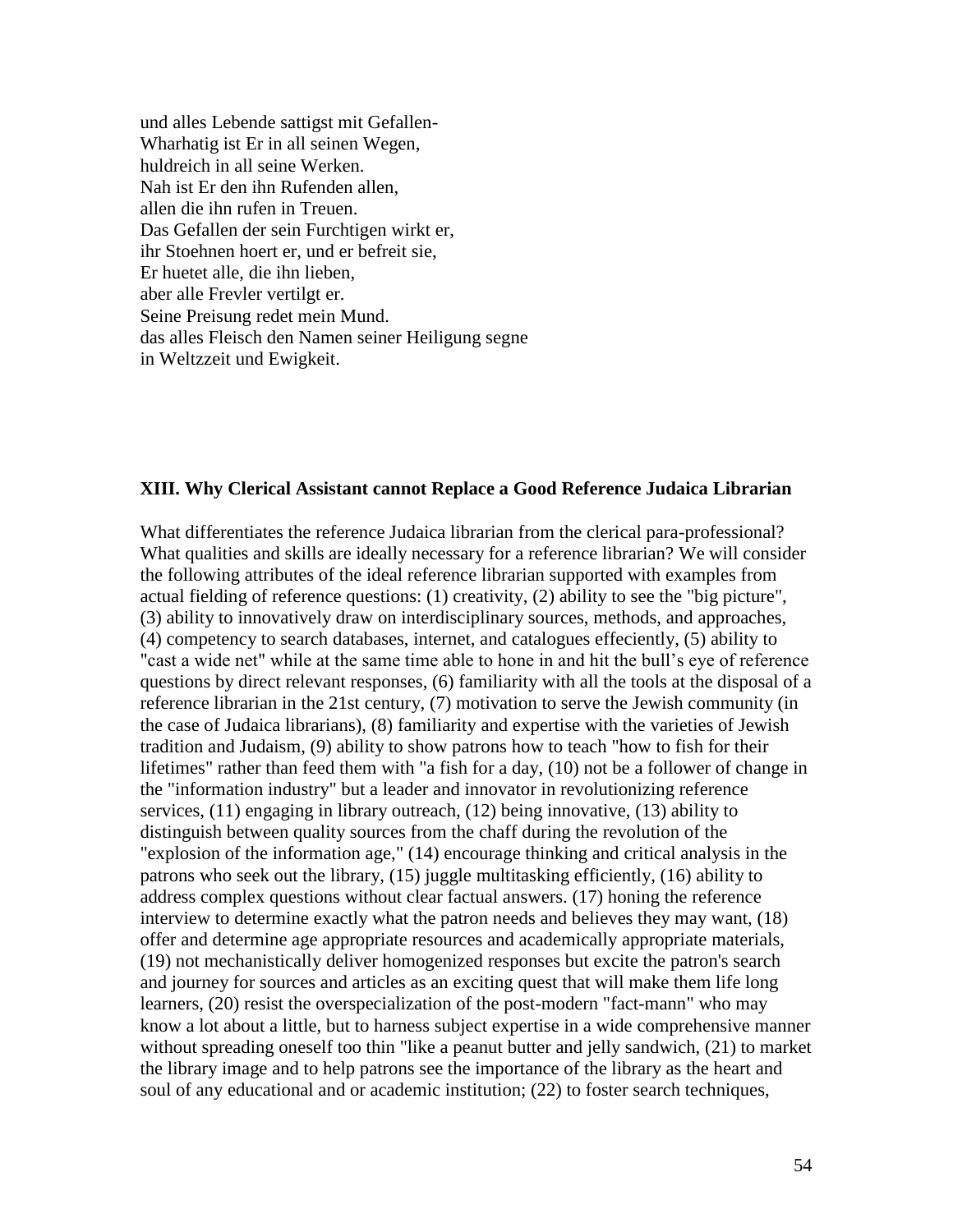library science skills, research methodologies, and research strategies taught in library science school, (23) to foster creative research by seeing interdisciplinary connections when computers as electricty, plastics, magnets, etc. cannot not,  $(24)$  to bring subject expertise to reference work that patrons can benefit from (25) to efficiently manage, run, and supervise library functions, activities, and duties,  $(26=13+13)$  to understand the big picture of the library being the "heart of any academic institution" and why libraries are so essentially crucial in the mission of any University, and to embody that vision with a true philosophy of education and love of learning.

 A clerical assistant who is a human being fulfills an essential role in a library checking books in and out, processing new arriving "holds" of books sent from other branches, and also essentially politely reminding students not to eat, drink, or use cell phones in the library surrounding that we wish to maintain in pristine museum shape without staining the rugs with sald dressing. However a clerica assistant is not in the supervisory role to understand not only the latest modes of search techniques, research methods, and research strategies gained from attending 3-4 years in Library science school which the non-librarian world often does not understand librarianship is a science and not just stereotypically women librarians dressed in lace with their hair put bag in buns, and effeminate men who prefer being inside doors rather than a profession like Construction work out in the elements. Librarians must combat a lot of stereotypes that derive often from assumptions of the images people project. Many of these stereotypes are created by the press, by films (i.e. Marian the Librarian in \_The Music Man\_), and the lack of knowledge these assumers have regarding what librarians do especially when there may be a lull in the library etc. Whenever there is a lull in the library supervisors should maximize efficiency and give projects to library staff that can include the following duties:

Then there are the assumptions some people have about the librarian being at best "a baby sitter of the library" etc. All such superficial stereotypes must be resisted and combated with the truth based on knowledge that library science degrees are degress in science and not just "mickey mouse courses." Library Science schools should educate the public that librarians make a positive essential contribution towards any academic or other type of institution. Librarians should not be taken for granted that what we do is baby sitting. To dispel these stereotypes of the "librarian perceived as just sitting and reading" librarians must be appreciated not only as expert researchers, but also person capable of offering Platonic guidance and creating knowledge itself, merely than just providing access to knowledge. True reference work is indeed a creative activity that involves shaping knowledge not merely accessing knowledge. Lyotard"s \_The Post-Modern Condition: A Report on the status of knowledge in the Information Age\_ is a start, but not the ending place for understanding that the Technological revolution we are living thru, entry into the cyber age of online digitization etc. and why we must not risk loosing the "old type of librarian who was a scholar who knew what is in the books and journals" with the "new cyber librarian who is adept not only in search techniques but also at navigating technological advances in searching and constructing databases, web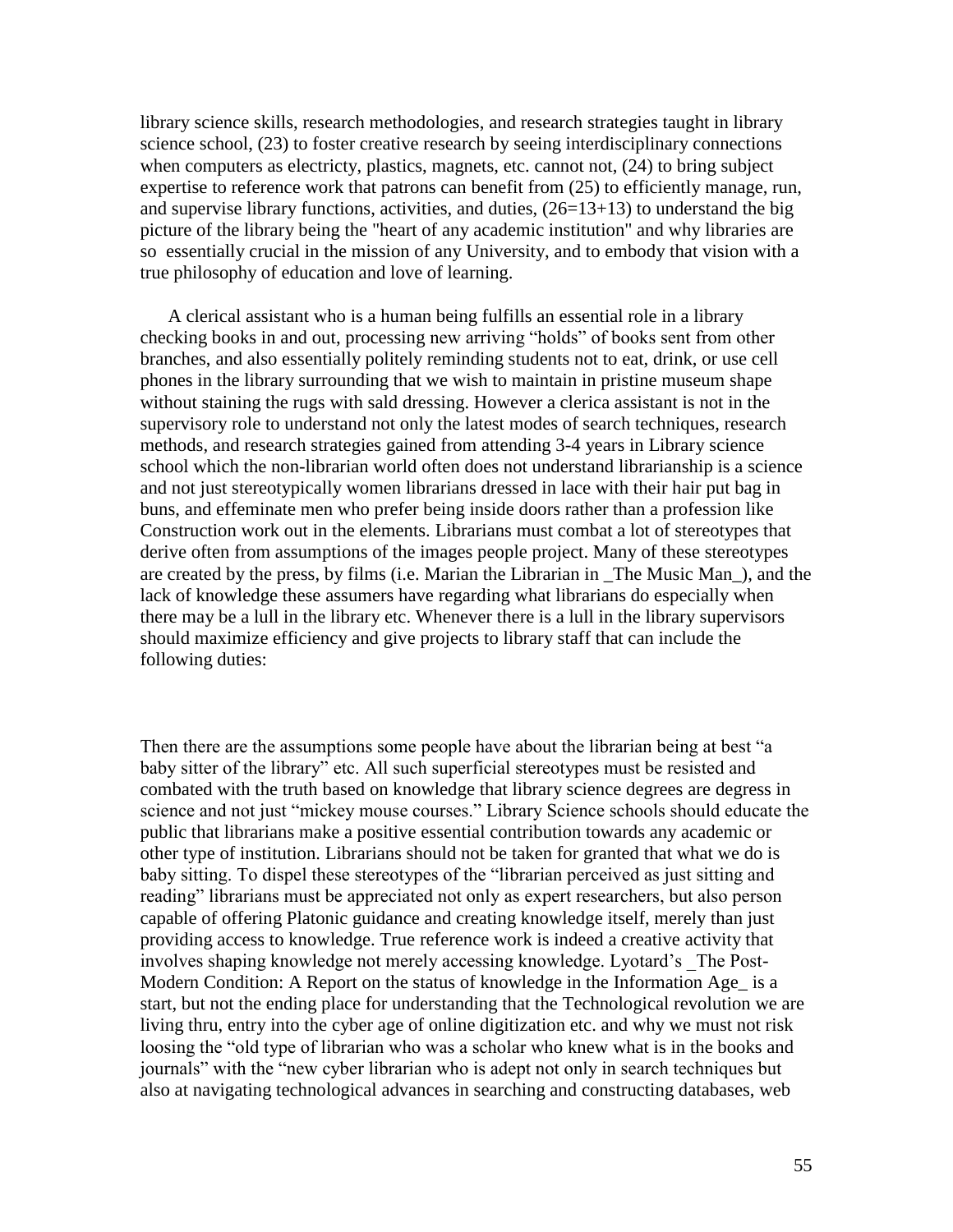page construction (i.e. via Java Script), podcasting, blogging, using Wikis, Iming, employing facebook for library reference, Ask a Librarian on call reference services, emailing, manning not only phones but cell phones, blackberries, palmpilots, uploading images, downloading files, employing "blackboard" as a mode of communicating with students, and Library CHAT rooms for ready reference questions, etc. As the Rambam (1135-1204) in the moreh Nevukhim spoke to the rare type of disciple like Joseph who knew not only Rabbinics but science of the day, the new librarian must forge a perfect balance of the old with the new, classic Judaica librarianship with new advances in technology, and thereby offer patrons an informed window into the future which according to historian Leopold Zunz, is a juncture that is merely the past recapitulating itself as Koheleth says, "Mah she hayah, zeh She yihiyeh, Im Ish Omar, Azeh Hadash, Hu…. It already was… i.e.t the eternal recurance of the of the past… evan as we outlive the post-modern Nietzschean transvaluation of all values and proclaim with Zunz, "*die Zukunft ist klar, es beträgt die Vergangenheit klar, die immer ändert* " (The Future is clear, it is the past that is always changing). Information technology is exciting because it lets us spy with visions of the future, but when we temper these visions with knowledge of the eternal Jewish people fortified in Rabbinic understanding, we realize "Ayn hadash tachat hashemesh." The technological revolution is driven perhaps by economics but the sea-changes in possibilities for research have consequences that are not only economic in the Marxian sense, of democratizing knowledge so that persons in remote places have access to many of the same digitized texts which was only the priviledge of those attending elite universities in the past. The consequences of this technological revolution are also cultural, social, political, and indeed echo in the realm of the intellect and the life world of the life of the mind, and for that vision, one must not only be trained in library science as a MLS. Degree holder, but harness the old fashioned type of learning that our Rabbinic tradition encourages, which is learning on a madrega of ahavah, lishmah, being sincerely interested in rabbinic texts not as a Machiavellian means to an end, but as a way of life for the potential of those rabbinic texts to transform us, to be internalized by us symbolically enacted when Yehezkel eats a sefer torah with honey or little children in hederim in Eastern Europe licked the honey off of slates with the shape of Hebrew letters. The Rabbinic text, oral and written, becomes an aspect of who we are to transform us for the better intellectually, morally, and spiritually, but that transformation also flourishes when we realilze that all human beings are also texts, desiring to be interepreted, with infinite unique depths, made deeper by the ability ot think, in an age that replaces thinking, dangerously with googling. Google may be a last resort. It is never the first step, and those patrons who think their assignment is over after googling, nebuch, remain in the ignorance that the real work, the hard job of thinking critically, understanding, and integrating what one has learned into their own souls for the better, has perhaps not even begun. All of these visions that encompass in part a philosophy of education and learning, not merely in the realm of culture/bildung/Tarbut…. Which the Haskalah movement celebrated in their being very cultured Jews, is not the final goal, which is not an end, but a process…. A process towards attaining knowledge that nourishes not only the mind intellectually but the ethical and spiritual realm of behaviors. For this working on the Jewish sould for the better intellectually, morally, and spiritually, the judaica library must continue to play a central and key role as the heart of any educational institution. However the librarians themselves cannot and must never be replaced by robots, as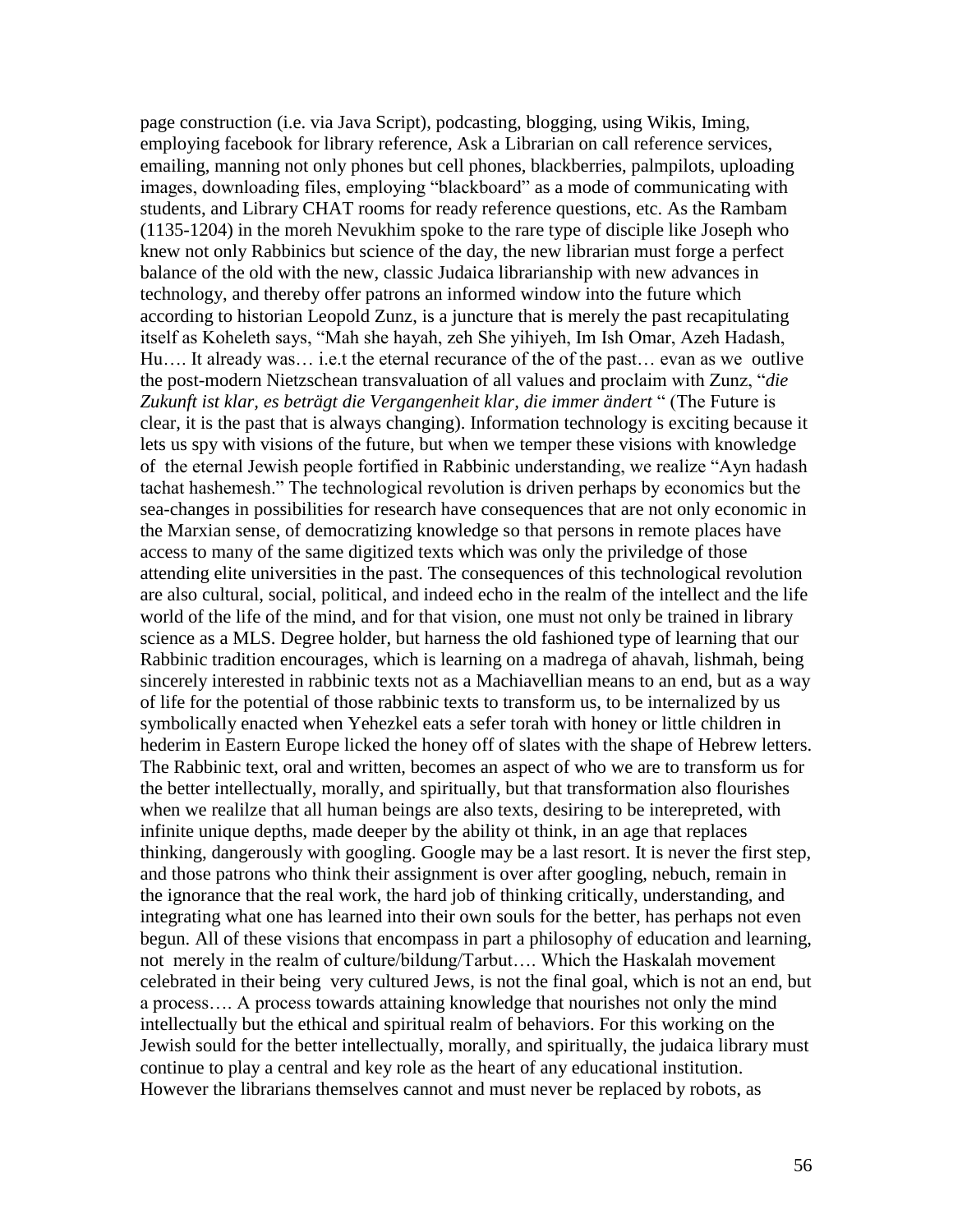systems become more userfriendly for if this does happen the world, not only the library world will be at a great loss because then the patrons themselves will have been mastered by Gestell, and reduced to automatons hiring automatons, artificial anthropoids, Golems, for library reference services. If this happens perhaps we can proclaim with Dante, "Abandon all hope ye that enter." Instead of an inferno the library should not have such a sign above its doors, but rather the sign above our "gates" might better be encapsulated by the South American short story and novelist Louis Borges" statement, "I always imagined Paradise as a big library" which echoes the Hechalot Rabbati visions, also found in Chapter 51 of Part III of the Moreh Nevukhim, and the Orhot Tzadikim, that the heavenly halls of the 7 heavens/palaces are indeed populated by malakhim who serve as gatekeepers/archons. Gershom Scholem who was a scholar of the history of Jewish mysticism and Hasidism before he was a librarian at JNUL, which he also was that, in Ma"aseh Merkavah and Jewish Gnosticism describes these "gatekeepers" in the lesser and lower palaces as demanding "passwords" and weighing if a souls" mitzvoth were greater than their aveirot before being allowed to proceed in the maze labyrinth (a title of Borges work) of the next rooms of the library ma"malah where as Rambam in the Moreh Nevukhim says, "the soul is delighted and refreshed by fountains of wisdom" received by the discoursing angelic beings guarding the gates. Yes, librarians are gatekeepers, and the computer systems we use demand passwords. But let us resist the inferno situation where our patrons do not recognize the true value, transvaluation of all values, of the eternal truths kept and hidden in secret places of our libraries. The culture of secrecy is the essence of librarianship as depicted in Umberto Eco"s book \_*The Name of the Rose*\_ whose plot deals with a detective uncovering the true cause of a murder in a monestary library/scriptorium. In the film \_Wings of Desire\_ Peter Falk plays a detective who also uncovers a murder. The library in this film also is significant for that is where the "angels" hang out. This is encapsulated in the first scene where the angels that nonone can see except Peter Falk assist in library patrons learning the first chapter of Bereishit. Films about librarians have come a long way since The Music Man with Marian the Librarian. Such novels of Echo are not only vehicles for airing Echo"s understanding of semiotics and philosophy of language, but speak to the nature of what goes on in a library in part. As Kafkquesque gatekeepers we can serve as detectives to help patrons uncover the truths of the universe, the starry heavans above, and perhaps most importantly the internal truths of ethical and moral accountability, i.e. what Kant calls the moral law within. Kant in The Metaphysics of Morals not only formulates the categorical and moral imperatives, but proclaims in his essay, "Das Ehrabene" (on the sublime with reference historically back to Longinus essay "Perihupsos (on the sublime" via Burke"s \_thoughts on the Beautiful and sublime) that the starry heavens above and the moral law within are the most sublime entities he knows. During the *Yamim Noraim*.. we sing tefillot on hashem as "Ayum veNorah" (Sublime and Awesome) in prayers themselves that take the form of beautiful poems. Kant calls the sublime (i.e. Hashem"s sublimity) as a omnipotence that threatens to destroy with infinite capability the tinny human intellect symbolized in the raging storm and ocean during a typhoon. King Lear on the heathe, finds the echo of this storm on the heath, in his own mind, as he wanders homeless after having been maliciously cast out by his two evil children, Goneral and Regan. Kant(sequentially) we can differentiate this aspect of Hashem"s sublimity with his Beauty, which Kant perceives in order, balance, harmony, and the laws of nature such as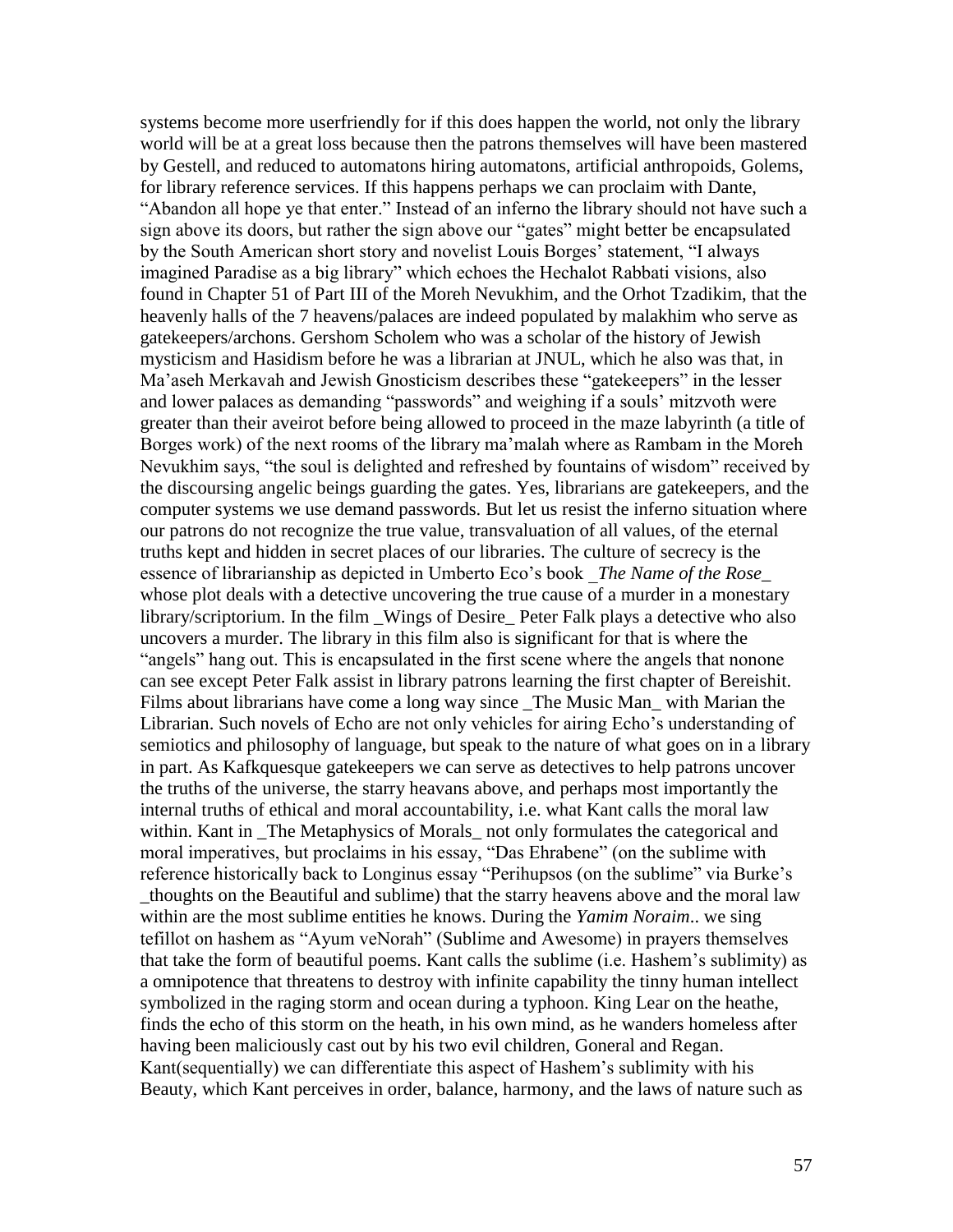Gravity that Newton formulated and later laws of thermodynamics, entropy, and even Relativity theory itself that reduce complex phenomena to pristine simple scientific formulas. Yet Reference work must never be formulaic. If reference work becomes formulaic Gestell has championed and we loose everything that traditionally Judaic librarianship is about. Judaica Reference librarianship is a formidable task and responsibility to serve as gatekeepers and detectives to a tradition where we dare not risk obscuring the esoteric truths of the old, the masorah, by being myopically blinded by the apparently new. The old is new, and the new is old, a paradox encapsulated by the statement in Pirke Avot, "there may be old wine in new flasks, and new wine in old flasks" and "the first shall be last and the last shall be first and best." Let us be librarians with new flasks of apparently new technological advances but let us not abandon the old wine of our masorah which requires a forgotten type of reading and learning lishmah. Good friendship is like old wine it gets better with age, so let us go from "strength to strength" and not abandon the old by the new, which would be disastrous for the field of Judaica librarianship.

### **XIV. Post-Script Instead of Conclusion**

With Derrida we can say that there can be no summing up regarding the benefits and dangers of the online cyber digital age, for only time will tell if "where the danger is there is also the saving power." However when I reflect on the photo of my grandmothers teaching me mishnah at an early age, and the loving devotion, care, and kindness that exudes their demeanor in this portrait- one quickly realizes that an online cyber environment can never no way ever adequately replace a living Rabbinic Masorah. When that masorah is matriarchal one realizes that all the instrumental reason (Marcuse) that is involved when harnassing an i-it relationship, which is the relationship one has with the online digital tools at our disposal today, then one realizes the wisdom of love in the proclamation from P.A. "*Oseh Lichah Rav*" [later the name of a collection of sheolot veteshuvot of David HaLevy, Head Rabbi of Tel Aviv] Find for yourself a living teacher (not a machine) who is a beacon of a living tradition to transmit to you wisdom. In that the Librarian can be a Platonic guardian in the quest for wisdom... we must never forget that a librarian scholar who knows the contents of the books and journals and can expertly and creatively guide patrons to these wellsprings in our collections that can never be substituted for by a machine.... only to the detriment of the library community at large, our patrons, and the administrative institutions we work for. When those administrators have no understanding of the value, importance, and the central place of the library in any University, Beit Midrash, or Yeshivah, then we do indeed enter into a danger of utmost risk. That is the risk of Gestell, where librarians are no more than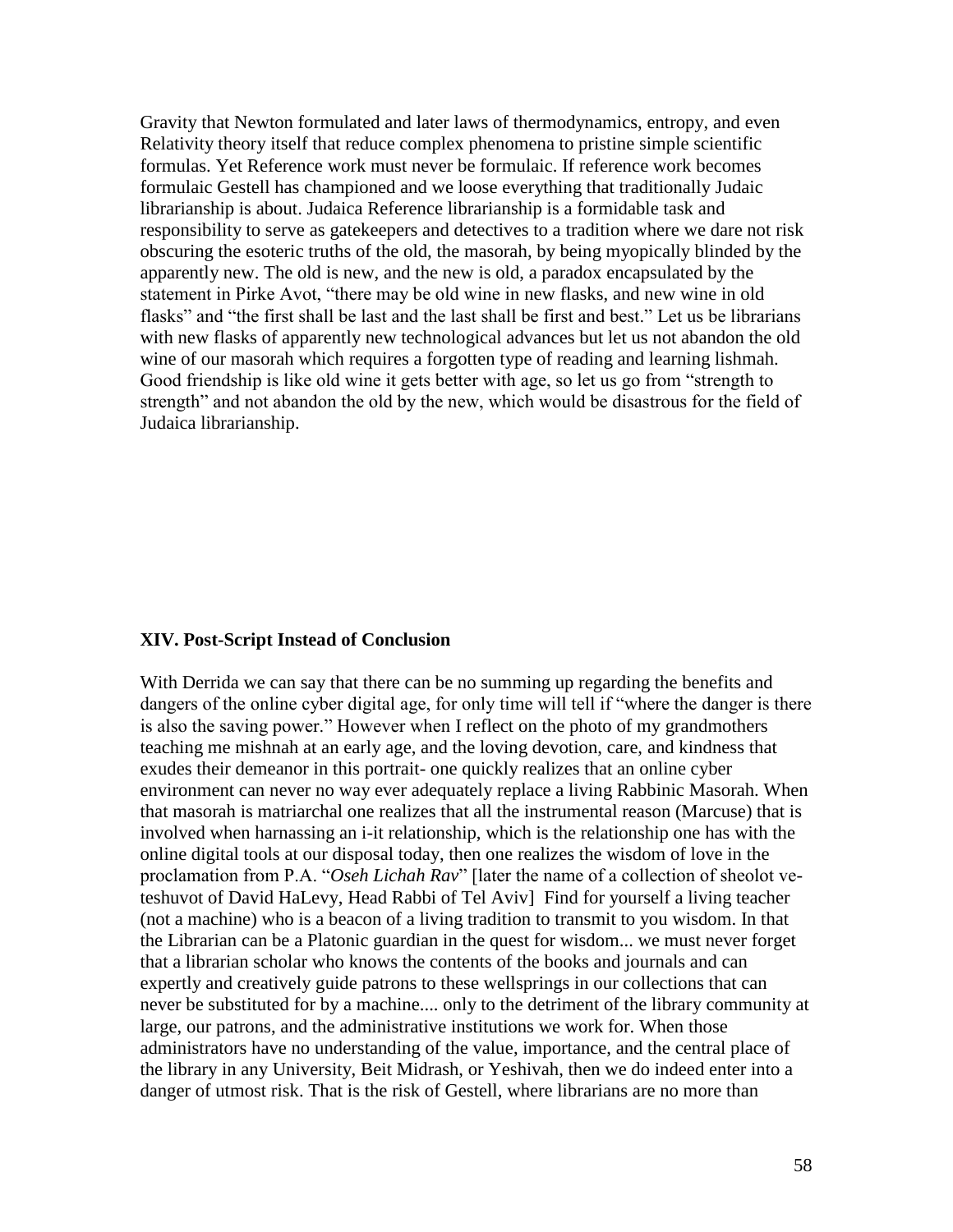"human resources" and the books and databases resources on par with veins of coal to mined which I hope to have shown in antithetical to the reference process itself which requires not only computer skills, but more importantly creativity whereby the reference librarian can serve as a Platonic "guardian" encouraging the religious quest of the student to reach for the stars in the search for Hokmah, binah, vedaat. The reference librarian must never forget that their patrons are human beings with souls that must be nurtured and guide to the wellsprings of Torah, eternal waters, that not only delight the mind, refresth the soul, but are waters of healing in that the patron with the assistance of the Platonic guardian the librarian can foster soul development in becoming a better person intellectually, spiritually, and ethically in the academic pursuit of excellence for a lifetime commitment of learning and cultivating the life of the mind made real by the sekel hapoel that serves as the link between human beings and Hashem. Each person will accomplish their potential to different degrees in olam hazeh in striving to perfect intellectual, moral, and spiritual virtue. Indeed the Rabbinic imagination in Hechalot Rabbati, Rambam"s Moreh Nevukhim Pt. 3 ch. 51, and Orhot Tzadikim liken the different levels of attainment of these virtues to different reigning hierarchical archons or gatekeepers in shamayim. The rabbinic imagination all the way down to Kafka envisions the 7 heavens filled with these gatekeepers. The gatekeepers could be likened to librarians. Librarians certainly now methods, strategies, and techniques to help find relevant source materials for patrons. In that way the librarian is a gate keeper of knowledge, and not necessarily a Rebbe or Mashgiah Ruhanit. Yet even as gatekeepers of knowledge librarians serve a most important function. Let us hope that the librarian as gatekeeper sees the whole patron as a human being questing for religious wisdom, and the gatekeeper themselves is filled with great ahavas hashem, ahavas torah, and ahavas Yisrael, for instead of weighing the merits and demerits of the pilgimaging soul in the library by preventing the patrons" quest from reaching the "next level" or madrega in the ascent thru the palaces of wisdom, the librarian as gatekeeper needs to have a generosity of spirit and really care and be deeply commited and sincerely concerned about his or her patrons' well being in the lifelong quest for intellectual, moral, and spiritual perfections. Rabbi Avraham Maimon's The Highways of Perfection is endowed with this care/sorge. However Kafka"s humorous parable, Vor dem Gesetz, speeks to a post-modern ambivalence, indeterminancy, in the genre of Becket"s En en Attendant Gedot. May open the gates to those meritorious questers who are motivated to reach their potential where the library as serves the central space for the fulfulment of the quest for Hokmah, bina, vedaat. Let us not be the Turhuter with spitzbart who denies the man at his gates, K. from proceeding futher. Let us encourage, nourish, and cultivate in our patrons a love for learning, at any level they are at when we first encounter them as a real presence, a human being, who deserves all the respect, and care to help realize their potential to achieve intellectual excellence. Thus we conclude on a humorous but telling note by evoking the Kafquesque situation that may or may not characterize the librarian as gatekeeper:

Kafka writes, "Vor dem Gesetz steht ein Turhuter. Zu diesem Turhuter kommt ein Mann vom Lande und bittet um Eintritt in das Gesetz. Aber der Turhuter sagt, dass er ihm jetzt den Eintritt nicht gewahren konne. Der Mann uberlegt und fragt dann, ob er also spatter werde eintreten durfen. `Es ist moeglich, sagt der Turhuter, jetzt aber nicht. Da das Tor zum Gesetz offensteht wie immer und der Turhuter beiseite tritt, buckt sich der Mann, um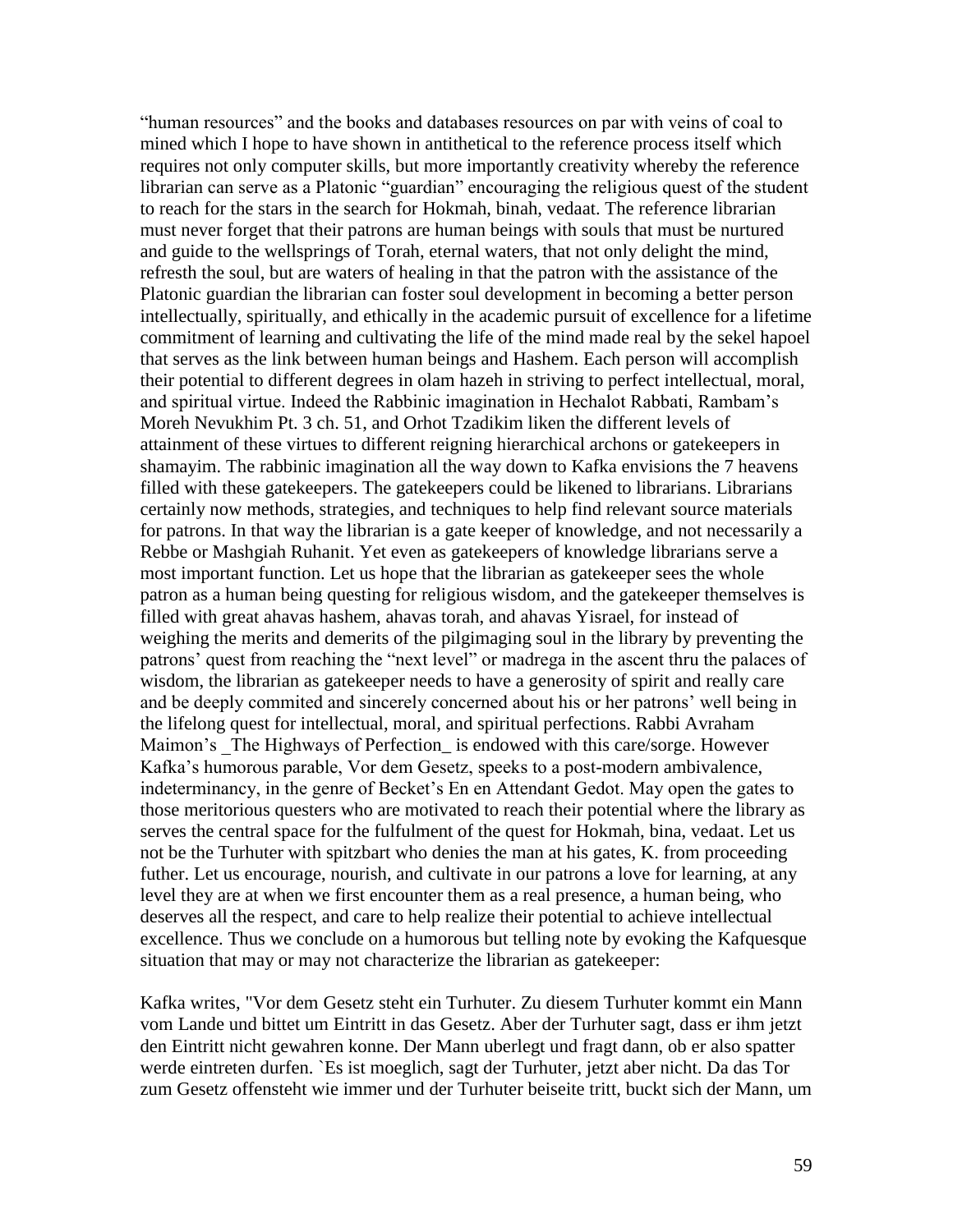durch das Tor in das Innere zu sehen. Als der Turhuter das merkt, lacht er und sagt: `Wenn es dich so lockt, versuche es doch trotz meines Verbotes hineinzugehen. Merke aber: Ich bin machtig. Und ich bin nur der unterste Turhuter. Von Saal zu Saal stehen aber Turhuter, einer machtiger als der andere. Schon den Anblick des dritten kann nicht einmal ich mehr ertragen.' Solche Schwierigkeiten hat der Mann vom Lande nicht erwartet; das Gesetz soll doch jedem und immer zuganglich sein, denkt er, aber als er jetzt den Turhuter in seinem Pelzmantel genauer ansieht, seine grosse Spitznase, den langen, dunnen, schwarzen tatarischen Bart, entschliesst er sich, doch lieber zu warten, bis er die Erlaubnis zum Eintritt bekommt. Der Turhuter gibt ihm einen Schemel und lasst ihn seitwarts von der Tur sich niedersetzen. Dort sitzt er Tage und Jahre. Er macht viele Versuche, eingelassen zu werden, und ermudet den Turhuter durch seine Bitten. Der Turhuter stellt ofters kleine Verhore mit ihm an, fragt ihn uber seine Heimat aus und nach vielem anderen, es sind aber teilnahmslose Fragen, wie sie grosse Herren stellen, und zum Schlusse sagt er ihm immer wieder, dass er ihn noch nicht einlassen konne.

May we meet and See Jacques Derrida ["Devant la Loi," in Kafka and the Contemporary Critical Performance (Bloomington and Indianapolis: Indiana Univeristy Press, 1987), pp. 128-150] in those heavenly halls. Thee we may hope to engage Derrida and Benjamin in a clarification of from Gershom Scholem in a wonderful conversation on the history of Jewish Gnosticism and merkavah mysticism from Eliyahu ha-navi ascending in a fiery chariot-to Isaiah's vision in Haftorah Yetro-to Yehezel's vision [in the  $30<sup>th</sup>$  year, fourth month, and fifth day (which Rambam notes is an encryption Laidah! On the river Chabor, which in a form of atbash is CHERUB and LiRechav et ha-merkavah)] all the way down to Kafka who Scholem calls a neo-Kabbalist, giving new readings of revelation" analogous to mystical descriptions of various angels as archons of differing rank, gatekeepers, who guard the heavenly halls of the seven heavens. Al tomru mayim… Mayim… Rabbi Akiva notes in Maseket Hagigah, which at the peshat level is an allusion to the sun rickocheting off the gold dome of the beit Hamikdash onto the blue painted marble, creating an illusion of shimmering blue water, in Maseket Sukkot. Echoing again the gemarah in Hullin that the techelet tzitzit remind one of the Medeteranean Sea, which hints to the color of the rakia, to the keseh hakavod, to the luchot themselves the color of techelet taharah. LiYared HaMerkavah, liOleh LiHechalot, Linhog et ha-Aravot, Ergo Dovid Hamelekh after declaring Hashem as his strength (Hashem ozi, not a machine gun uzi, and Dovid is not riding a merkavah tank...) proclaims in the haftorah for the  $7<sup>th</sup>$  day of pesah, also Tehillim yod, hey, "ani mimayim rabbim.":

;וַּּתִגְעַּׁש וַּּתִרְעַּׁש, הָָּארֶּץ-- ומֹוסְדֵּי הָּרִים יִרְגָּזו **ח**

וֹיִתְגָּעֲשׁוּ, **3** . (**A** Then the earth did shake and quake, the foundations also of the mountains did tremble; **{N}**

they were shaken, because He was wroth.

;עָּלָּה עָּׁשָּ ן, בְַאפֹו-- וְאֵּׁש-מִפִיו ּתֹּאכֵּל **ט**

נְתֵּלִים, בַּעֲרוּ מִמֵּנוּ **9** Smoke arose up in His nostrils, and fire out of His mouth did devour; **{N}**

coals flamed forth from Him.

יַיָּט שָׁמַיִם, וַיֵּרַד; נַעֲרָפֶּל, תַּחַת רַגְלָ<sup>י</sup>ו **י** .10 He bowed the heavens also, and came down; and